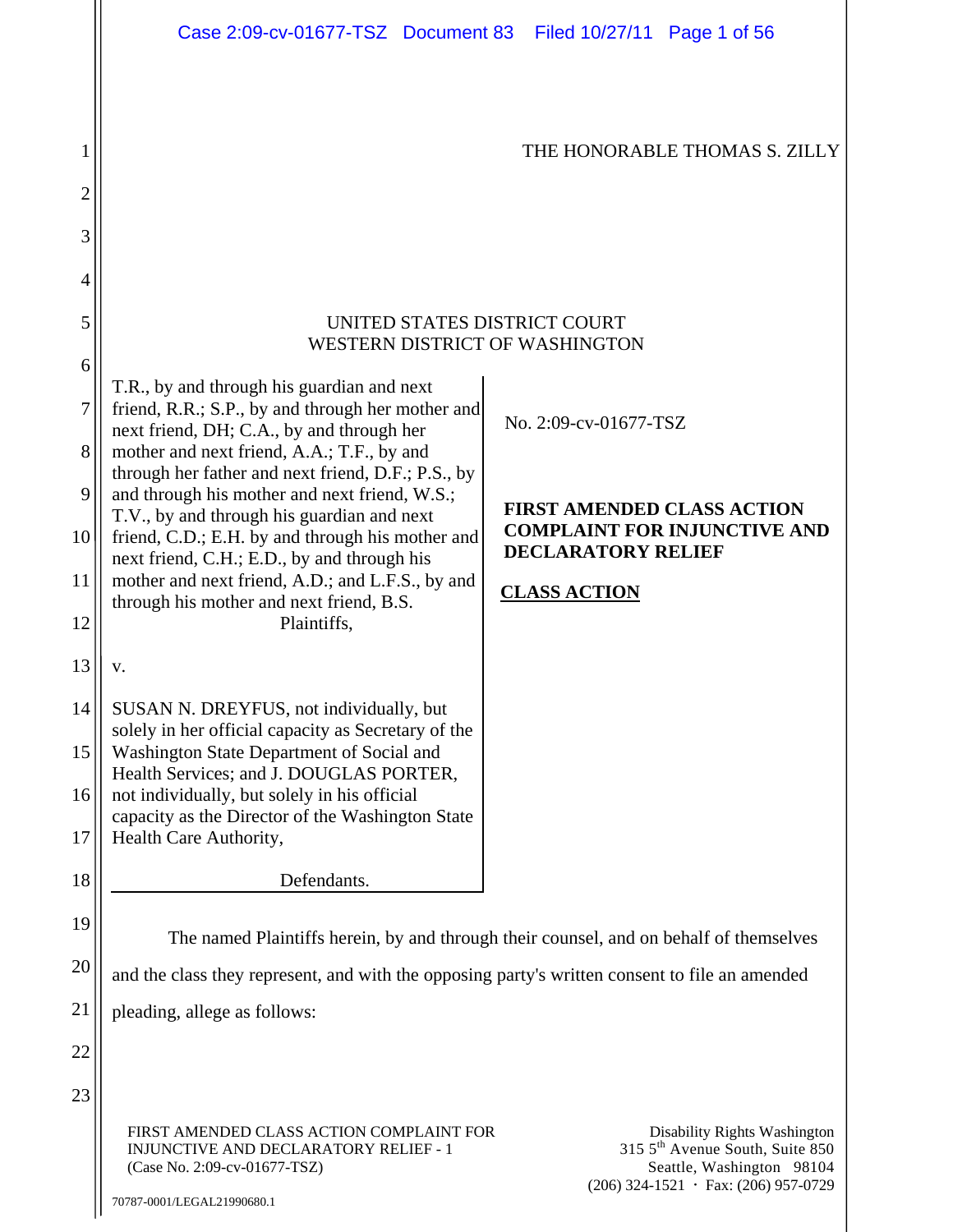#### **I. BRIEF STATEMENT OF THE CASE**

1. This Complaint asserts a class action lawsuit to enforce the rights of Washington's Medicaid eligible children under the age of 21, with mental health needs, to receive the intensive home and community-based mental health services necessary to correct or ameliorate their mental health conditions.

2. Since at least the year 2002, Washington's Department of Social and Health Services ("DSHS") has commissioned and issued numerous studies and reports that confirm the inadequacy of the State's current system of mental health care for Washington's Medicaid children and that recommend the wide-spread adoption of intensive home and community-based mental health services ("Intensive HC-based Services"). Yet, to date, Washington's Medicaid children have little or no access to such services.

3. The State's failure to ensure that Washington's Medicaid eligible children are provided necessary, Intensive HC-based Services violates: (1) the Early and Periodic Screening, Diagnostic and Treatment ("EPSDT") provisions of Title XIX of the federal Social Security Act ("Medicaid Act"); and (2) the Integration Mandate of the Americans with Disabilities Act (the "ADA") and Rehabilitation Act.

4. Within Washington's Medicaid system, many children with significant mental health needs can only access a limited tool kit of weekly office-based therapy and medication management. If those limited services are insufficient, the only option generally available for these children is hospitalization in an acute care psychiatric hospital or placement in a long term institutional mental health facility.

5. The named Plaintiffs in this action are ten children between the ages of nine and 17 who suffer from various psychiatric and behavioral disorders. They and the Plaintiff class cannot access critical Intensive HC-based Services due to Defendants' failure to provide them with information and notice of their right to access such services, failure to administer adequate

FIRST AMENDED CLASS ACTION COMPLAINT FOR INJUNCTIVE AND DECLARATORY RELIEF - 2 (Case No. 2:09-cv-01677-TSZ)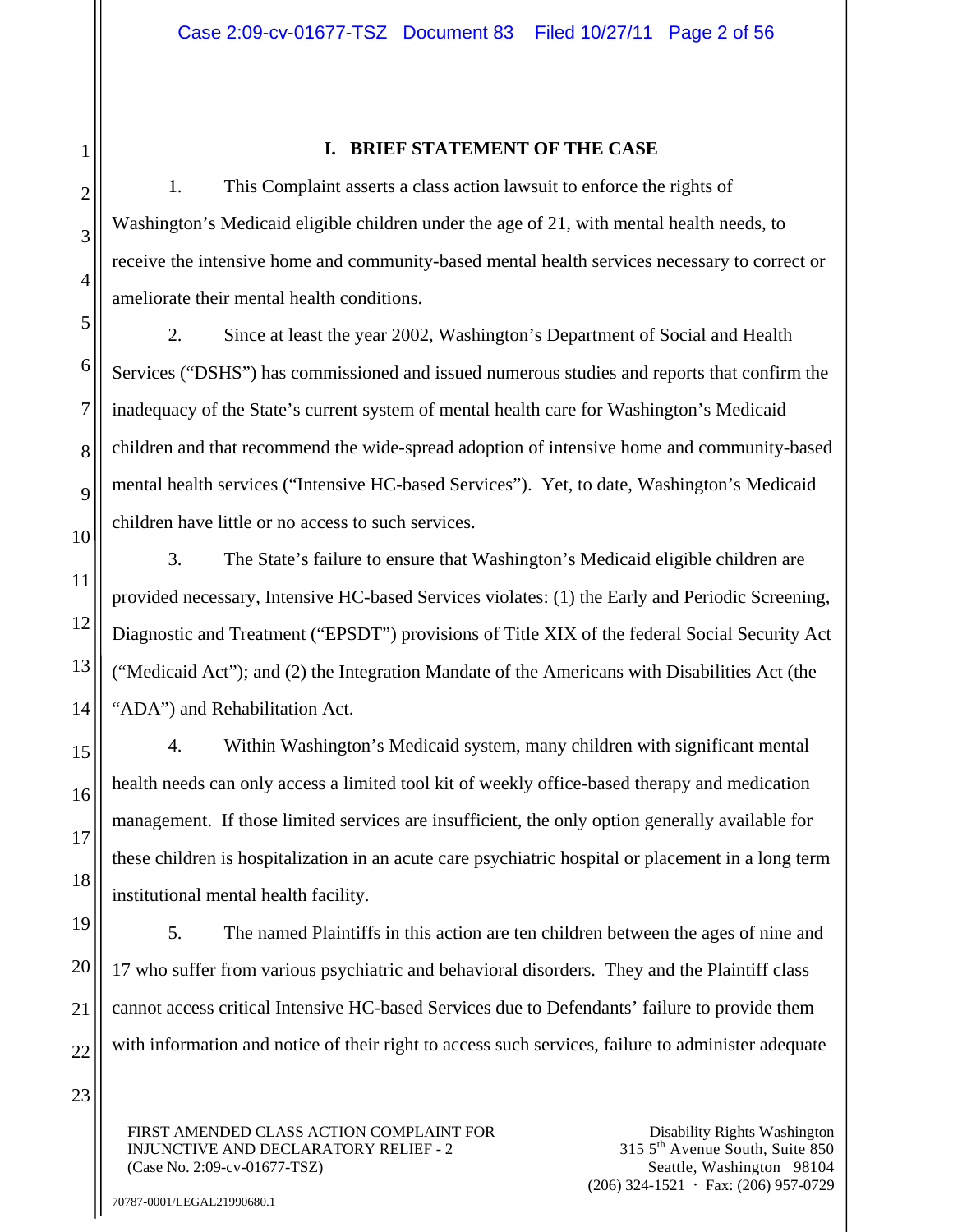screening and assessments to address the children's community mental health needs, and failure to manage the State's Medicaid mental health system so as to ensure that these children actually have access to and are provided the Intensive HC-based Services necessary to correct ameliorate their mental health conditions.

6. As a result of the Defendants' failure to arrange and provide for necessary Intensive HC-based Services, the named Plaintiffs and thousands of other similarly situated children have suffered: a) family separation and instability, including homelessness, eviction, foster care placement, and out-of-state placement; b) repeated and avoidable hospitalizations; c) unnecessary and harmful juvenile detention; d) segregation through unnecessary, prolonged and often harmful institutionalization; and e) worsening mental and physical health conditions contributing to their decline socially, academically and in daily living.

7. Plaintiffs and the class of children they represent, are cycling in and out of hospitals, juvenile detention centers, long-term psychiatric institutions, and foster care placements that may be hundreds of miles away from their homes and families. Children should grow up at home, not in institutions, and the revolving door of institutionalization and lack of services must end.

8. Three of the named Plaintiffs are currently institutionalized; five have recently been discharged after almost a year or more of institutionalization and are currently being deprived of necessary post discharge services that would allow them to remain safely at home. Each of these children has experienced multiple hospitalizations or institutionalization. The remaining two named Plaintiffs have avoided hospitalization or institutionalization but have been denied the Intensive HC-based Services they need to address their significant mental health symptoms of self harming behaviors and threatened suicide. If these children do not receive immediate treatment they are at high risk of institutionalization and will join the other named Plaintiffs in the cycle of institutionalization and denial of services.

FIRST AMENDED CLASS ACTION COMPLAINT FOR INJUNCTIVE AND DECLARATORY RELIEF - 3 (Case No. 2:09-cv-01677-TSZ)

Disability Rights Washington 315 5th Avenue South, Suite 850 Seattle, Washington 98104  $(206)$  324-1521  $\cdot$  Fax: (206) 957-0729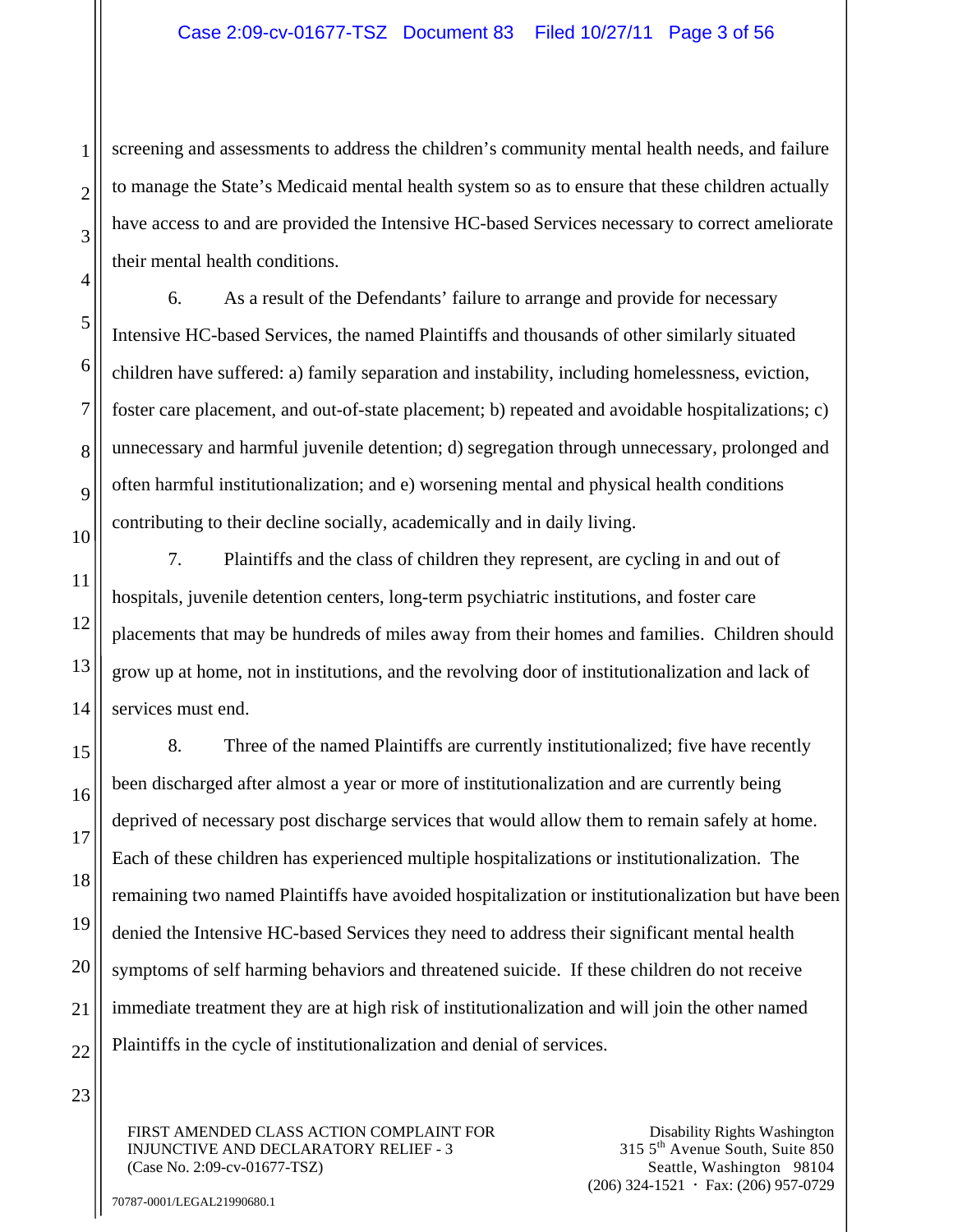9. This failure to provide intensive HC-based Services has decreased the chance that each of these children, and the class they represent, will become independent and productive adults.

10. The named Plaintiffs seek declaratory and injunctive relief to enforce the Medicaid Act, the Americans with Disabilities Act, the Rehabilitation Act and the Fourteenth Amendment to the United State's Constitution so that Intensive HC-based Services will be available to them and others similarly situated.

## **II. JURISDICTION AND VENUE**

11. This class action for declaratory and injunctive relief arises under 42 U.S.C. §§ 1983 and 1988, the Americans with Disabilities Act, 42 U.S.C. § 12131 et seq. ("ADA") and Section 504 of the Rehabilitation Act of 1973, 29 U.S.C. § 794. Defendants are state actors whose actions giving rise to this suit were under color of state law.

12. Jurisdiction is proper in this Court pursuant to 28 U.S.C. § 1331 and 1343(a). Plaintiffs' claims for declaratory and injunctive relief are authorized under 28 U.S.C. § 2201 and 2202 and Rules 57 and 65 of the Federal Rules of Civil Procedure.

13. Venue is appropriate in the Western District of Washington pursuant to 28 U.S.C. § 1391(b) because Defendants are sued in their official capacity and perform their official duties by and through offices within the District and thus resides therein, and a substantial part of the events and omissions giving rise to the claims herein occurred in this District. Many of the named Plaintiffs also reside in this District.

# **III. INTRODUCTORY STATEMENT**

14. Historically, children with intensive mental health care needs were either treated in large institutional asylums or were left untreated and faced a future of juvenile detention and adult incarceration, homelessness or ever declining psychological, physical and social conditions. There is now widespread agreement among children's mental health experts that

FIRST AMENDED CLASS ACTION COMPLAINT FOR INJUNCTIVE AND DECLARATORY RELIEF - 4 (Case No. 2:09-cv-01677-TSZ)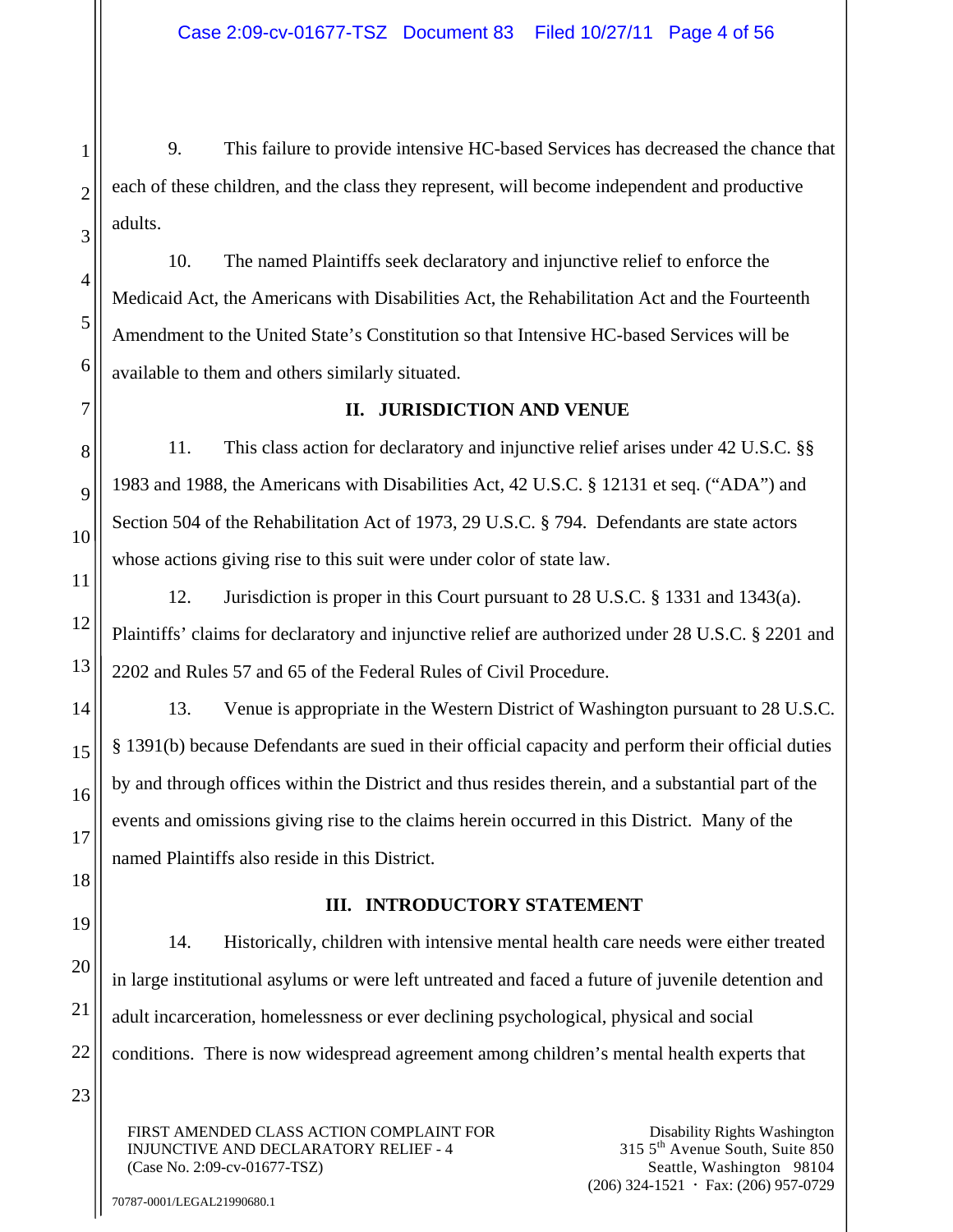these restrictive, institutional treatment centers pose additional risks and can be a harmful environment for children. By contrast, years of research and clinical experience have proven that intensive home and community-based mental health services are both successful and cost effective. Such services are now relied upon as a necessary treatment modality even for children with the most severe emotional and behavioral problems. As a result, courts around the country have required that state Medicaid programs ensure the provision of Intensive HC-based Services under Medicaid's EPSDT requirements. And, recognizing their legal obligation and the effectiveness of such services, several states have voluntarily reformed their systems to ensure that such services are made available to their Medicaid children and youth.

15. DSHS has repeatedly received recommendations for, and has itself recognized the need for, wide-spread adoption and expansion of Intensive HC-based Services but has failed to implement the necessary systemic changes to provide for the delivery of these services statewide. While pilot programs exist, they are available only to a fraction of the population and are often funded by non-Medicaid funds. Other services may become available only if the child's parent relinquishes custody to the foster care system, tearing the child away from a caring and loving family environment and introducing further instability. And, while a few community mental health providers offer limited home and community-based services to Medicaid children, these services are frequently inadequate and offered only to a privileged few or in restrictive circumstances.

16. By failing to create and support intensive services in children's homes and communities, and only offering intensive services in restrictive institutional settings, the system is placing Plaintiffs and the members of the Plaintiff class at risk of (and in many cases ensuring) avoidable psychiatric hospitalizations or commitment to the juvenile delinquency system.

17. The cost to taxpayers of failing to provide necessary treatment and services to children is well documented: inadequate care leads to a worsening of symptoms, with costlier

FIRST AMENDED CLASS ACTION COMPLAINT FOR INJUNCTIVE AND DECLARATORY RELIEF - 5 (Case No. 2:09-cv-01677-TSZ)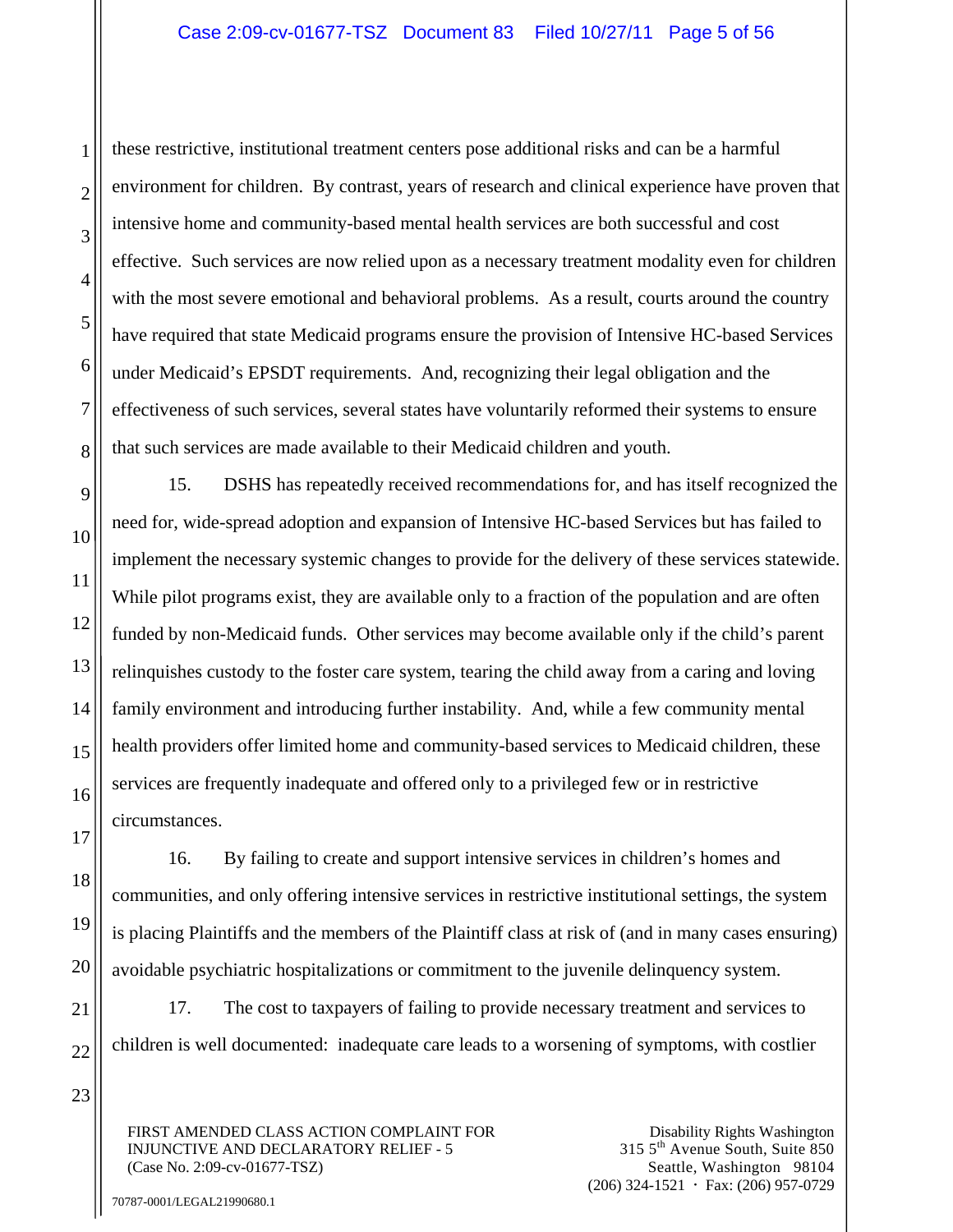consequences requiring more expensive responses. The cost in lost opportunities to the children themselves— through higher school drop out rates, involvement in the juvenile and criminal justice systems, and a very real prospect of a lifetime of cycling in and out of state psychiatric hospitals —cannot be calculated.

18. The harm to the named Plaintiffs and to the Plaintiff class is irreparable. While the Defendants delay systemic reform, the childhood of each of the named Plaintiffs and Plaintiff class members is literally slipping away as they spend days, weeks, months, and years in institutions, detention centers, and out of home placements far from their families and communities. Injunctive and declaratory relief are necessary and appropriate because absent relief ensuring that Plaintiffs are provided necessary and legally required services, the named Plaintiffs and the class they represent will continue to suffer as a result of Defendants' continued violations of their legal rights.

### **IV. PARTIES**

## **A. The Plaintiff Children**

19. **T.R.** is a ten-year-old boy from King County with significant mental health care needs. Although his treatment team recognizes that his condition will only worsen in an institutional environment, he is unable to access the intensive home and community-based mental health services that would allow him to safely return home. Instead he has remained confined for the last nine months at the state psychiatric hospital for children on the grounds of Western State Hospital. T.R. brings this action through his sister, legal guardian and next friend, R.R. T.R. is a Medicaid recipient, for whom Defendants have failed to arrange and provide for necessary Intensive HC-based Services, in King County, Washington.

20. **S.P.** is a 16-year-old girl from Spokane County, Washington with significant mental health care needs. S.P. was recently discharged from an inpatient psychiatric facility and, like the five times she had been previously discharged, was denied the Intensive HC-based

FIRST AMENDED CLASS ACTION COMPLAINT FOR INJUNCTIVE AND DECLARATORY RELIEF - 6 (Case No. 2:09-cv-01677-TSZ)

Disability Rights Washington 315 5th Avenue South, Suite 850 Seattle, Washington 98104  $(206)$  324-1521  $\cdot$  Fax: (206) 957-0729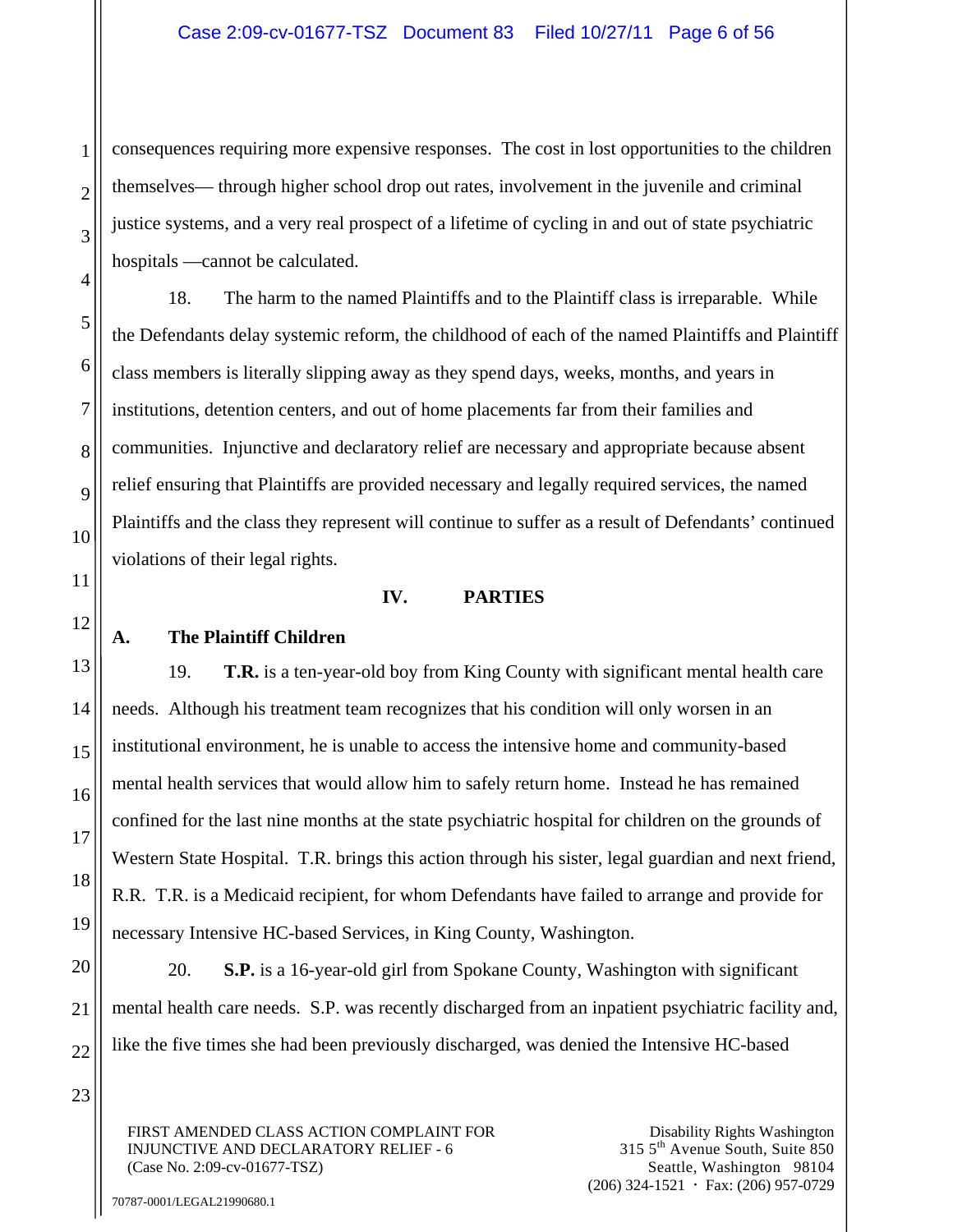Services that she requires to remain safely at home. As a result, shortly thereafter she was recommitted and is currently institutionalized. S.P. brings this action by and through her mother and next friend, D.H. S.P. is a Medicaid recipient for whom Defendants have failed to arrange and provide for necessary Intensive HC-based Services, in Spokane County, Washington.

21. **C.A.** is a 15-year-old girl from Island County, Washington with significant mental health care needs. By the time she was 14, C.A. had been hospitalized three times due to depression and a suicide attempt, and she had begun cutting herself. Although she can be treated at home with Intensive HC-based Services, she is currently institutionalized. C.A. brings this action by and through her mother and next friend, A.A. C.A. is a Medicaid recipient for whom Defendants have failed to arrange and provide for necessary Intensive HC-based Services in Island County, Washington.

22. **T.F.** is a 15-year-old girl from Spokane County, Washington with significant mental health care needs. In order to receive Intensive HC-based Services, T.F. is currently placed in a foster home in Kennewick, Washington, over 150 miles away from her home and family. Due to the lack of available Intensive HC-based Services, she has been in out-of-home placements and institutions since she was ten years old. T.F. brings this action by and through her father and next friend, D.F. T.F. is a Medicaid recipient, for whom Defendants have failed to arrange and provide for necessary Intensive HC-based Services, in Spokane County, Washington.

23. **P.S.** is a 17-year-old boy from King County, Washington with significant mental health care needs. Because P.S. has been repeatedly denied necessary Intensive HC-based Services, he has spent his childhood bouncing between institutions, hospitals, and juvenile detention. P.S. brings this action through his mother and next friend, W.S. P.S. is a Medicaid recipient, for whom Defendants have failed to arrange and provide for necessary Intensive HCbased Services in King County, Spokane County, and Yakima County, Washington.

23

1

2

3

4

5

6

7

8

9

10

11

12

13

14

15

16

17

18

19

20

21

22

FIRST AMENDED CLASS ACTION COMPLAINT FOR INJUNCTIVE AND DECLARATORY RELIEF - 7 (Case No. 2:09-cv-01677-TSZ)

Disability Rights Washington 315 5th Avenue South, Suite 850 Seattle, Washington 98104  $(206)$  324-1521  $\cdot$  Fax: (206) 957-0729

70787-0001/LEGAL21990680.1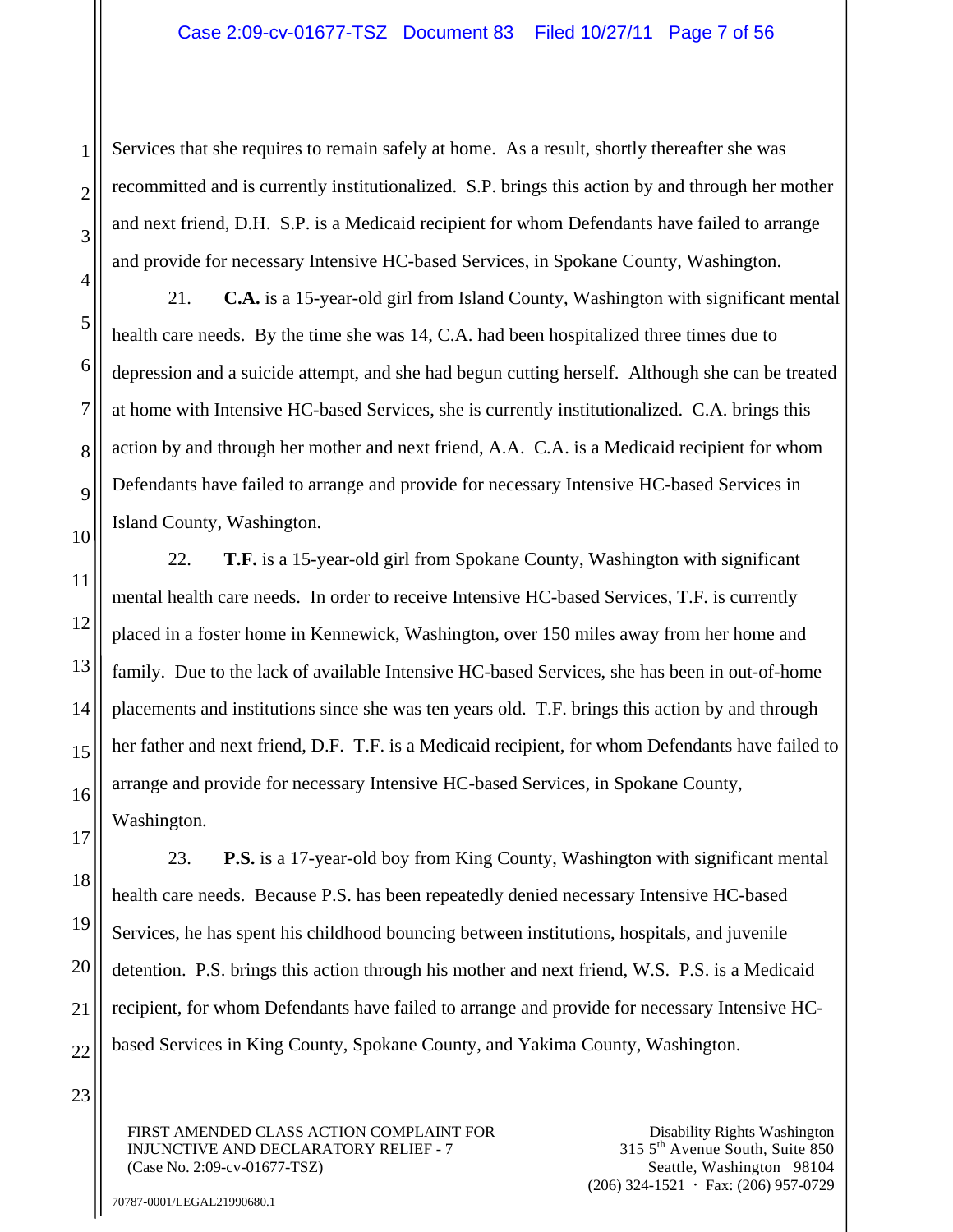24. **T.V.** is an eleven-year-old boy from Spokane County, Washington with significant mental health care needs. After a year at the state psychiatric hospital for children, T.V. was recently discharged and is currently being denied the step-down Intensive HC-based Services he needs to prevent relapse. T.V. brings this action by and through his legal guardian, C.D. T.V. is a Medicaid recipient, for whom Defendants have failed to arrange and provide for necessary Intensive HC-based Services, in Spokane County, Washington.

25. **E.H.** is a 15- year-old boy from Whitman County, Washington with mental health care needs. In spite of frequent incidents of self-harm, attempted suicide, and threats to others, E.H. was recently discharged from an institution and has yet again been denied the Intensive HC-based Services that would stabilize him in his home. E.H. brings this action by and through his mother and next friend, C.H. E.H. is a Medicaid recipient, for whom Defendants have failed to arrange and provide for necessary Intensive HC-based Services, in Whitman County, Washington.

26. **E.D.** is a ten-year-old boy King County, Washington with significant mental health care needs from. E.D. has never been institutionalized, but he has serious and dangerous unmet mental health needs that are placing him at risk of falling into the vicious cycle of hospitalizations that his fellow named Plaintiffs have suffered. E.D. brings this action by and through his mother and next friend, A.D. E.D. is a Medicaid recipient for whom Defendants have failed to arrange and provide for necessary Intensive HC-based Services in King County, Washington.

27. **L.F.S.** is a nine-year-old boy from Spokane County, Washington with mental health care needs. L.F.S. has been exhibiting severe mental health symptoms for the last five years, but has yet to receive an adequate assessment of his condition or Intensive HC-based Services. L.F.S brings this action by and through his mother and next friend, B.S. L.F.S. is a

FIRST AMENDED CLASS ACTION COMPLAINT FOR INJUNCTIVE AND DECLARATORY RELIEF - 8 (Case No. 2:09-cv-01677-TSZ)

1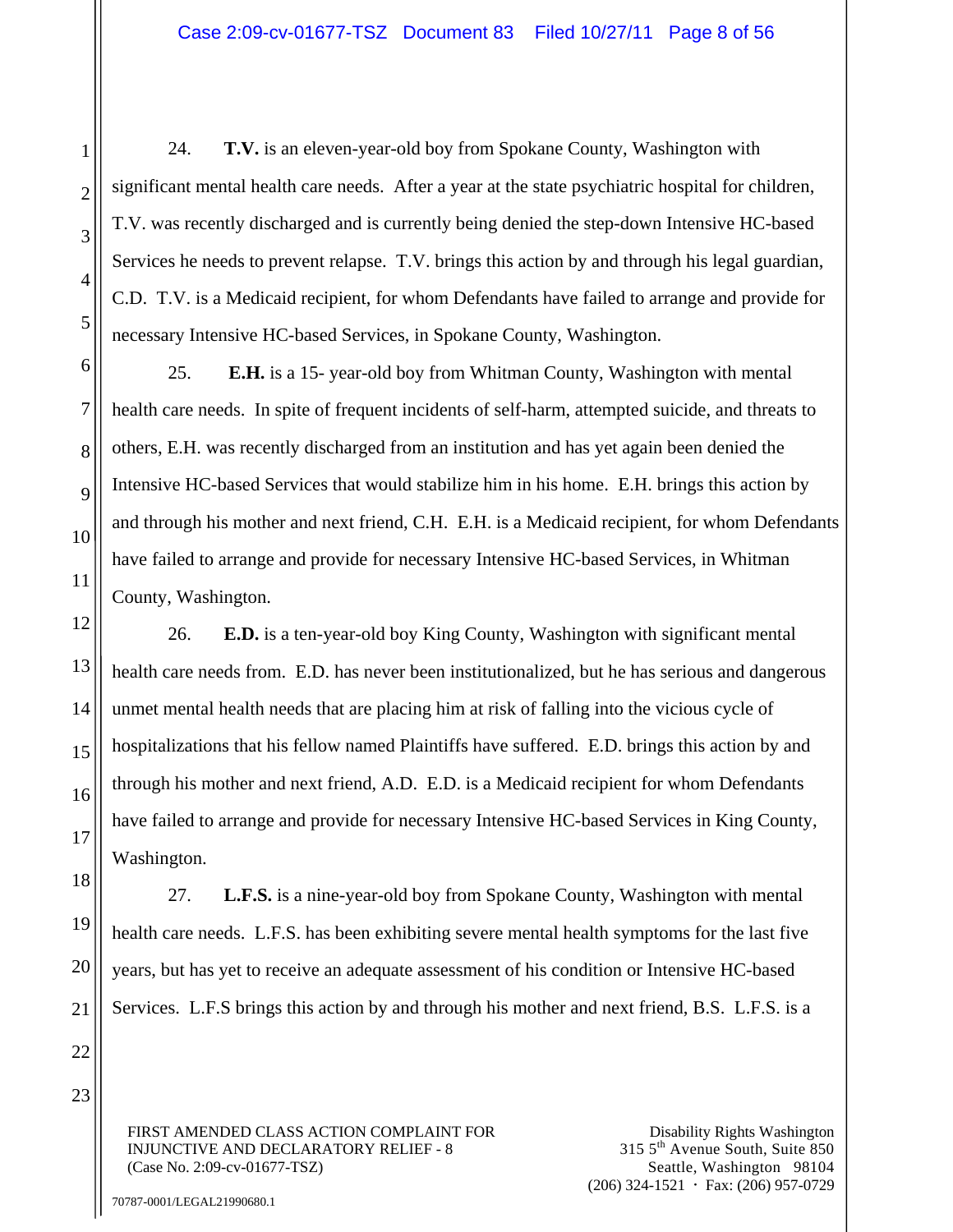Medicaid recipient, for whom Defendants have failed to arrange and provide for necessary Intensive HC-based Services in Spokane County, Washington.

### **B. The Defendants**

28. Susan N. Dreyfus is Secretary of the Washington State Department of Social and Health Services. Secretary Dreyfus is named solely in her official capacity as DSHS Secretary for declaratory and prospective injunctive relief. Until July 1, 2011, DSHS administered Washington's Medicaid program. Secretary Dreyfus is the designated State Mental Health Authority under Washington's Community Mental Health Services Act, RCW 71.24. RCW 71.24.035. Secretary Dreyfus's duties include assuring access to mental health treatment services for children, RCW 71.24.035.

29. J. Douglas Porter is the Director of the Washington State Health Care Authority ("HCA"). Director Porter is named solely in his official capacity as the Director of the Washington HCA for declaratory and prospective injunctive relief. As of July 1, 2011, the HCA Director is the official within the executive branch of Washington State with final decisionmaking authority over matters relating to Washington's Medicaid program, RCW 71.24.035.

30. Secretary Dreyfus and Director Porter each have responsibilities for ensuring that Washington's Medicaid and mental health services are administered in a manner consistent with state and federal law.

## **V. THE CLASS ACTION ALLEGATIONS**

31. This action is brought as a statewide class action pursuant to Fed. R. Civ. P. 23(a) and 23(b)(2). The proposed class consists of all current or future Medicaid-eligible residents of Washington under the age of 21 who have or may in the future have a mental illness or condition and who need, or may in the future need, but are not receiving, intensive home and communitybased mental health services in order to correct or ameliorate their mental illness or condition.

FIRST AMENDED CLASS ACTION COMPLAINT FOR INJUNCTIVE AND DECLARATORY RELIEF - 9 (Case No. 2:09-cv-01677-TSZ)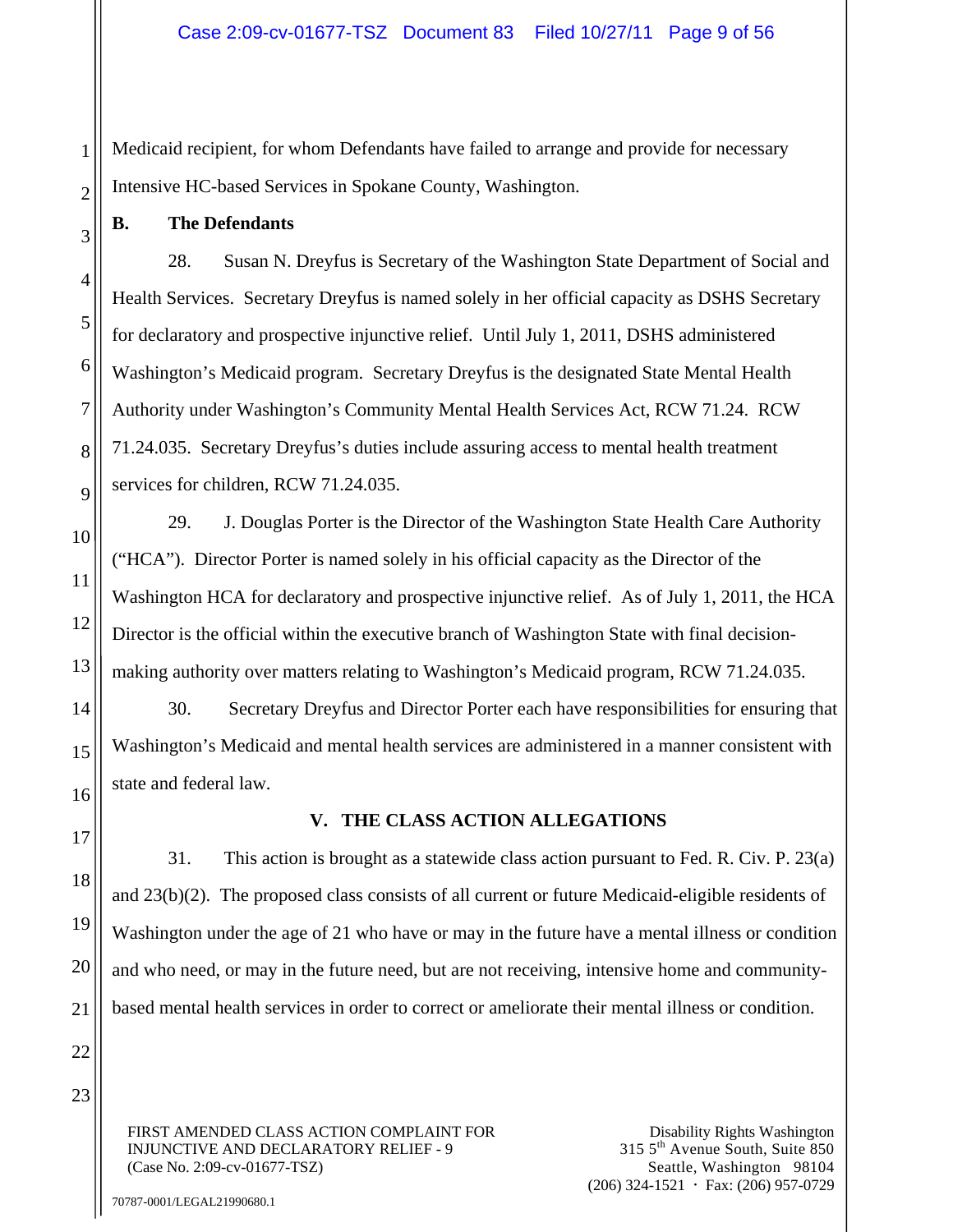32. The class is so numerous that joinder of all members is impracticable. By way of example, DSHS data shows that there are more than 75,000 children between the ages of zero and 17 who are low-income with a mental health diagnosis in the moderate to severe range and thus would likely benefit from Intensive HC-based Services that are routinely unavailable statewide. Plaintiff class, which includes all Medicaid-eligible children under the age of 21, is larger than this estimate. Furthermore, the class is fluid in that new members are regularly created.

33. All members of the class share common issues of law and fact with respect to Defendants' obligation to ensure that Washington's Medicaid eligible children are provided legally mandated Intensive HC-based Services required under the EPSDT provisions of the federal Medicaid Act, the Integration Mandate of the ADA and the Rehabilitation Act, and that such children are receiving notice of their rights under Medicaid.

34. The claims of the named Plaintiffs are typical of the claims of the class they represent.

35. Plaintiffs will fairly and adequately protect the interests of the class they represent. Plaintiffs know of no conflict of interest among the class members, and have a personal and clearly defined interest in vindicating their rights and the rights of the class members they represent to obtain necessary Intensive HC-based Services and notice of their rights under Medicaid. The relief the named Plaintiffs seek will inure to the benefit of the Plaintiff class as a whole. The Plaintiffs are represented by attorneys experienced in federal class action litigation and knowledgeable in the areas of disability and Medicaid law.

36. Prosecution of separate actions by individual class members would create a risk of inconsistent or varying adjudications with respect to individual class members which would establish incompatible standards of conduct or could as a practical matter be dispositive of the

FIRST AMENDED CLASS ACTION COMPLAINT FOR INJUNCTIVE AND DECLARATORY RELIEF - 10 (Case No. 2:09-cv-01677-TSZ)

Disability Rights Washington 315 5th Avenue South, Suite 850 Seattle, Washington 98104  $(206)$  324-1521  $\cdot$  Fax: (206) 957-0729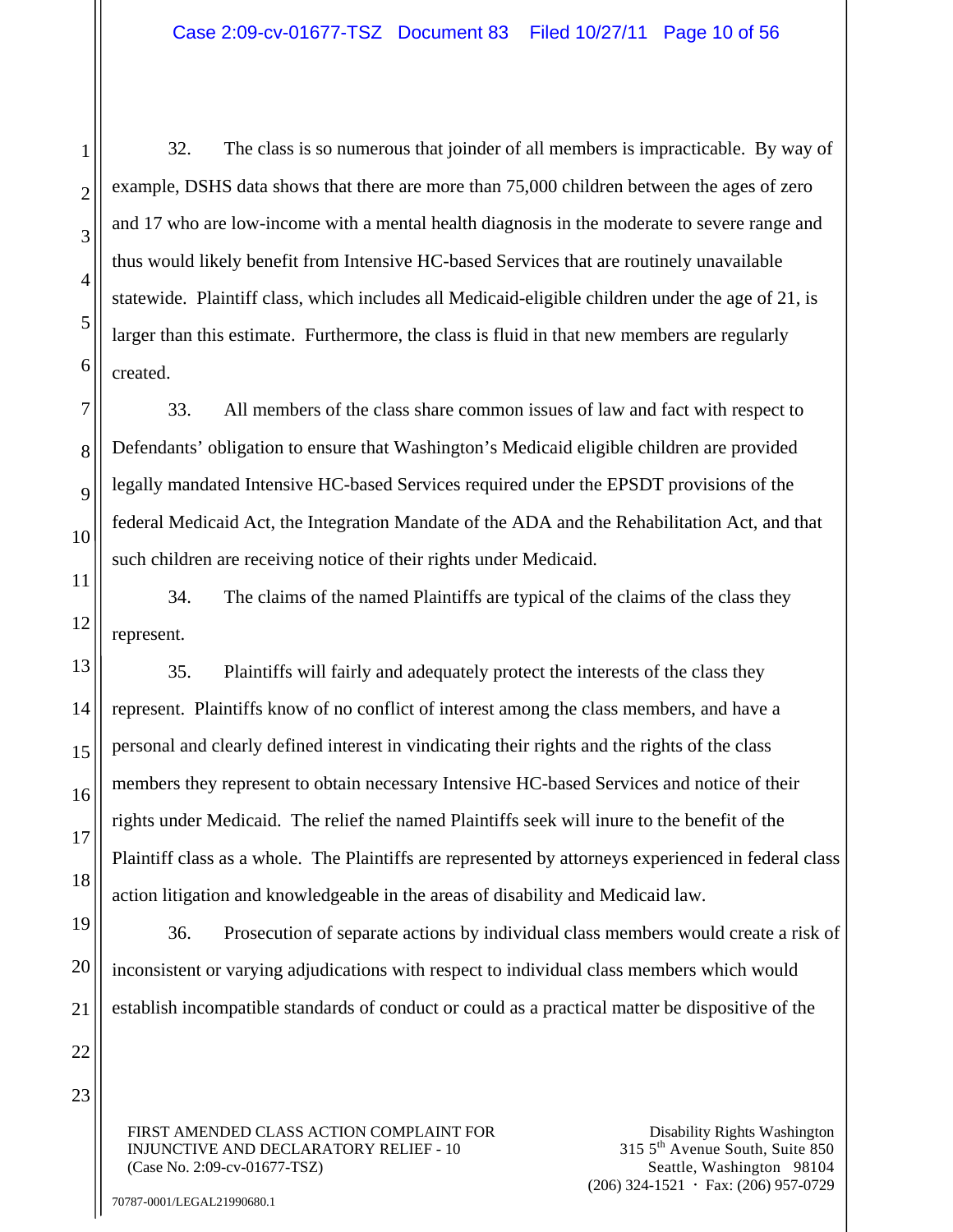interests of the other members or substantially impair or impede their ability to protect their interests.

37. Defendants' ongoing actions and omissions have affected and will affect the class generally, thereby making appropriate final injunctive and declaratory relief with respect to the class as a whole.

#### **VI. STATEMENT OF FACTS**

# **A. Statutory Background**

# **The Federal Medicaid Act and the EPSDT Mandate**

38. Medicaid is a cooperative federal and state funded program authorized and regulated pursuant to Title XIX of the Social Security Act ("Medicaid Act"), providing for a medical assistance program for certain groups of low-income persons. *See* 42 U.S.C. § 1396, *et seq*. One of the purposes of the Medicaid program is to provide services to help such families and individuals attain or retain the capability for independence or self-care. *Id.*

39. State participation is voluntary; however, states that choose to accept federal funding and participate in the Medicaid program must adhere to the minimum federal requirements set forth in the Social Security Act, as amended, and its implementing regulations, 42 U.S.C. § 1396 *et seq*. Through the Medicaid program, states receive federal matching funds for their own programs in the form of reimbursements by the federal government for a portion of the cost of providing Medicaid benefits.

40. The Medicaid Act mandates that states provide Early and Periodic Screening Diagnostic and Treatment (EPSDT) services to Medicaid eligible children under the age of 21. The EPSDT mandate obligates states to ascertain children's physical and mental impairments, and to arrange for or provide such health care, treatment, or other measures that are necessary to treat or ameliorate impairments and conditions,  $42 \text{ U.S.C.}$  §  $1396a(a)(10)(A)$ ;  $42 \text{ U.S.C.}$ 

FIRST AMENDED CLASS ACTION COMPLAINT FOR INJUNCTIVE AND DECLARATORY RELIEF - 11 (Case No. 2:09-cv-01677-TSZ)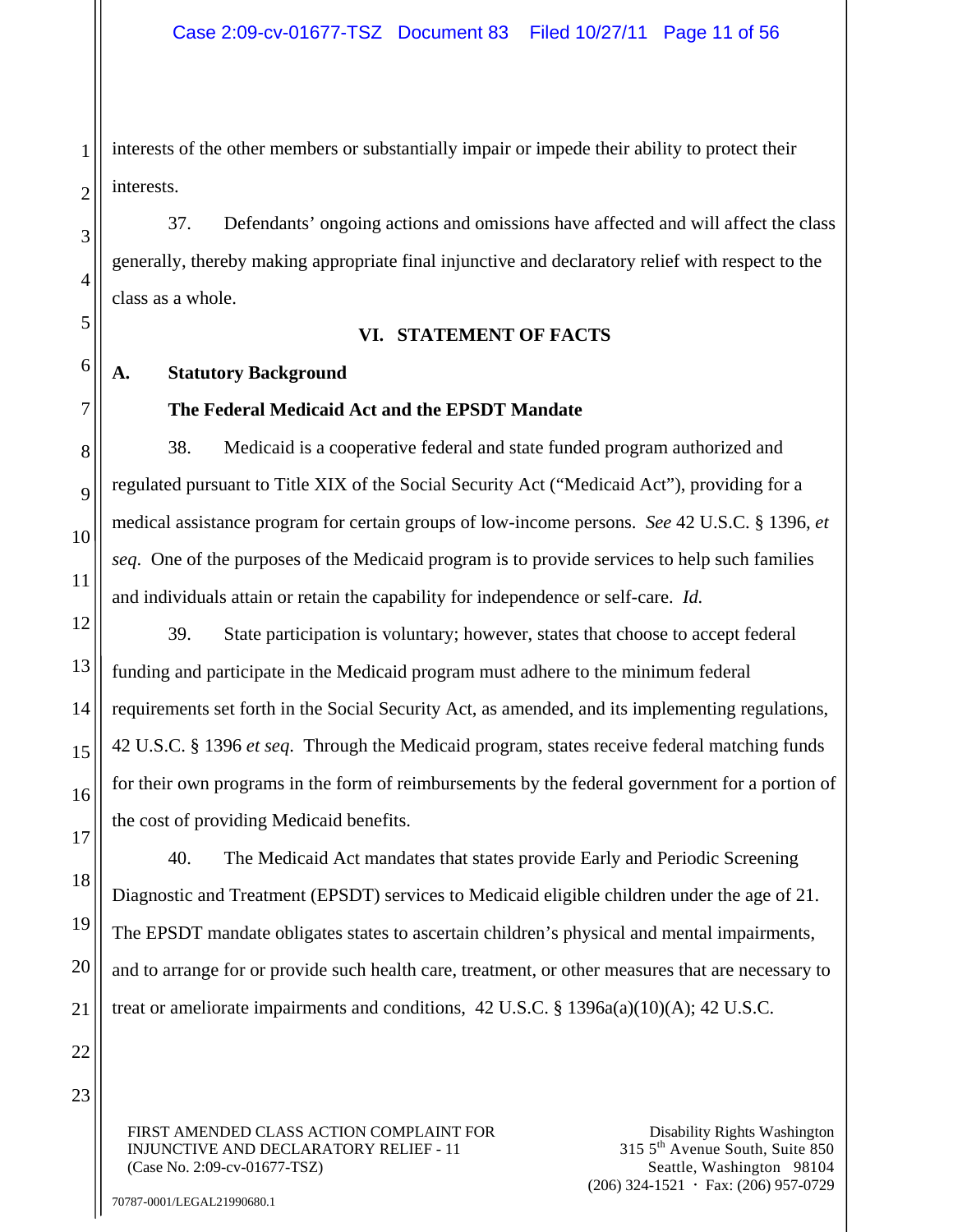1 2 § 1396d(a)(4)(B). EPSDT was created to be the "nation's largest preventative health program for children." H.R. 3299, 101st Cong. § 4213 (1989).

41. Under the Medicaid Act, every participating state must implement an EPSDT program consisting of the following services:

- a. informing all persons in the state who are under the age of 21 and eligible for medical assistance of the availability of early and periodic screening, diagnostic and treatment services as described in 42 U.S.C. § 1396d®;
	- b. providing or arranging for the provision of such screening services in all cases where they are requested; and
- c. providing or arranging for corrective treatment the need for which is disclosed by such child health screening services. 42 U.S.C. § 1396a(a)(43).

42. Under EPSDT, states must provide and arrange for all of the treatment services listed in 42 U.S.C. § 1396d(a) for EPSDT eligible children when necessary to correct or ameliorate a psychiatric, behavioral, or emotional condition of a child or youth under the age of 21.

43. Home health care services, 42 U.S.C. § 1396d(a)(7); rehabilitative services, 42 U.S.C. § 1396d(a)(13); case management services, 42 U.S.C. §§ 1396d(a)(19), 1396n(g); and personal care services, 42 U.S.C. § 1396d(a)(24) are among the services listed in 42 U.S.C. § 1396d(a) and encompass Intensive HC-based Services. Courts have held that intensive home and community-based mental health services are covered Medicaid services that must be provided by the state under the EPSDT mandate *(see, e.g., Rosie D. v. Romney*, 410 F. Supp.2d 18 (D. Mass 2006)).

44. While states may adopt managed care concepts, contract with entities to oversee the delivery of services, and arrange services through provider networks, the states remain responsible for ensuring compliance with all relevant Medicaid requirements, including the

FIRST AMENDED CLASS ACTION COMPLAINT FOR INJUNCTIVE AND DECLARATORY RELIEF - 12 (Case No. 2:09-cv-01677-TSZ)

3

4

5

6

7

8

9

10

11

12

13

14

15

16

17

18

19

20

21

22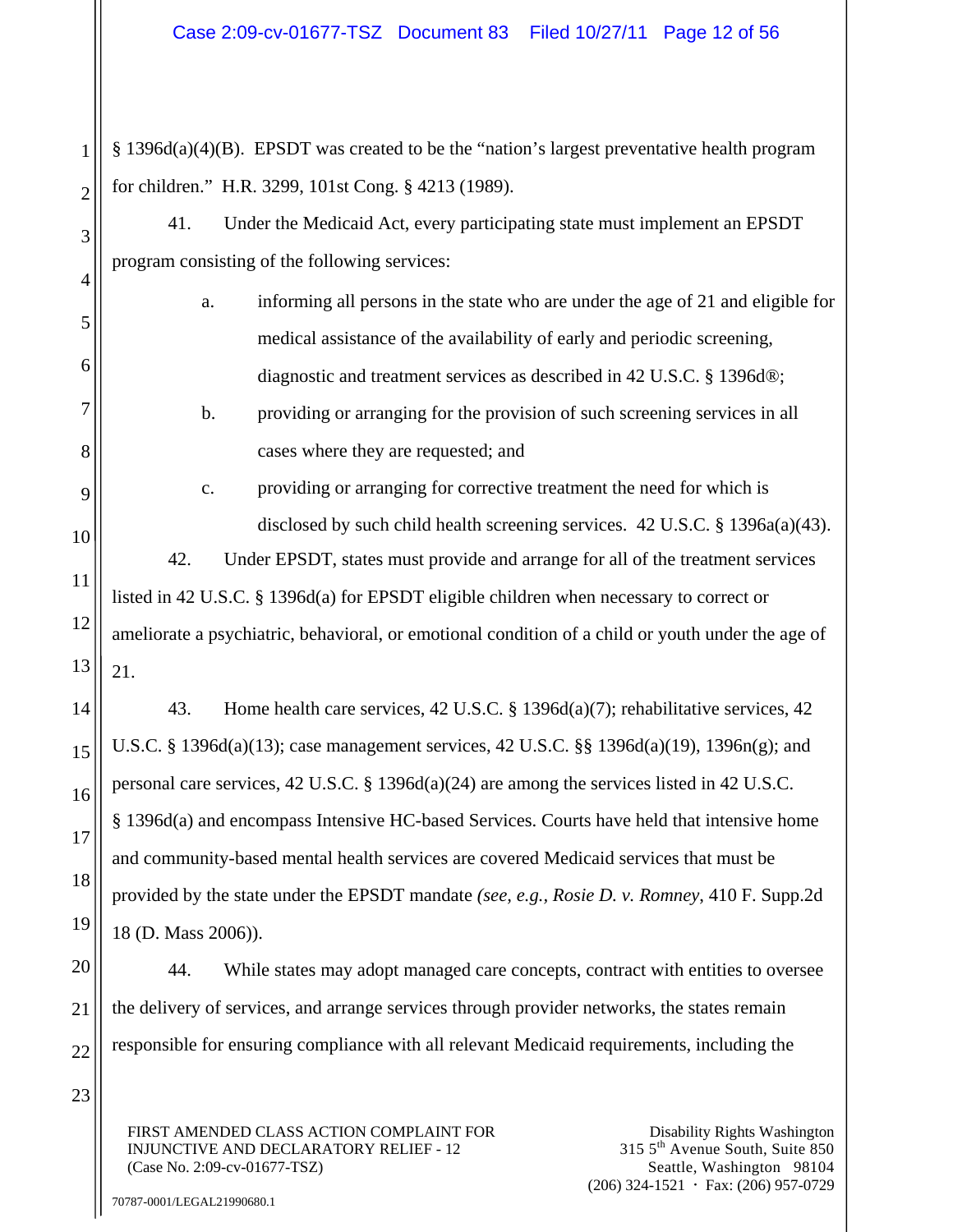mandates of the EPSDT program. 42 U.S.C. §§ 1396a(a)(5), 42 U.S.C. § 1396u-2; 42 U.S.C. § 1396a(a)(43). The state must ensure that the managed care entity has the capacity to offer the full range of necessary and appropriate preventive and primary services for all enrolled beneficiaries. 42 U.S.C. § 1396u-2(b)(5).

45. In addition to the EPSDT mandate, states must comply with the Constitutional Due Process requirements under the Fourteenth Amendment, the Medicaid Act's due process requirements and comparability requirements. U.S. Const. amend. XIV; 42 U.S.C. § 1396a(a)(3); 42 U.S.C. § 1396a(a)(10)(B).

**The Americans with Disabilities Act and the Integration Mandate** 

46. Title II of the Americans with Disabilities Act ("ADA"), 42 U.S.C. § 12131 *et seq*., prohibits public entities from discriminating against or excluding a qualified individual with a disability from enjoying or participating in the benefits of services, programs, or activities of the public entity on the basis of disability. 42 U.S.C. § 12132; 28 C.F.R. § 35.130.

47. Regulations promulgated to implement Title II of the ADA require public entities to "provide services, programs, and activities in the most integrated setting appropriate to the needs of qualified individuals with disabilities." 28 C.F.R. § 35.130(d). The Medicaid program is a public entity, and as such Medicaid services must be provided in the most integrated setting appropriate to the individual's needs.

48. The United States Supreme Court has determined that unnecessary institutionalization constitutes discrimination and that Title II requires states to "provide community-based treatment for persons with mental disabilities when 1) the State's treatment professionals determine that such placement is appropriate, 2) the affected persons do not oppose such treatment, and 3) the placement can be reasonably accommodated, taking into account the resources available to the State and the needs of others with mental disabilities." *Olmstead v. L.C.*, 527 U.S. 581, at 607 (1999).

23

1

2

3

4

5

6

7

8

9

10

11

12

13

14

15

16

17

18

19

20

21

22

FIRST AMENDED CLASS ACTION COMPLAINT FOR INJUNCTIVE AND DECLARATORY RELIEF - 13 (Case No. 2:09-cv-01677-TSZ)

Disability Rights Washington 315 5th Avenue South, Suite 850 Seattle, Washington 98104  $(206)$  324-1521  $\cdot$  Fax: (206) 957-0729

70787-0001/LEGAL21990680.1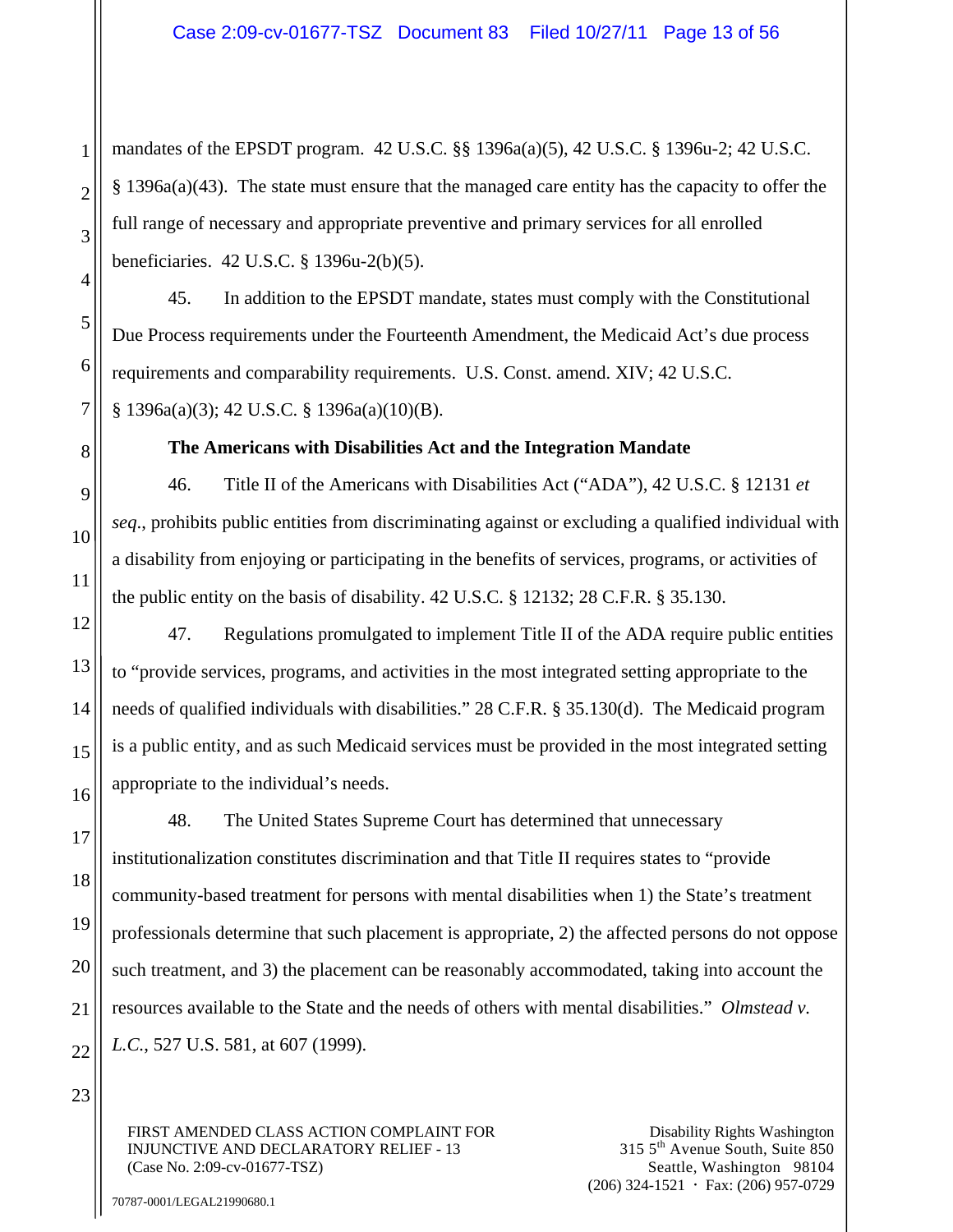# **B. Washington's Delivery of Medicaid Funded Mental Health Services for Children**

49. Washington has chosen to participate in the Medicaid program. RCW 43.20A.010. As a result, it receives billions of dollars every year from the federal government to fund the State's program. Indeed, approximately 50-65% of every dollar spent by the State on its Medicaid program is funded by the federal government.

50. In addition to the standard Medicaid funding received from the federal government, the State of Washington has or shall receive up to an additional \$339 million from the federal government as part of an increase in the percentage of Medicaid funded pursuant to the stimulus package enacted as part of the American Recovery and Reinvestment Act of 2009 (Pub. L. No. 111-5) ("ARRA"). These additional federal funds are designed to help states support their Medicaid programs by relieving budgetary pressure on state governments during difficult economic times.

51. States that choose to accept federal funding and participate in the Medicaid program must designate a "single state agency" to administer the Medicaid program at the state level. 42 U.S.C. § 1396a(a)(5). In Washington, DSHS is the single state agency that is designated to administer Washington's Medicaid program. Although Medicaid allows states to provide mandatory Medicaid services through contractors, DSHS remains responsible for ensuring that the mandates of the Medicaid Act are met, including EPSDT.

52. DSHS is authorized under state law to "make grants and/or purchase services from counties, combinations of counties, or other entities, to establish and operate community mental health programs." RCW 71.24.030.

53. The federal government has waived specific Medicaid provisions to allow DSHS to implement a pre-paid capitated mental health program for individuals with significant mental health needs. Under this capitated mental health waiver, DSHS may pre-pay fixed "capitated" amounts to geographically designated Regional Support Networks (RSNs), who in turn locally

FIRST AMENDED CLASS ACTION COMPLAINT FOR INJUNCTIVE AND DECLARATORY RELIEF - 14 (Case No. 2:09-cv-01677-TSZ)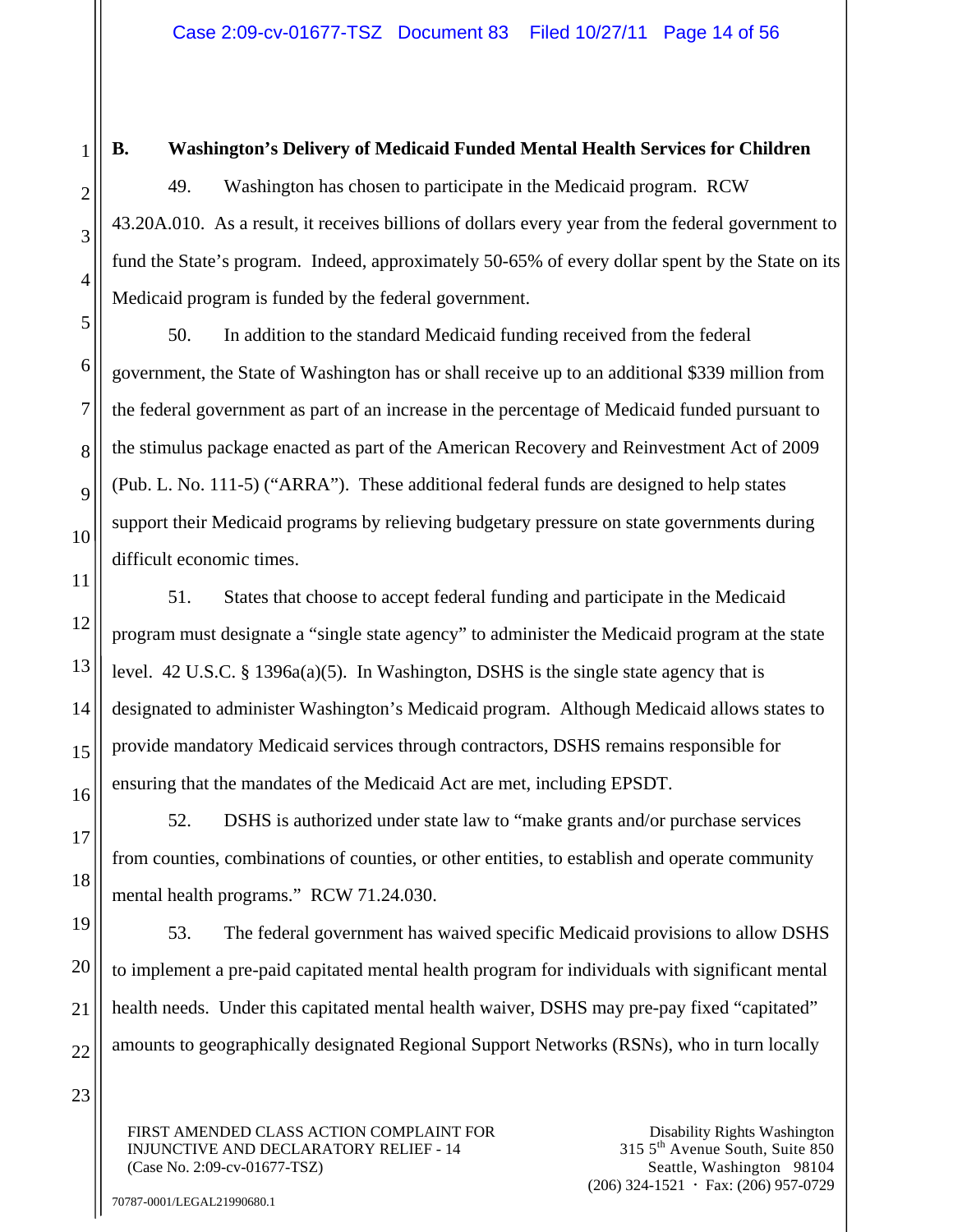administer community mental health services to Medicaid eligible individuals who meet specific access to care standards.

54. The capitated mental health waiver does not permit DSHS to deny, reduce, or terminate services listed in 42 U.S.C. § 1396d(a) to Medicaid children for reasons not relating to each child's individual needs. The waiver only permits DSHS to provide for additional services to individuals enrolled on the waiver, although these services are not otherwise available to the general Medicaid population.

55. The capitated mental health waiver did not affect the State's obligation under the EPSDT mandate to ensure that children have access to all services listed in 42 U.S.C. § 1396d(a) if necessary to correct or ameliorate their conditions. Thus, these services must be provided regardless of whether the children's conditions otherwise meet the access to care standards applicable to the managed care program.

56. The waiver also did not affect the Defendants' obligations under the Due Process provisions of the Medicaid Act.

57. Washington's Medicaid State Plan and capitated mental health waiver provide coverage for intensive home and community-based mental health services such as intensive care coordination, comprehensive home assessment, mobile crisis intervention, home and community-based crisis stabilization, intensive home and community-based behavioral and therapeutic services for children and their families, training on independent living, social and communication skills in a natural environment, personal care services, and respite, among other services or supports.

58. Under its capitated mental health waiver, DSHS contracts directly with independent RSNs (currently totaling 13) to administer mental health services in their communities. RCW 71.24.035(2); WAC 388-865-0200. In turn, each of the RSNs subcontract

FIRST AMENDED CLASS ACTION COMPLAINT FOR INJUNCTIVE AND DECLARATORY RELIEF - 15 (Case No. 2:09-cv-01677-TSZ)

Disability Rights Washington 315 5th Avenue South, Suite 850 Seattle, Washington 98104  $(206)$  324-1521  $\cdot$  Fax: (206) 957-0729

70787-0001/LEGAL21990680.1

1

2

3

4

5

6

7

8

9

10

11

12

13

14

15

16

17

18

19

20

21

22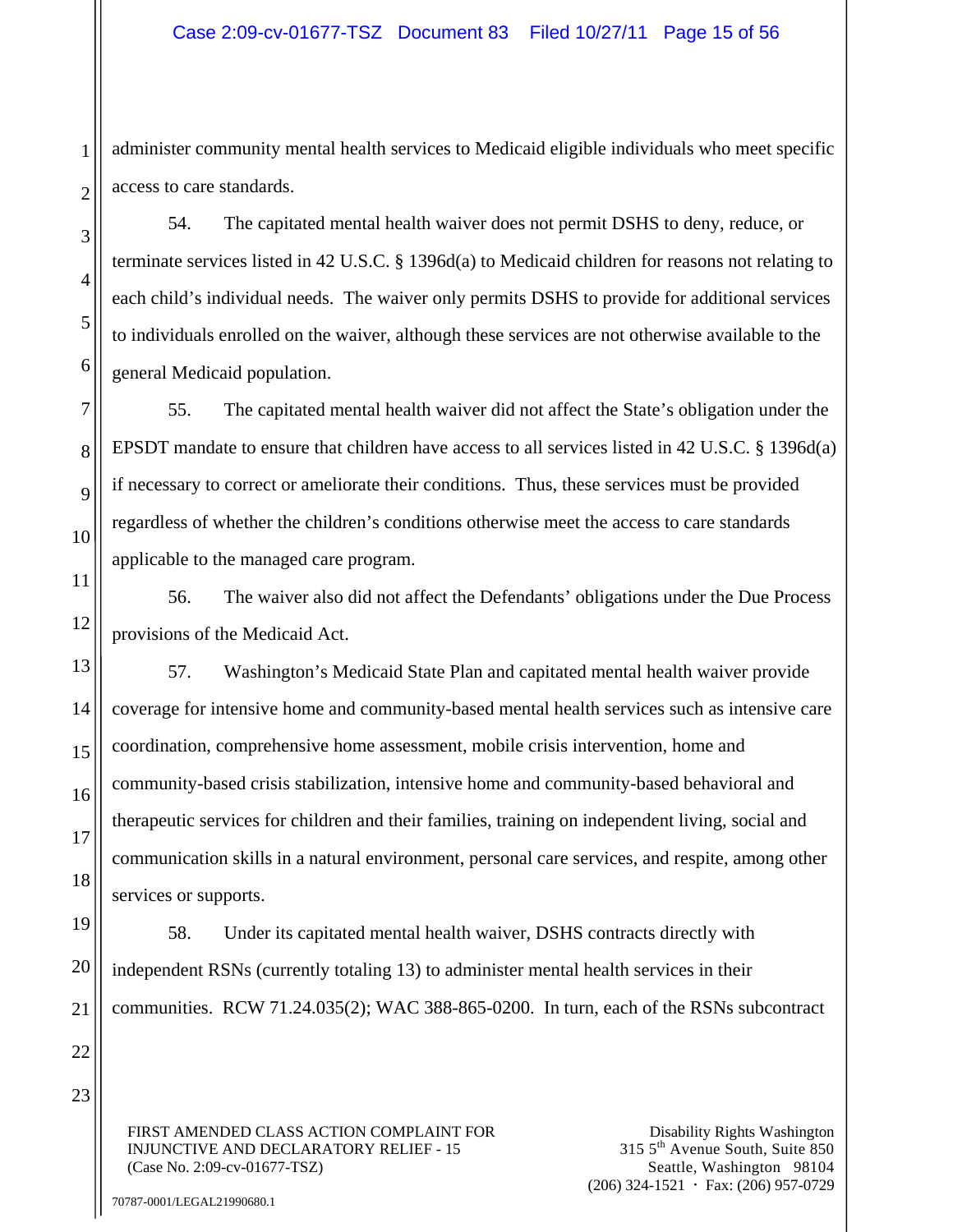with various licensed community mental health agencies and/or health care service providers to provide mental health services to eligible recipients within each region.

59. Secretary Dreyfus's responsibilities with respect to the RSNs include, but are not limited to: 1) developing and adopting rules establishing state minimum standards for the delivery of mental health services by licensed services providers and RSNs; 2) establishing a standard contract or contracts for RSNs; 3) entering into contracts with RSNs; 4) assuring that the special needs of children and low-income persons are met; and 5) denying all or part of the funding allocations to RSNs based upon formal findings of noncompliance with the terms of the RSNs. RCW 71.24.035.

60. The RSNs' obligations include: 1) contracting as needed with licensed service providers, or in the absence of a licensed service provider entity, becoming a licensed service provider entity for the purpose of providing services not available from licensed service providers; 2) monitoring and performing biennial fiscal audits of licensed service providers who have contracted with the regional support network to provide services; and 3) assuring that the special needs of children and low-income persons are met. RCW 71.24.045.

61. DSHS has been aware since at least 2002 that its RSN system was failing to adequately meet the mental health needs of Washington's Medicaid children. *See JLARC 2002 Children's Mental Health Study Report 02-5, p. 9* ("This study finds that Washington has not met the Legislature's intent to establish a coordinated, efficient and effective system of public mental health care for children"). Yet, the State has taken no action to correct this failing. Indeed, as recently as April 2009, another report prepared for DSHS described the RSN system as "a system that has high levels of regional variation, limited access to care, a lack of standardized care management and unclear roles and authority between state agencies, the RSNs and some of the provider systems." *See Improving Care: Options for Redesign of Washington's Mental Health System* (April 2009).

23

1

2

3

4

5

6

7

8

9

10

11

12

13

14

15

16

17

18

19

20

21

22

FIRST AMENDED CLASS ACTION COMPLAINT FOR INJUNCTIVE AND DECLARATORY RELIEF - 16 (Case No. 2:09-cv-01677-TSZ)

Disability Rights Washington 315 5th Avenue South, Suite 850 Seattle, Washington 98104  $(206)$  324-1521  $\cdot$  Fax: (206) 957-0729

70787-0001/LEGAL21990680.1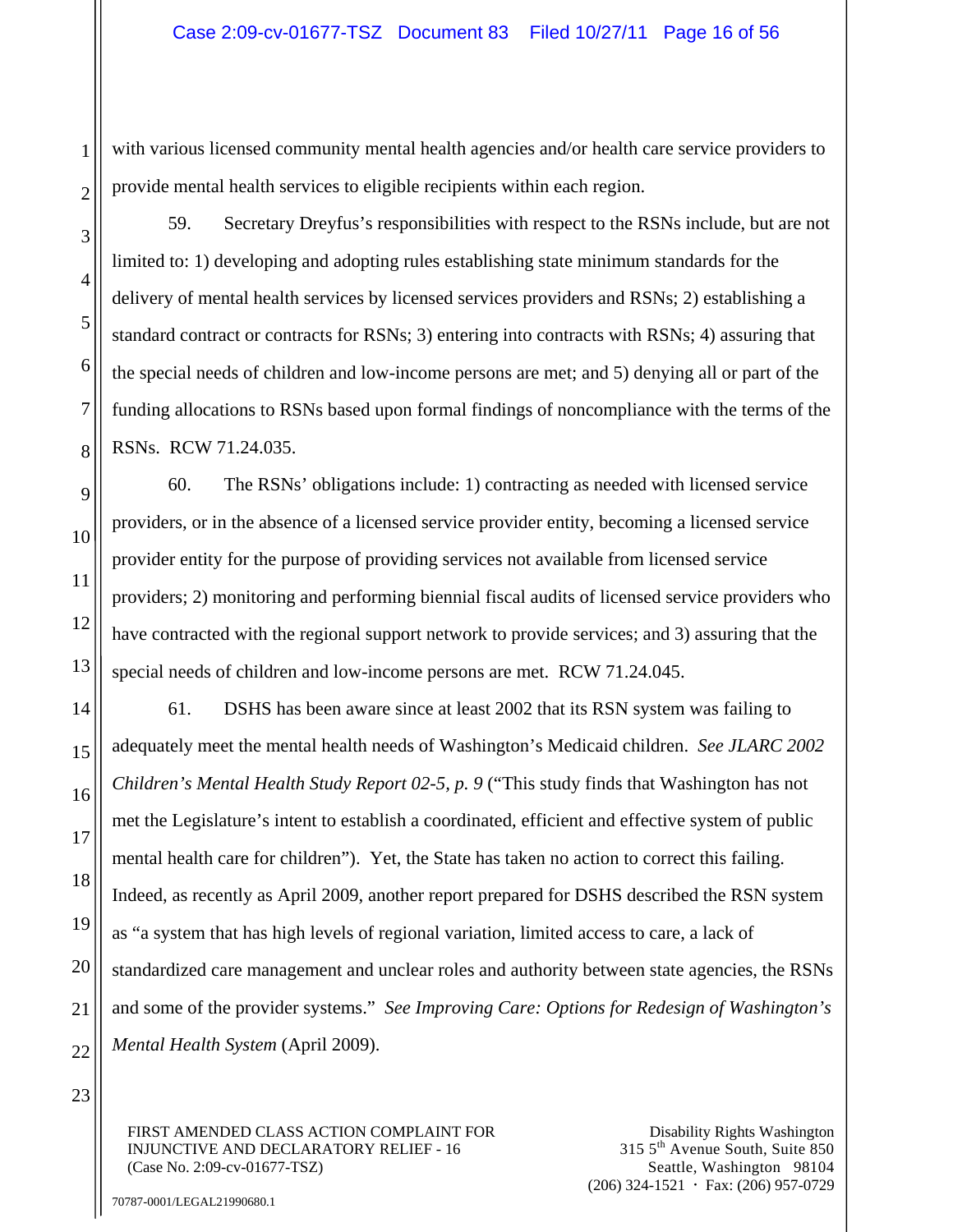62. DSHS has similarly known for years that many of Washington's Medicaid children are not receiving the Intensive HC-based Services they need and that these children are underserved by the limited array of mental health services made available to them. Repeatedly, DSHS has received and generated reports confirming and reiterating the State's ongoing failure to provide Intensive HC-based Services, and the resulting harm to Washington's children. For example:

a. *Capacity and Demand Study for Inpatient Psychiatric Hospital and Community Residential Beds Final Report* (November 2004). As early as 2004, DSHS acknowledged that community-based services are essential to prevent harm to children:

> "The expansion of community based services for children and adolescents is essential to minimize the need for foster care, residential, or inpatient services as well as to promote effective integration back into the community once an individual has left any of these treatment alternatives…Community based services can minimize these disruptions and the corresponding risks (e.g. trauma from separation) that may occur with inpatient and residential treatment options while also offering effective outcomes and comparatively lower cost of care."

b. *Children's Acute and Non-Acute Inpatient Psychiatric and Residential Treatment* 

*White Paper* (August 2006). This DSHS white paper contained the following

stark conclusions:

1) "Program shortages and inconsistencies in local community (RSN) intensive community-based care and diversion resources [to divert children from institutionalization] result in acute community hospitalizations and for those who do not improve, or frequently decompensate, the need for Children's Long-Term Inpatient Programs (CLIP);" and

2) "The same shortages in community based alternatives that increase the need for CLIP admissions, result in lengthened stays when there are few or no "step-down", or intermediate care resources for youth and their families to utilize postdischarge [from a CLIP facility]."

FIRST AMENDED CLASS ACTION COMPLAINT FOR INJUNCTIVE AND DECLARATORY RELIEF - 17 (Case No. 2:09-cv-01677-TSZ)

1

2

3

4

5

6

7

8

9

10

11

12

13

14

15

16

17

18

19

20

21

22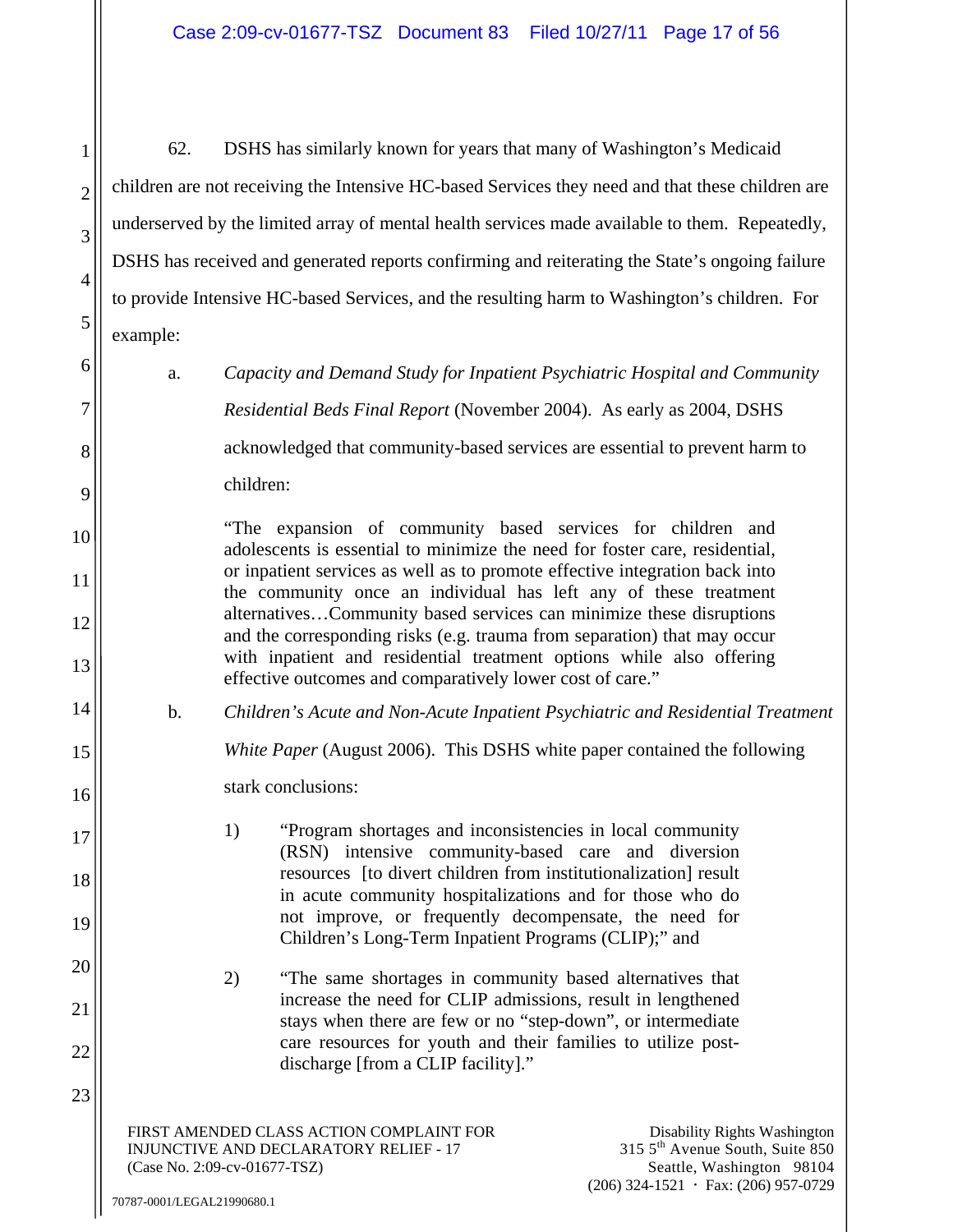| 1        |                                                                               |                                                                                                                                                                                                                                |
|----------|-------------------------------------------------------------------------------|--------------------------------------------------------------------------------------------------------------------------------------------------------------------------------------------------------------------------------|
|          | $\mathbf{c}$ .                                                                | CLIP System Improvement Workgroup (September 2007). This workgroup paper                                                                                                                                                       |
| 2        | documented similar observations about the delivery of community mental health |                                                                                                                                                                                                                                |
| 3        | services to children:                                                         |                                                                                                                                                                                                                                |
| 4        |                                                                               |                                                                                                                                                                                                                                |
| 5        |                                                                               | "Adequate assessments are not available to quickly access intensive<br>1)<br>services to prevent long term treatment;"                                                                                                         |
| 6        |                                                                               | 2)<br>There is "[I] imited coordination, policy and agreement among service<br>providers/systems;"                                                                                                                             |
| 7<br>8   |                                                                               | 3)<br>There is a "[I] ack of effective coordination for pre $\&$ post services [for<br>children before and after they are institutionalized];"                                                                                 |
| 9        |                                                                               | 4)<br>There is "[n]o aftercare in the community including discharge planning<br>by/with allied systems;"                                                                                                                       |
| 10       |                                                                               | There are "[p] rogrammatic limitations in meeting each child's needs;" and<br>5)                                                                                                                                               |
| 11       |                                                                               | "[The] System[s] needs [are] placed over child and family needs."<br>6)                                                                                                                                                        |
| 12       | d.                                                                            | Intensive Children's Mental Health Services Summary Report (Fall 2009). In this                                                                                                                                                |
| 13       |                                                                               | report DSHS's Mental Health Division identified several significant problems                                                                                                                                                   |
|          |                                                                               | with its delivery of mental health services for children, including:                                                                                                                                                           |
| 14<br>15 |                                                                               | "a limited array of intensive community and family-based services for<br>1)<br>children and youth;"                                                                                                                            |
| 16       |                                                                               | "insufficient transitional programs to support successful returns to the<br>2)<br>community;" and                                                                                                                              |
| 17       |                                                                               | 'insufficient targeted treatment and security options for special<br>3)<br>populations such as youth with co-occurring developmental disabilities                                                                              |
| 18       |                                                                               | and mental health needs, and highly aggressive youth."                                                                                                                                                                         |
| 19       |                                                                               | To address these issues, a workgroup consisting of DSHS officials and other                                                                                                                                                    |
| 20       | stakeholders recommended expanding transition and aftercare services for      |                                                                                                                                                                                                                                |
| 21       |                                                                               | children being discharged from CLIP facilities and 24/7 mobile and in-home                                                                                                                                                     |
| 22       |                                                                               | crisis services connected to longer-term stabilization beds.                                                                                                                                                                   |
| 23       |                                                                               |                                                                                                                                                                                                                                |
|          |                                                                               | FIRST AMENDED CLASS ACTION COMPLAINT FOR<br>Disability Rights Washington<br>315 5 <sup>th</sup> Avenue South, Suite 850<br>INJUNCTIVE AND DECLARATORY RELIEF - 18<br>Seattle, Washington 98104<br>(Case No. 2:09-cv-01677-TSZ) |

(206) 324-1521  $\cdot$  Fax: (206) 957-0729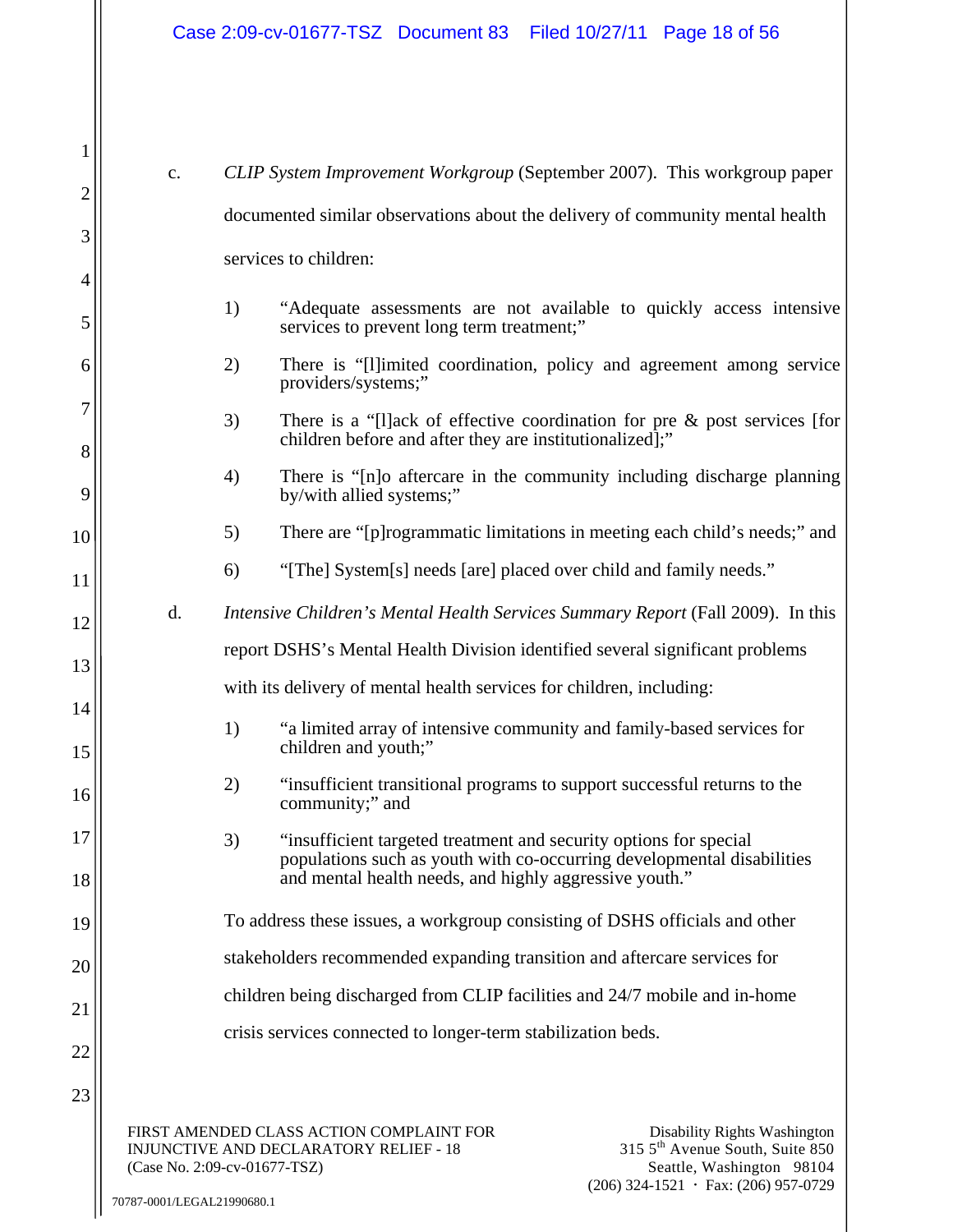## Case 2:09-cv-01677-TSZ Document 83 Filed 10/27/11 Page 19 of 56

e. *Children's Mental Health Services – Synopsis on Gaps and Recommendations related to SSHB1088 from DSHS Assistant Secretaries and Administrators* (2009). Most recently, DSHS issued a document related to SB 1088 to identify gaps in Children's Mental Health services. In the document DSHS acknowledged that the "Frequency, duration, and type of [mental health] treatment modality offered [to Washington's Medicaid children] are inappropriate and/or limited," and "Wraparound, respite, crisis mobilization, day treatment and integrated dual disorder services are not available especially in rural areas."

63. Despite such information and notice, the Defendants have failed to take adequate actions providing or arranging for the Intensive HC-based Services children in Washington need and are not receiving, despite the legal mandate to provide for such services, her knowledge of the deficiencies within DSHS's mental health system for children, her receipt of recommendations for how to improve the system, and the long standing acknowledgment by DSHS that the lack of intensive services results in trauma for children.

64. In many areas of Washington, children with mental health needs who are on Medicaid only receive weekly therapy and medication management. Children who cannot safely remain in their own homes with these limited services and without necessary Intensive HC-based Services must turn for help to acute care hospitals such as Fairfax, Children's Hospital, Kitsap Mental Health, and Sacred Heart, where they are placed on locked child and adolescent psychiatric wards.

65. Some of the children who cycle in and out of these acute care facilities are eventually placed in one of four Children's Long term Inpatient Psychiatric ("CLIP") facilities located in Lakewood, Tacoma, Seattle, and Spokane. CLIP services are administered by DSHS. These facilities are often hundreds of miles away from the child's home and family, which causes harm of prolonged separation and creates significant barriers to providing necessary

FIRST AMENDED CLASS ACTION COMPLAINT FOR INJUNCTIVE AND DECLARATORY RELIEF - 19 (Case No. 2:09-cv-01677-TSZ)

Disability Rights Washington 315 5th Avenue South, Suite 850 Seattle, Washington 98104  $(206)$  324-1521  $\cdot$  Fax: (206) 957-0729

70787-0001/LEGAL21990680.1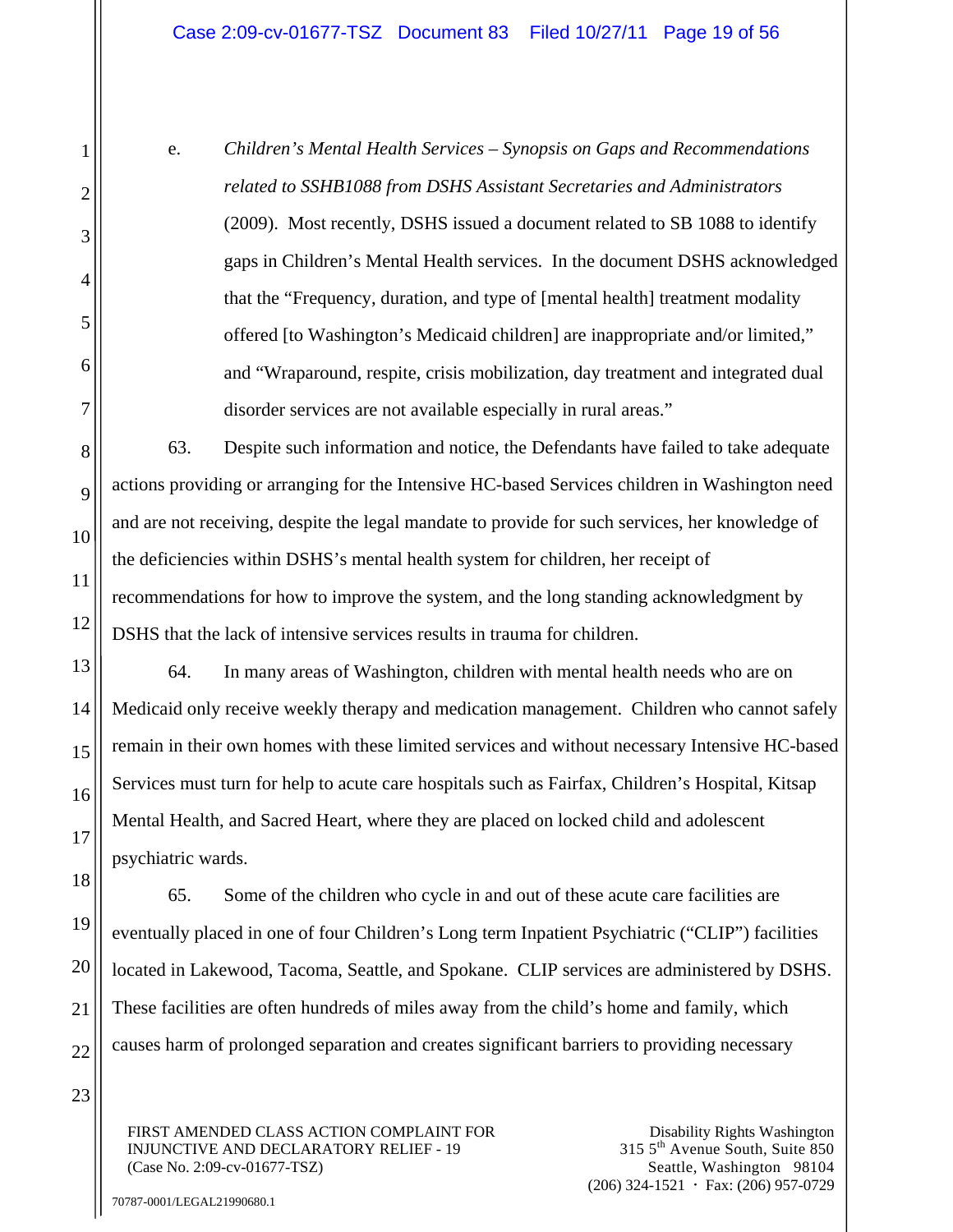family therapy, discharge planning, and services to reintegrate children back into their home and communities.

66. While the State and the RSNs offer some limited home and community-based services, these services are made available only to a fortunate few and the limited services that are offered are often subject to arbitrary limits and onerous, if not draconian, restrictions. For example:

- a. The few existing Medicaid funded in-home supports and case management programs have limited slots and have narrow access standards which require that a child's mental health condition meet a certain level of severity, which is narrower than the "necessary to correct or ameliorate" standard for EPSDT. This results in many children having to deteriorate in order to get the care they need. If a child is able to access these services, the services are often limited by arbitrary caps and restrictions unrelated to the child's needs.
	- b. In some areas of Washington, more intensive services may be available through Washington's foster care system, but in order to access these services parents of Medicaid children must first give up their custodial rights.
- c. In other regions of the State, children can only access necessary intensive mental health interventions if they have been charged or found guilty of a crime through the local and state juvenile justice system.
	- d. While Washington has implemented a few pilot programs around the state to provide community-based supports, these pilot programs have limited capacity, are not funded with Medicaid, and are not treated as a Medicaid entitlement. The pilot programs reach only a reported 79 children, resulting in a very small percentage of children who are able to access limited services—largely based upon where they happen to live.

FIRST AMENDED CLASS ACTION COMPLAINT FOR INJUNCTIVE AND DECLARATORY RELIEF - 20 (Case No. 2:09-cv-01677-TSZ)

4

5

6

7

8

9

10

11

12

13

14

15

16

17

18

19

20

21

22

23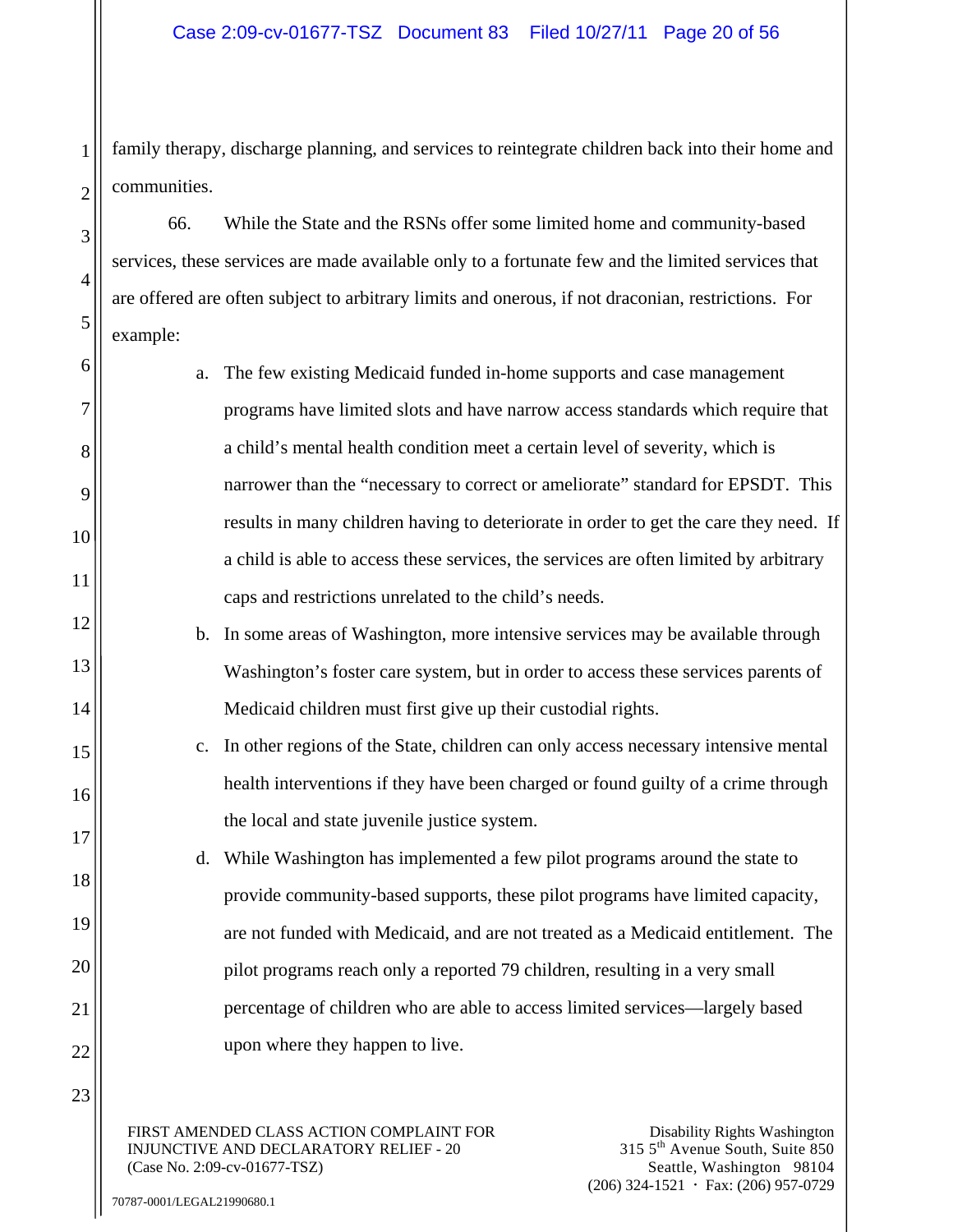67. Some services, such as community-based therapeutic mentoring and intensive mobile crisis stabilization services, are routinely unavailable to children on Medicaid in much of the state.

68. Children served by the mental health system do not get notice of their right under EPSDT to request and receive services necessary to correct or ameliorate their conditions. DSHS's contracts with the RSNs only require that each RSN provide Medicaid recipients under the age of 21 with a copy of the "Mental Health Benefits Booklet" published by DSHS. This publication does not adequately inform children and their families that Intensive HC-based Services are available under EPSDT. Consequently, many families are poorly positioned to request services their children need because they do not know that these mental health services are coverable by Medicaid. *See DSHS Report*, *Children's Mental Health Gaps Response, Summary of Findings Across Data Sources* (2007)(identifying lack of information to families as a major barrier to effective access to services).

69. Children and their families do not receive prior written notice when the Community Mental Health Agency denies, reduces or terminates Medicaid services, nor do they receive any notice that they have a right to request a hearing to challenge such denials, suspensions, reductions, and terminations of their mental health services.

70. The DSHS website states that recipients only receive action notices if their services are denied, suspended, reduced, or terminated when such action is made by the RSN, and not the result of a community mental health agency decision. If a community mental health agency decides to deny, suspend, reduce, or terminate Medicaid services, DSHS has no adequate regulations, policies, or procedures requiring providers to ensure recipients' of their due process rights.

FIRST AMENDED CLASS ACTION COMPLAINT FOR INJUNCTIVE AND DECLARATORY RELIEF - 21 (Case No. 2:09-cv-01677-TSZ)

Disability Rights Washington 315 5th Avenue South, Suite 850 Seattle, Washington 98104  $(206)$  324-1521  $\cdot$  Fax: (206) 957-0729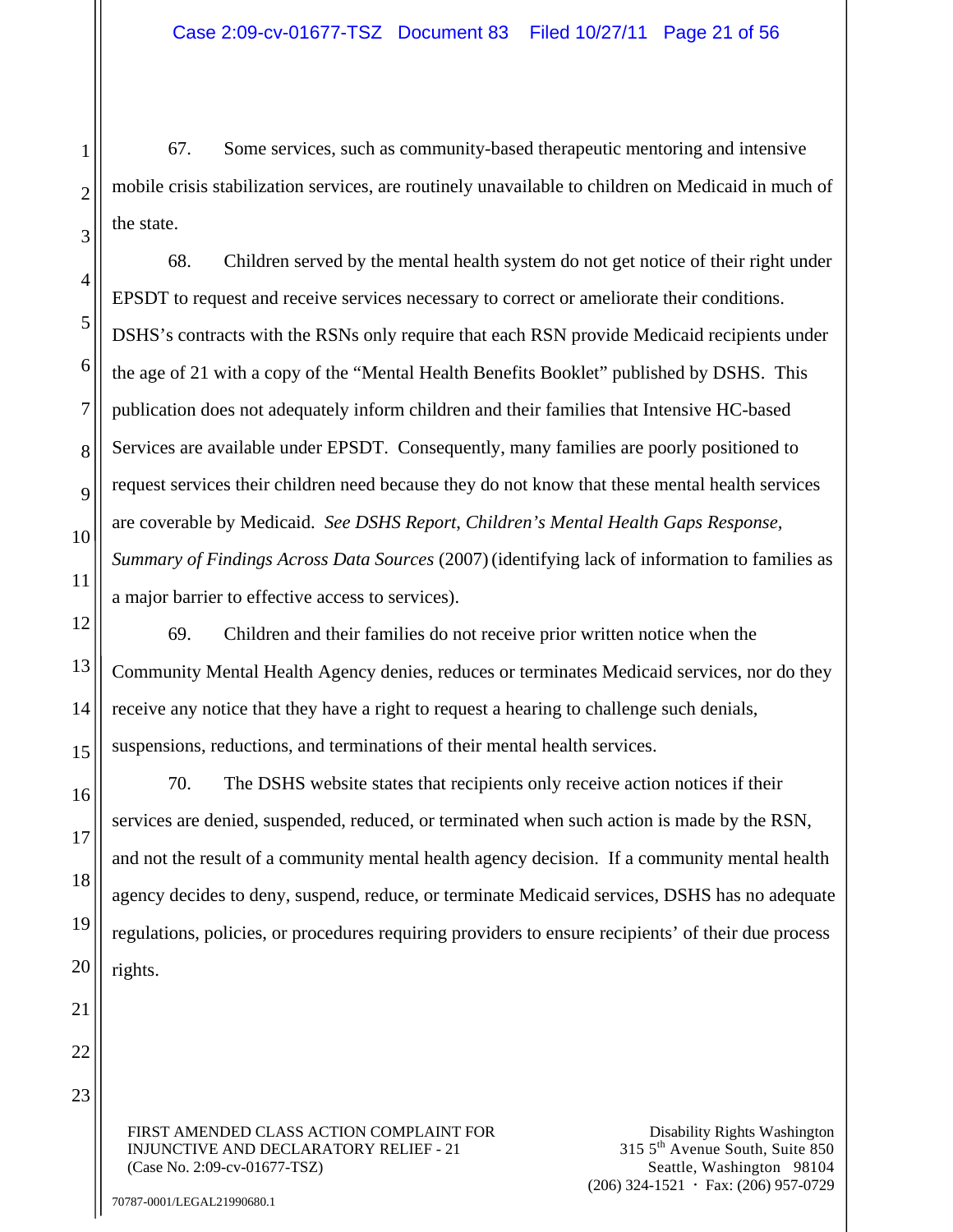# **C. The Plaintiff Children's Experience with Washington's Public Mental Health System**

# **1) Currently Institutionalized Children**

# **T.R. (Ten-Year-Old Boy)**

1

2

3

4

5

6

7

8

9

10

11

12

13

14

15

16

17

18

19

20

21

22

23

71. T.R. is a Medicaid recipient who is not receiving the intensive home and community-based mental health services he needs to correct or ameliorate his mental health conditions or reduce his behavioral symptoms.

72. Since T.R.'s single mother died when he was six years old, T.R. and his brother have lived with their older sister, R.R., who is T.R.'s legal guardian and next friend. R.R., a single mother, also cares for her seven year-old son.

73. T.R. has had serious behavioral symptoms since his mother's death in 2005. In 2008, after his symptoms worsened, T.R. was diagnosed with Oppositional Defiant Disorder, Attention Deficient Hyperactivity Disorder, and Mood Disorder Not Otherwise Specified. In the last two years, T.R. has been admitted into the psychiatric unit of the community hospital on four occasions. Due to his inability to access necessary services, T.R. is currently institutionalized at the state psychiatric hospital for children on the grounds of Western State Hospital.

74. T.R.'s symptoms have not improved, and his hospital treatment team has indicated that the institutionalized setting in which he is receiving services is harmful to him. The team recommended that T.R. be discharged to his sister's home with intensive home and community-based mental health services that were not available to him prior to his admission to the state hospital.

75. Prior to his most recent institutionalization, T.R.'s Care Plan included one-to-one in-home "case aid" services and mobile crisis services.

76. When T.R.'s symptoms escalated, his sister called the crisis team for help, but on multiple occasions there either was no response or the crisis team refused to come to T.R.'s

FIRST AMENDED CLASS ACTION COMPLAINT FOR INJUNCTIVE AND DECLARATORY RELIEF - 22 (Case No. 2:09-cv-01677-TSZ)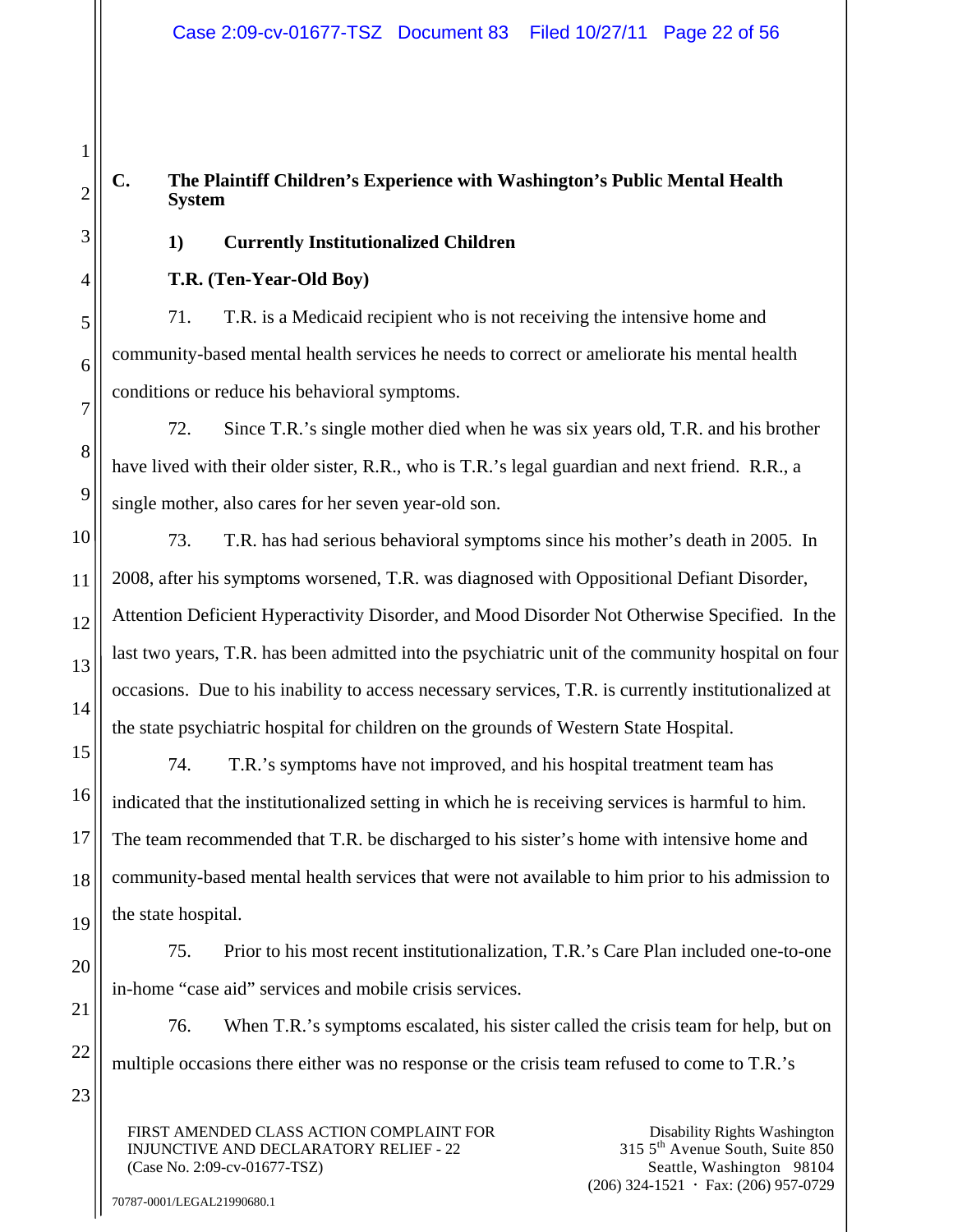home and instructed his sister to call the police. The crisis services were only approved for 30 days at a time, so T.R. and his sister had no assurances that crisis services would be available to T.R. when the next crisis arose.

77. By November 2008, after T.R. was hospitalized again in an acute psychiatric unit. His community treatment team recommended that his one-to-one in-home "case aid" services be increased to over 40 hours per week. His records documented that the "case aides" were "helpful" to address T.R.'s symptoms and in "keeping his life consistent." However, by the end of December 2008, T.R. had met the funding cap the RSN had set for in-home "case aid" services. Although T.R. continued to need these services to help manage his symptoms, the "case aides" were terminated.

78. T.R.'s therapist requested an exception to the RSN's policy for him to continue receiving case aids or to allow a brief stay at a residential facility, but her request was denied. T.R. later began receiving some additional case aid services but at a significantly reduced level of only 20% of the hours he had been receiving.

79. With these inadequate services, T.R.'s mental health continued to decline and T.R. was admitted to the state psychiatric hospital for children in February 2009. While initially successful after his admission, T.R.'s condition soon quickly deteriorated. In October 2009, T.R.'s hospital treatment team informed his sister that they believed the hospital was not the appropriate environment to treat his mental health needs. Specifically, the team identified the rotation of clinical residents that occurs in a teaching facility and the turn over of patients at the hospital as a source of continual trauma that was detrimental to treating T.R. His treatment team concluded that these inherent aspects of the state hospital program were harming T.R. and undermining his recovery. T.R.'s treatment team has recommended discharge back to his sister's home based on their conclusion that a stable family home is clinically more appropriate.

FIRST AMENDED CLASS ACTION COMPLAINT FOR INJUNCTIVE AND DECLARATORY RELIEF - 23 (Case No. 2:09-cv-01677-TSZ)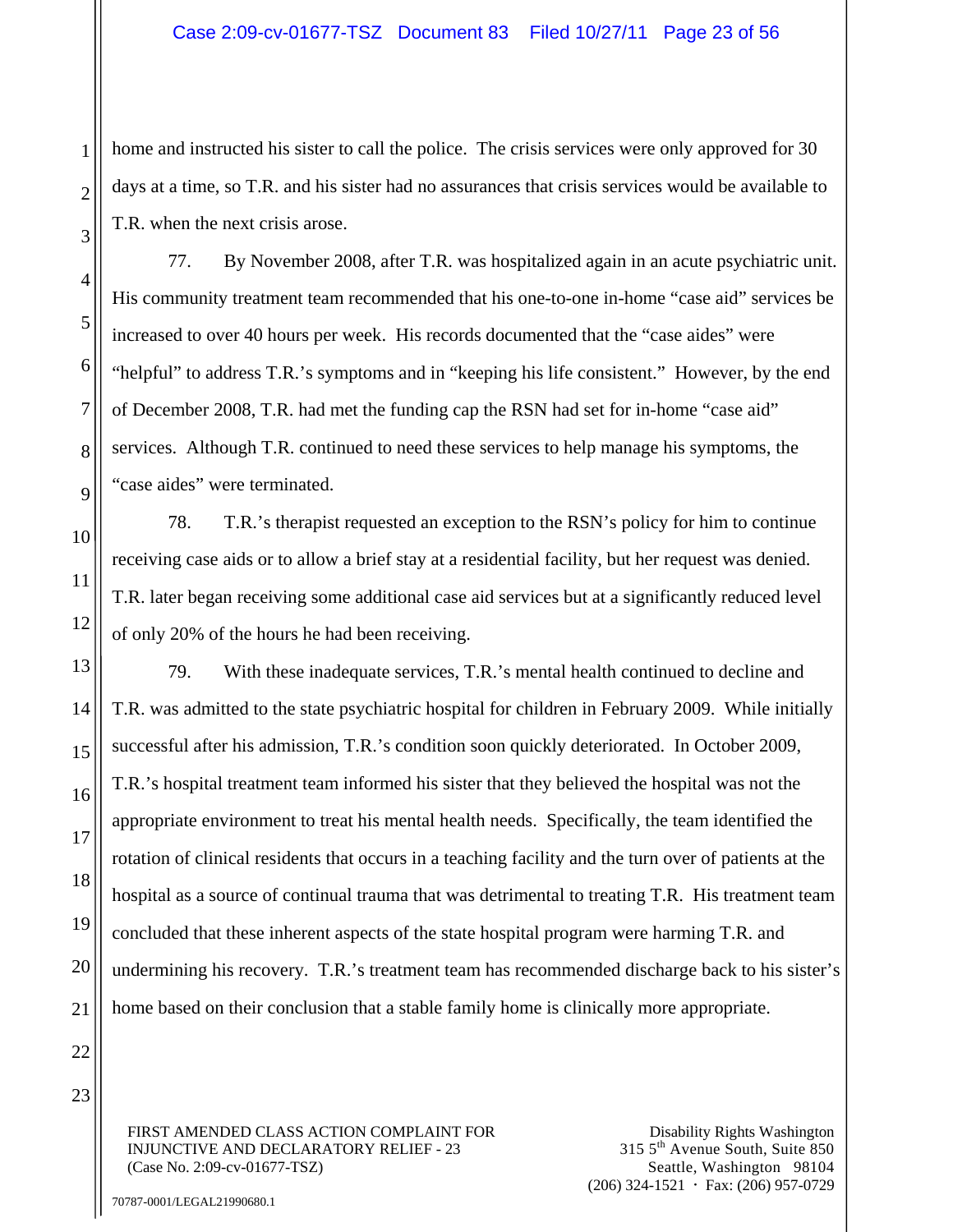80. To manage T.R.'s symptoms in the community, where T.R. must receive treatment in order to achieve greater emotional stability and move toward a productive future, T.R. will need more intensive and long-term mental health services and supports in his home and community than he had before his hospital admission.

81. If T.R. were provided with adequate and appropriate Intensive HC-based Services, he would improve significantly and be able to live at home with his family rather than at the children's psychiatric hospital on the grounds of Western State Hospital. Without these services, T.R. has little hope of avoiding worsening symptoms, harm to himself or others, repeated hospitalizations, continued institutionalization, and separation from his family.

82. Prior to T.R.'s recent institutionalization, R.R. sought intensive home and community-based services for T.R. through Medicaid and believed that the services provided by the RSN were the maximum allowable under Medicaid. She never received notice of the availability of Intensive HC-based Services under the Medicaid program or T.R.'s right to a fair hearing to dispute the denial, reduction, and termination of services.

## **S.P. (16-Year-Old Girl)**

83. S.P. is a Medicaid recipient who is not receiving the intensive home and community-based mental health services she needs to correct or ameliorate her mental health conditions or reduce her behavioral symptoms.

84. S.P.'s current diagnoses include Schizophrenia, paranoid type, and Attention Deficit Hyperactivity Disorder. As a result of her conditions, she hears voices, has visual hallucinations, experiences paranoid delusions that her family members want to harm her, is irritable, and displays aggression, depression, and low self-esteem. She is currently institutionalized and has been denied the Intensive HC-based Services that she needs to correct or ameliorate her mental health conditions.

FIRST AMENDED CLASS ACTION COMPLAINT FOR INJUNCTIVE AND DECLARATORY RELIEF - 24 (Case No. 2:09-cv-01677-TSZ)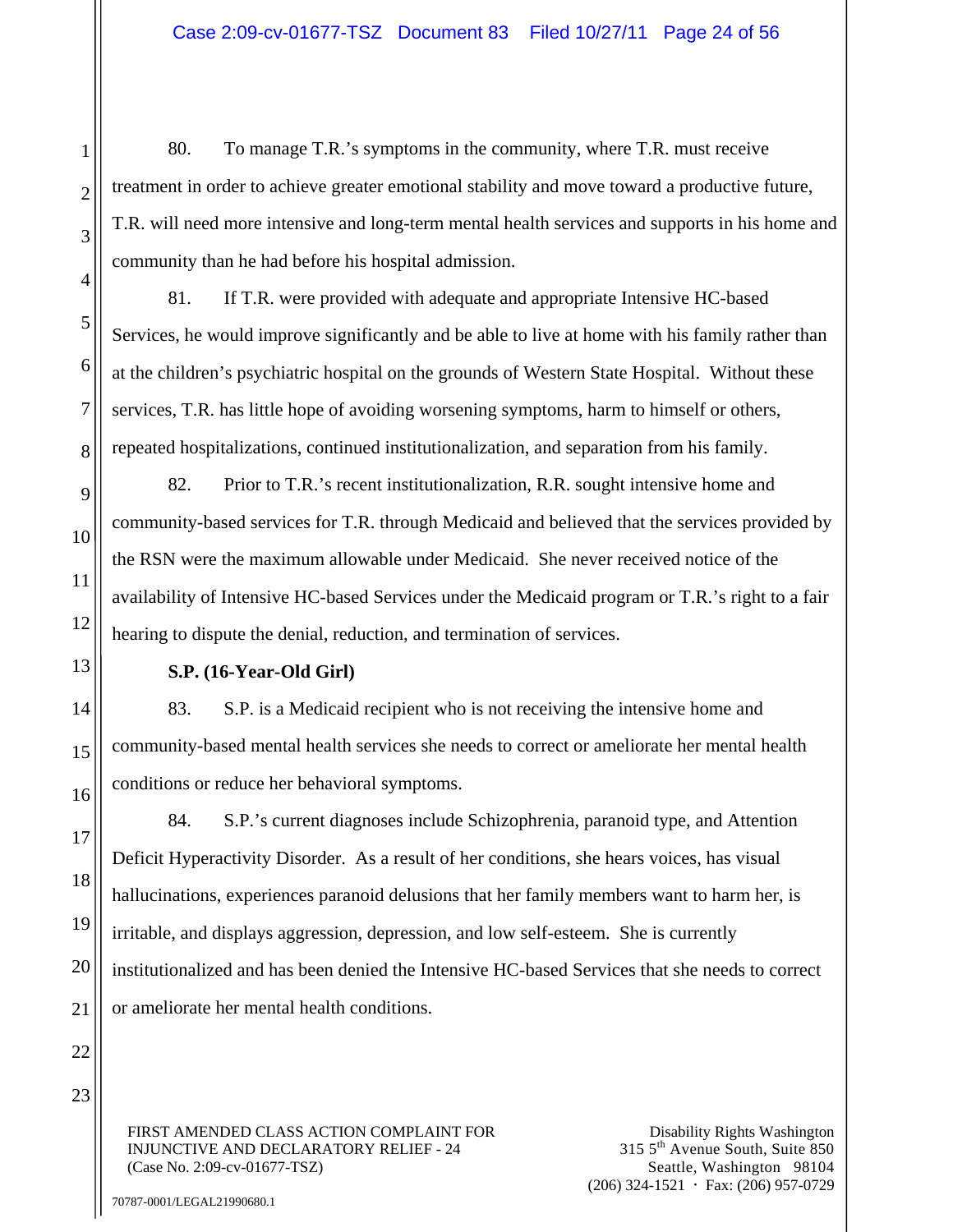85. S.P. has been exhibiting mental health symptoms since she was in kindergarten. She struggled in school, had multiple truancies, and was ultimately unable to cope in a school environment for more than two hours a day.

86. In 2005, S.P. participated in a five week facility-based day treatment program at a local community hospital in Spokane, Washington. Even after completing this program, S.P. was subsequently involuntarily hospitalized seven times in the psychiatric unit of the local hospital, and was twice involuntarily committed for long term treatment at a CLIP facility approximately 300 miles away from her home. At the end of each stay, she was discharged to the same inadequate array of weekly therapy, medication management, and case management services that had failed her in the past. During this time, S.P. was not offered or provided any additional Intensive HC-based Services to help cope with, control, or reduce her symptoms.

87. The second time S.P. was discharged from the Tacoma CLIP facility in June 2009, her treating mental health professional recommended specific home and community-based mental health services and identified as "essential services" the provision of one-to-one homebased, independent living and social skills training, enhanced supervision support during early evening unstructured time, and community-based training in the development of coping skills.

88. After discharge, S.P. requested these services but was told they were not available. S.P.'s services were again limited to the weekly office-based therapy and medication management by a psychiatric nurse that she had received after every prior unsuccessful discharge.

89. S.P.'s condition again deteriorated over the summer of 2009. She began to experience command hallucinations, was afraid to accept medication from her mother, and began threatening others in response to her hallucinations. As a result, she was again involuntarily committed to the local community hospital's psychiatric unit.

FIRST AMENDED CLASS ACTION COMPLAINT FOR INJUNCTIVE AND DECLARATORY RELIEF - 25 (Case No. 2:09-cv-01677-TSZ)

Disability Rights Washington 315 5th Avenue South, Suite 850 Seattle, Washington 98104  $(206)$  324-1521  $\cdot$  Fax: (206) 957-0729

1

2

3

4

5

6

7

8

9

10

11

12

13

14

15

16

17

18

19

20

21

22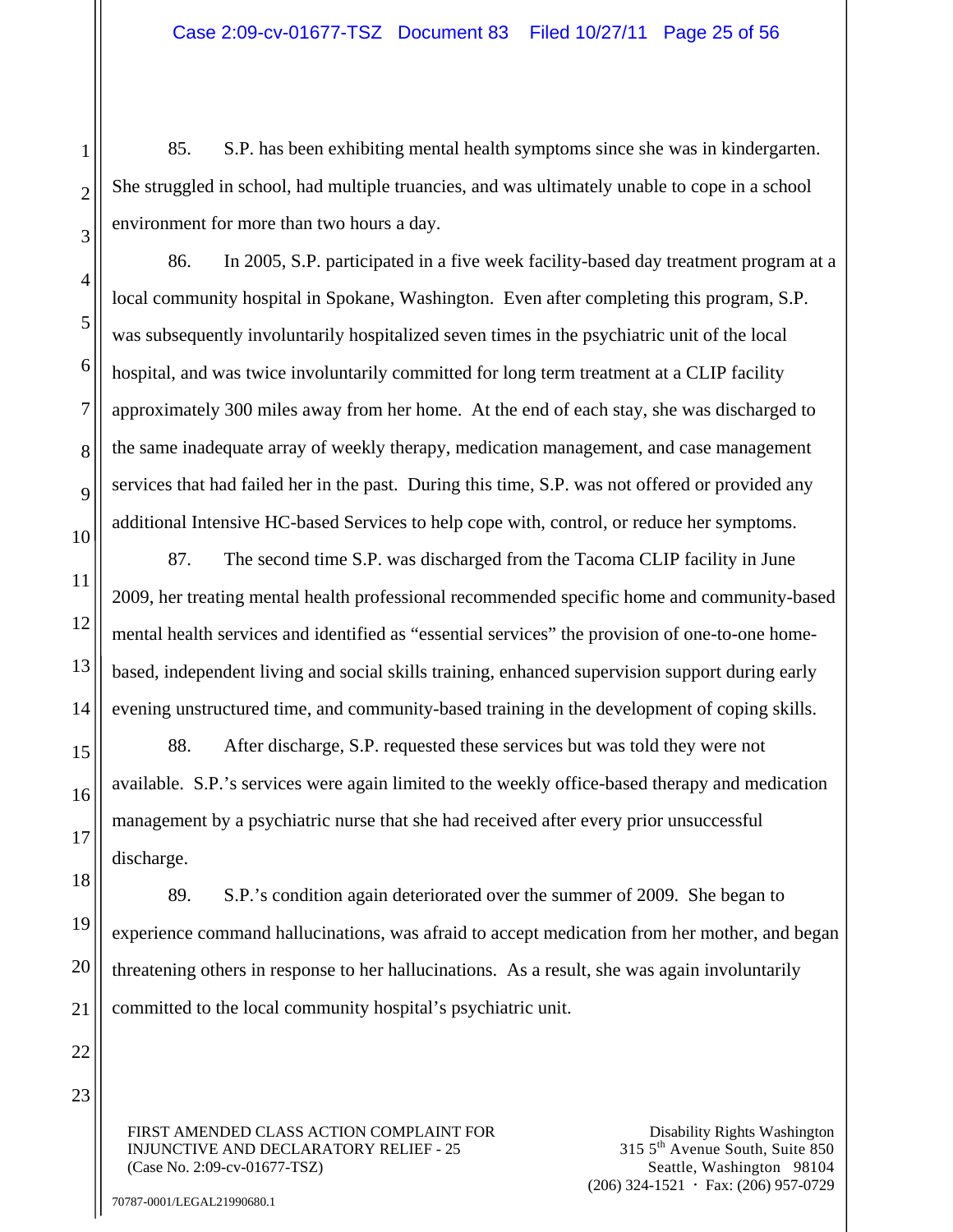90. When S.P. was discharged from the hospital on September 11, 2009, she was approved for one of two slots in a new program in Spokane, Washington, that promised her more home services. However, the services available through this program were also inadequate to satisfy the recommendations of her treating mental health professional. For example, S.P. could not access a sufficient number of service hours or services during the times when her mother was at work.

91. Although S.P.'s treating mental health professional was concerned that another institutionalization would not be in her best interest, she ultimately recommended that S.P. return to a CLIP placement due to the lack of sufficient Intensive HC-based Services. In October 2009, S.P. was involuntarily ordered to the state children's psychiatric hospital on the grounds of Western State Hospital, hundreds of miles from her home and family.

92. If S.P. were provided with adequate and appropriate EPSDT mental health services, she would improve significantly and be able to live at home with her family. In order to ameliorate S.P.'s condition and avoid further institutionalization, S.P. needs and has requested the Intensive HC-based services recommended by her treating mental health provider. These essential services have not been made available to her, and as a result, she has experienced an increase in her symptoms, has harmed herself and others, and has become socially isolated by recurring or prolonged institutionalization.

93. S.P. and her mother never received notice of the availability of Intensive HCbased Services through the Medicaid program, or a notice about her right to request a hearing to dispute denials, reductions, or terminations of her services.

**C.A. (15-Year-Old Girl)** 

94. C.A. is a Medicaid recipient who is not receiving the intensive home and community-based mental health services she needs to correct or ameliorate her mental health conditions or reduce her behavioral symptoms.

FIRST AMENDED CLASS ACTION COMPLAINT FOR INJUNCTIVE AND DECLARATORY RELIEF - 26 (Case No. 2:09-cv-01677-TSZ)

Disability Rights Washington 315 5th Avenue South, Suite 850 Seattle, Washington 98104  $(206)$  324-1521  $\cdot$  Fax: (206) 957-0729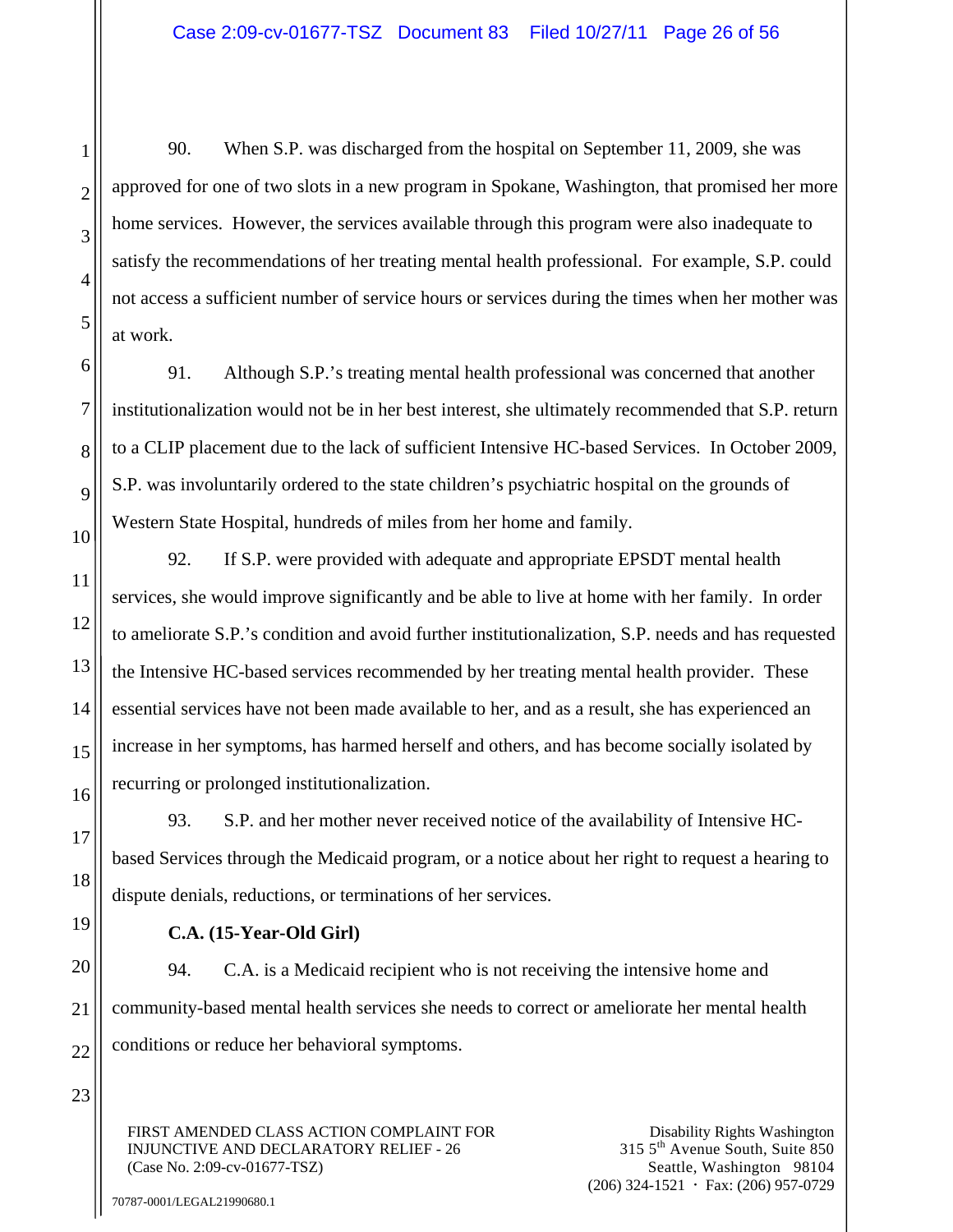95. Prior to entering adolescence, C.A. demonstrated no mental health needs and was an honor roll student. However, by the time she was 14 years old, she had been hospitalized three times due to depression and suicide attempts, had begun cutting herself, and had jumped out of a second story window.

96. C.A.'s mental health diagnosis is Major Depressive Disorder.

97. C.A.'s first hospitalization was for thirteen days in December 2007. Upon discharge, C.A. received recommendations for medication management and individual and family therapy.

98. By February 2008, C.A. was again hospitalized. She was discharged one week later with recommendations that she continue outpatient therapy, specifically cognitive behavioral techniques for managing depression and anxiety, interpersonal therapy and distress tolerance. Additional recommended services included parent support, coaching and education for C.A.'s mother to assist her in effectively dealing with C.A.'s emotional instability and chronic suicidal ideation in the home setting.

99. Despite her two hospitalizations within ten weeks, no comprehensive home-based assessment was completed to determine what services C.A. needed.

100. Upon discharge from the hospital in February 2008, C.A. did not receive Intensive HC-based Services, nor was she assessed for such services. Instead, C.A.'s mother was referred to the abuse and neglect system to access in-home services that should have been provided for under Medicaid, and to apply for the Children's Hospital Alternative Program ("CHAP"). C.A. was not able to access these services for several months.

101. Without the Intensive HC-based Services she needed, C.A. continued to experience serious depression and hopelessness after discharge. Two months later, in April 2008, C.A. jumped from a second story window and was re-admitted to the psychiatric hospital.

FIRST AMENDED CLASS ACTION COMPLAINT FOR INJUNCTIVE AND DECLARATORY RELIEF - 27 (Case No. 2:09-cv-01677-TSZ)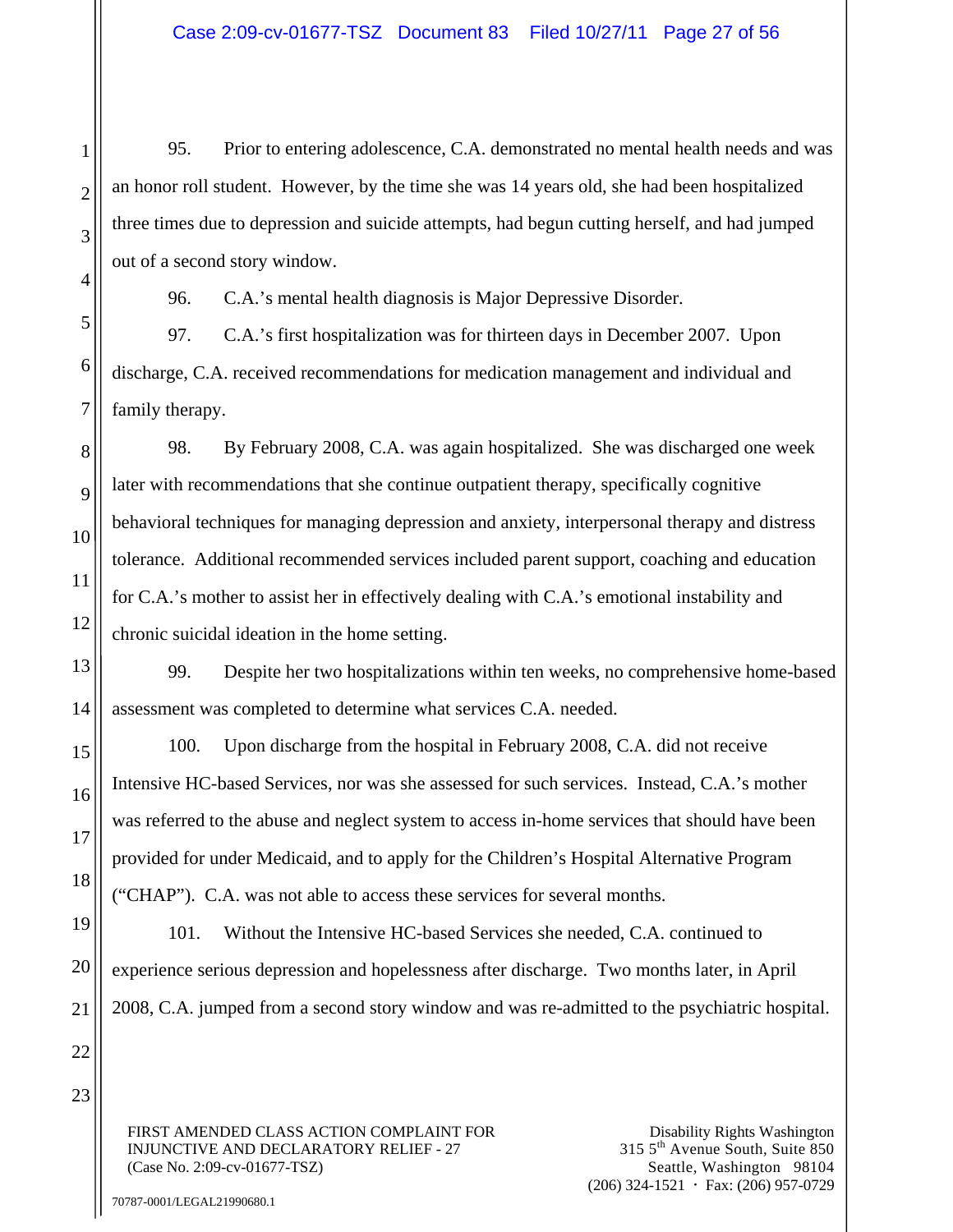Upon discharge, C.A. again continued to receive only limited mental health services, specifically medication management and therapy.

102. On September 25, 2008, C.A. went to the emergency room at the local community hospital complaining of seeing shadows and fairies, and hearing footsteps. She was not admitted and did not receive Intensive HC- based Services.

103. In November 2008, C.A. was enrolled in the CHAP. This program was supposed to provide Intensive HC-based Services but the services she actually received were inadequate. The services C.A. received in the CHAP program were: a) individual therapy at the office of the community mental health agency - over an hour's drive from her home; b) weekly in-office family therapy that was attended by C.A.'s mother while C.A. was in her individual session; and, c) medication management to stabilize her mood. C.A. also attended a few "therapeutic photography" sessions with a technician at the community mental health agency and on a few occasions, had a "case aid" take her on a short visit to a local coffee shop.

104. C.A. was offered out-of-home respite through therapeutic foster care as an intermediary step to prevent acute hospitalization. On the one occasion she attempted to use this service, she became distressed and had to return home in the middle of the night.

105. Notably, the reported goal of C.A.'s CHAP services was to "work with [her mother] in maintaining C.A. in her home until a CLIP comes through." The service was not intended as an alternative to a CLIP inpatient treatment or to avoid institutionalization.

106. C.A. entered a CLIP facility in May 2009. She has worked hard with her treatment team and met benchmarks set for her. She is described as a "star" in group therapy and has maintained high levels in the facility's reward system.

107. C.A.'s mother travels the 63 miles each way from their home in Island County to the CLIP facility twice a week to attend family therapy sessions and visit her child. Facility based family therapy sessions have had limited effectiveness.

FIRST AMENDED CLASS ACTION COMPLAINT FOR INJUNCTIVE AND DECLARATORY RELIEF - 28 (Case No. 2:09-cv-01677-TSZ)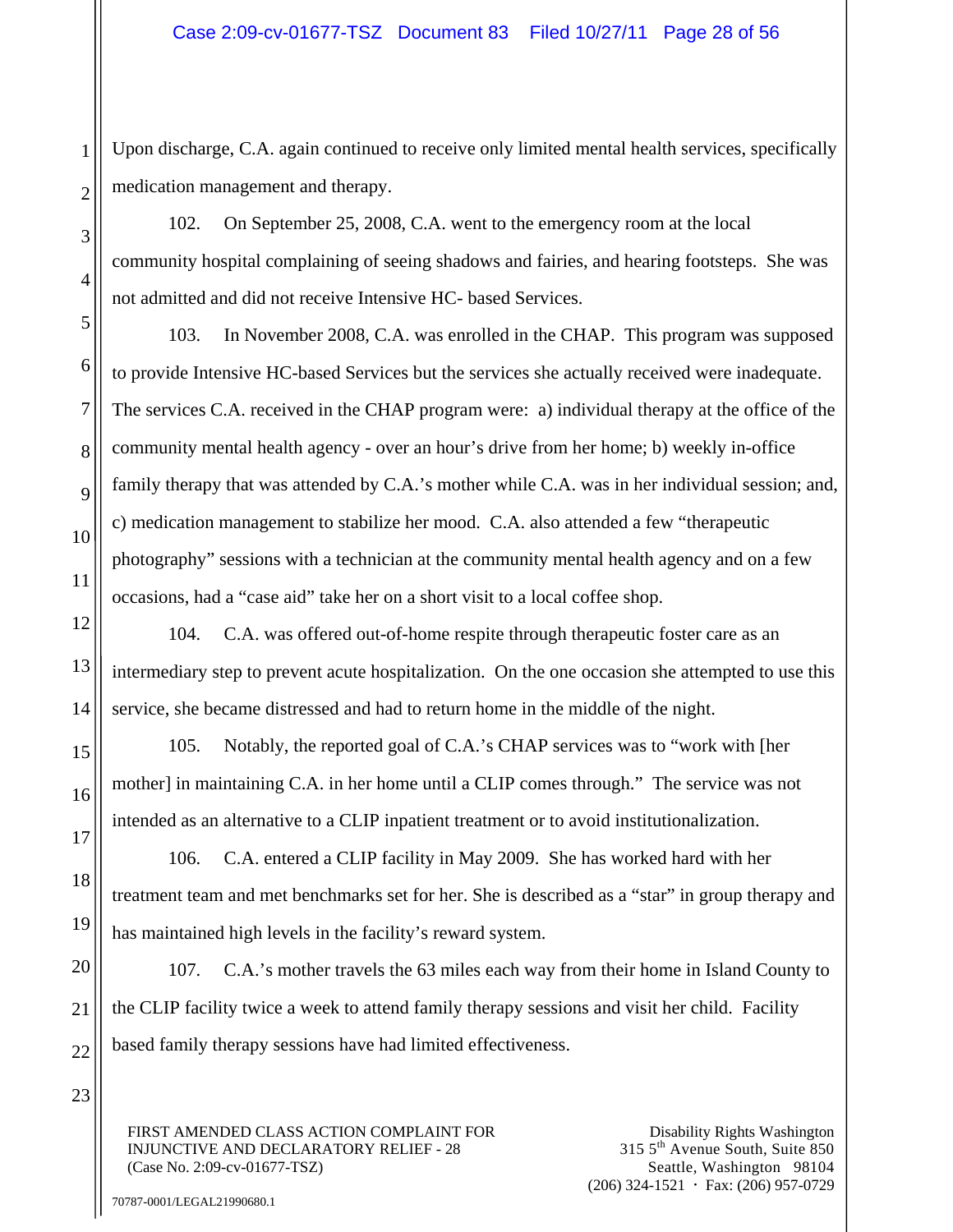108. C.A. is a very bright child and is capable of advanced academic work. However, opportunities for her to receive accelerated educational services at the CLIP have been limited. C.A. sees her intelligence as a strength she can build on, and experiences hopelessness when she cannot do challenging academic work.

109. C.A.'s mother is deeply committed to support her child's recovery and bringing her home. However, the local mental health agency did not provide sufficient services to C.A. prior to her admission and C.A. must have Intensive HC-based Services to be safe at home.

110. C.A. never received notice of the availability of Intensive HC-based Services through the Medicaid program, or a notice about her right to request a hearing to dispute denials, reductions, or terminations of her services.

# **2) Children Discharged from Institutions Not Receiving Adequate Services T.F. (15-Year-Old Girl)**

111. T.F. is a Medicaid recipient who is not receiving the intensive home or community-based mental health services she needs to correct or ameliorate her mental health conditions and reduce her behavioral symptoms.

112. T.F. has been diagnosed with Bipolar Disorder, Oppositional Defiant Disorder, and Post Traumatic Stress Disorder. As a result of her psychiatric disorders and history of sexual abuse by a non-parent, she exhibits severe symptoms of anxiety, including self-harming behaviors.

113. When T.F. was ten years old, she had two suicide attempts that resulted in inpatient treatment at her local hospital's psychiatric unit. Based on these incidents, DSHS's Division of Child and Family Services (DCFS) took custody of her. Both T.F. and her father want her to return to her father's home, but DCFS continues to have custody because T.F. needs Intensive HC-based Services that have not been made available to her outside of the foster care system.

FIRST AMENDED CLASS ACTION COMPLAINT FOR INJUNCTIVE AND DECLARATORY RELIEF - 29 (Case No. 2:09-cv-01677-TSZ)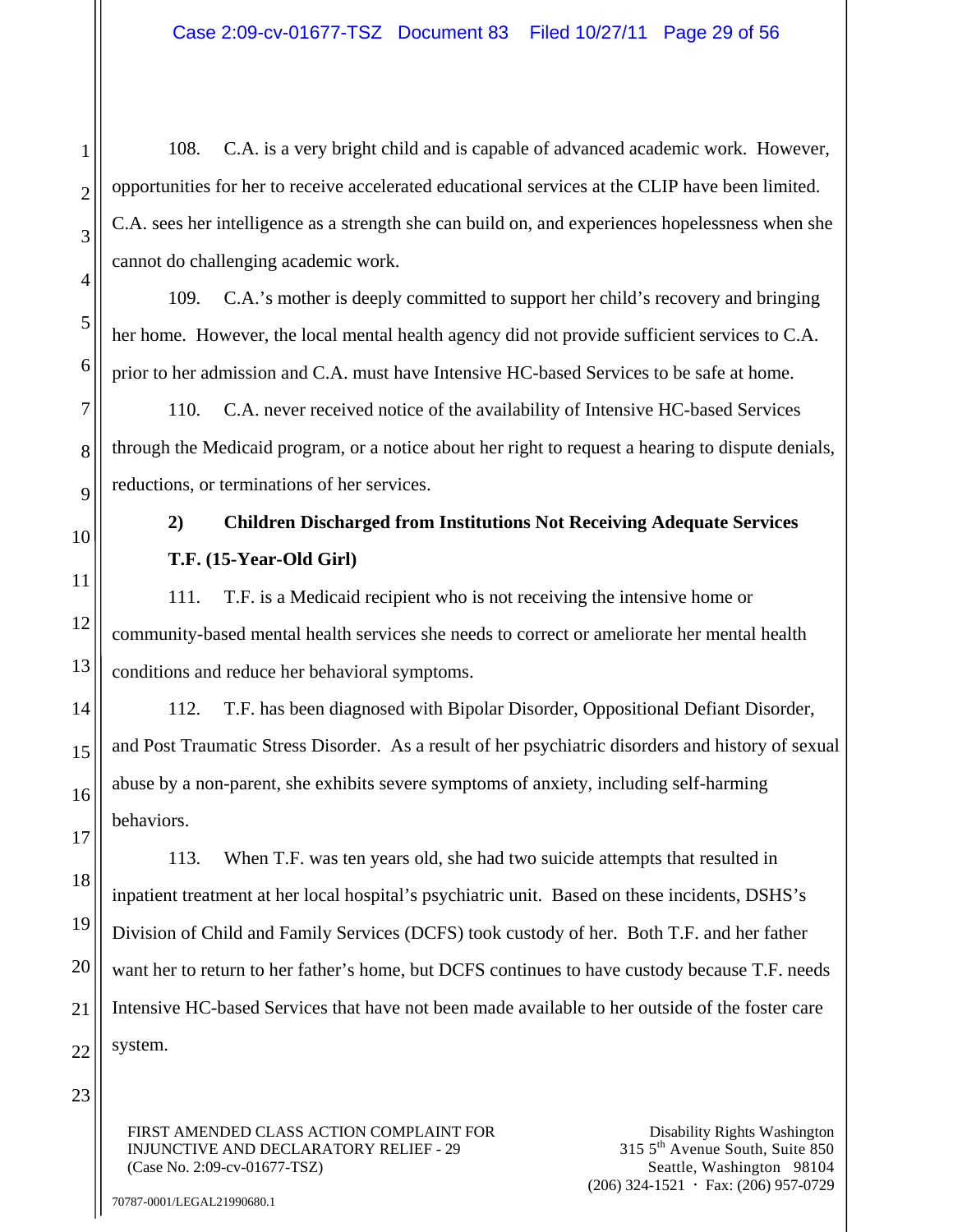114. In October 2008, T.F. was briefly returned to her father after receiving a year of inpatient psychiatric treatment at the CLIP facility in Spokane. At discharge, the treatment team at the CLIP recommended that T.F. receive individual counseling, individual and family sessions to transition home, group therapy, and structured recreational activities to model appropriate behaviors.

115. T.F.'s discharge plan included medication management, individual counseling, twelve hours per week of therapeutic aids and transitional counseling services from the CLIP facility. T.F. did not actually receive these services due to inflexible service hours and a lack of available and qualified therapeutic aid providers.

116. No group therapy or structured recreational activities was offered. T.F. also has not been provided mobile crisis services or home based crisis stabilization services to respond when her symptoms escalated. During this period, T.F. was hospitalized, arrested, and expelled from school for such things as threatening to overdose on her prescription medications and getting into altercations with other students.

117. Faced with a lack of insufficient services, T.F. was institutionalized again at the CLIP facility in January 2009. When T.F. was ready for discharge from the CLIP facility in May 2009, she asked to return home to her father. However, she was advised that the structured supports T.F.'s treatment team recommended for her were only available in a congregate care facility. DSHS placed T.F. in a treatment facility in Coeur D'Alene, Idaho and told her that she had to complete the program in order to return home to her father.

118. While she was in Coeur D'Alene, the facility relied on law enforcement to address her mental health crises: T.F. was arrested eight times and spent the vast majority of the time between May and October 2009 in the local Juvenile Detention Center. As a result of her repeated arrests and incarcerations, the institution did not implement T.F.'s treatment plan or

FIRST AMENDED CLASS ACTION COMPLAINT FOR INJUNCTIVE AND DECLARATORY RELIEF - 30 (Case No. 2:09-cv-01677-TSZ)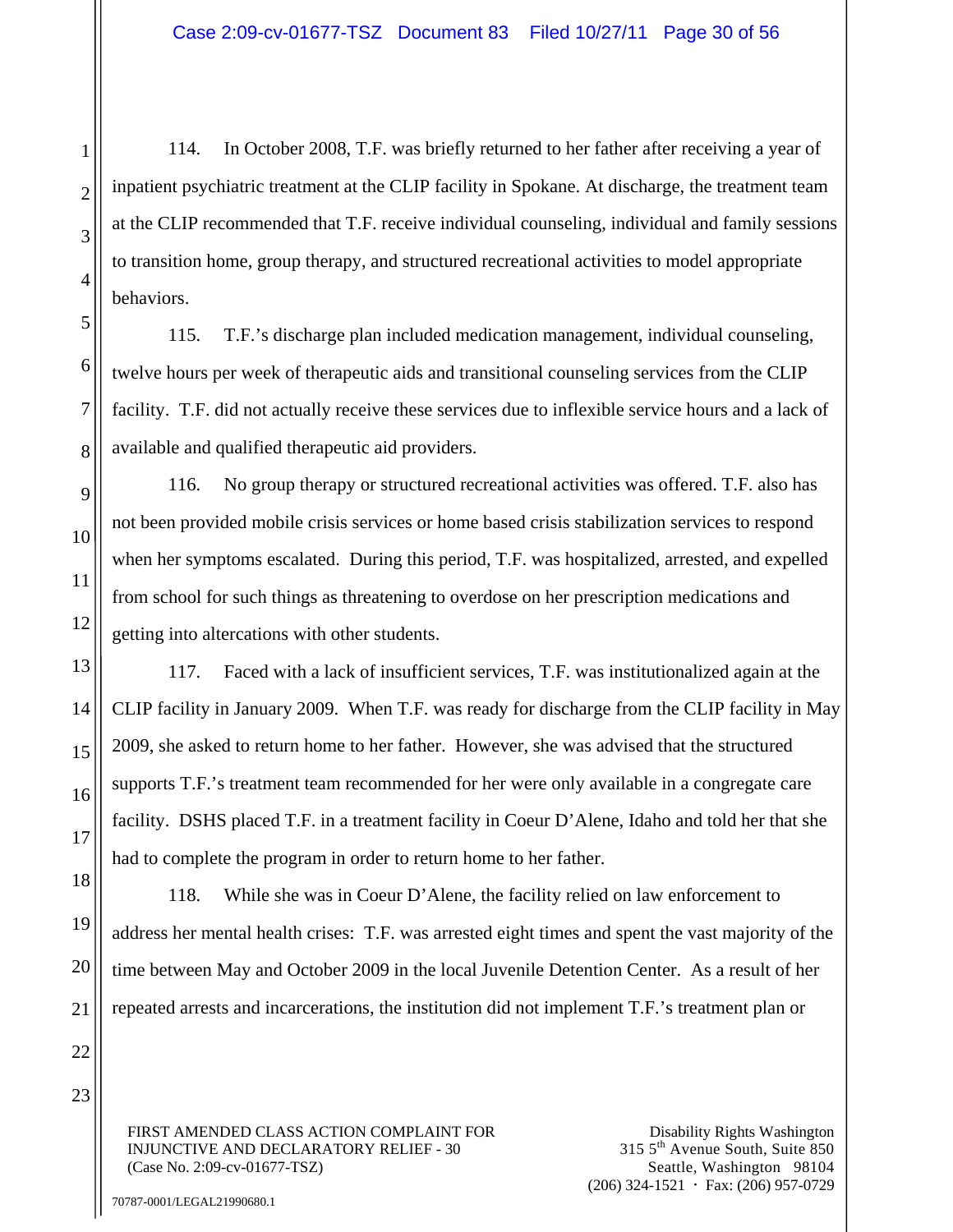provide T.F. with the family and individual therapy she needs. Ultimately, the facility discontinued services, leaving her in the custody of Idaho's juvenile criminal system.

119. T.F. requested to go home with her father and for services to be delivered to her in her father's home, but DSHS did not make any arrangements for her to receive services at home. T.F. needs to be in a stable setting long-term with Intensive HC-based Services.

120. T.F.'s DCFS case manager reports that he is unable to find a therapeutic group home or foster home in the Spokane area. T.F. has stated that being away from her family is a primary source of stress and anxiety for her. Nonetheless, in November 2009, T.F. was moved to the closest community placement option for her in Washington – a foster care placement in Kennewick, 155 miles away from her family.

121. T.F.'s father is committed to visitations and family therapy, knowing that these will help T.F. recover, but fears that the great distance between his home and the foster care home will result in less frequent contact with her. T.F.'s father has limited resources to pay for regular travel, has an inflexible schedule on his job, and is concerned about the impact of the upcoming winter on his ability to travel such a distance.

122. T.F. is currently being harmed by her separation from her family and the lack of services. Without the availability of Intensive HC-based Services in her own community, T.F. is at risk of further harm from the separation of her family, institutionalization, incarceration, and an increase in her behavioral symptoms.

123. T.F. never received notice of the availability of Intensive HC-based Services through the Medicaid program, or a notice about her right to request a hearing to dispute denials, reductions, or terminations of her services.

FIRST AMENDED CLASS ACTION COMPLAINT FOR INJUNCTIVE AND DECLARATORY RELIEF - 31 (Case No. 2:09-cv-01677-TSZ)

Disability Rights Washington 315 5th Avenue South, Suite 850 Seattle, Washington 98104  $(206)$  324-1521  $\cdot$  Fax: (206) 957-0729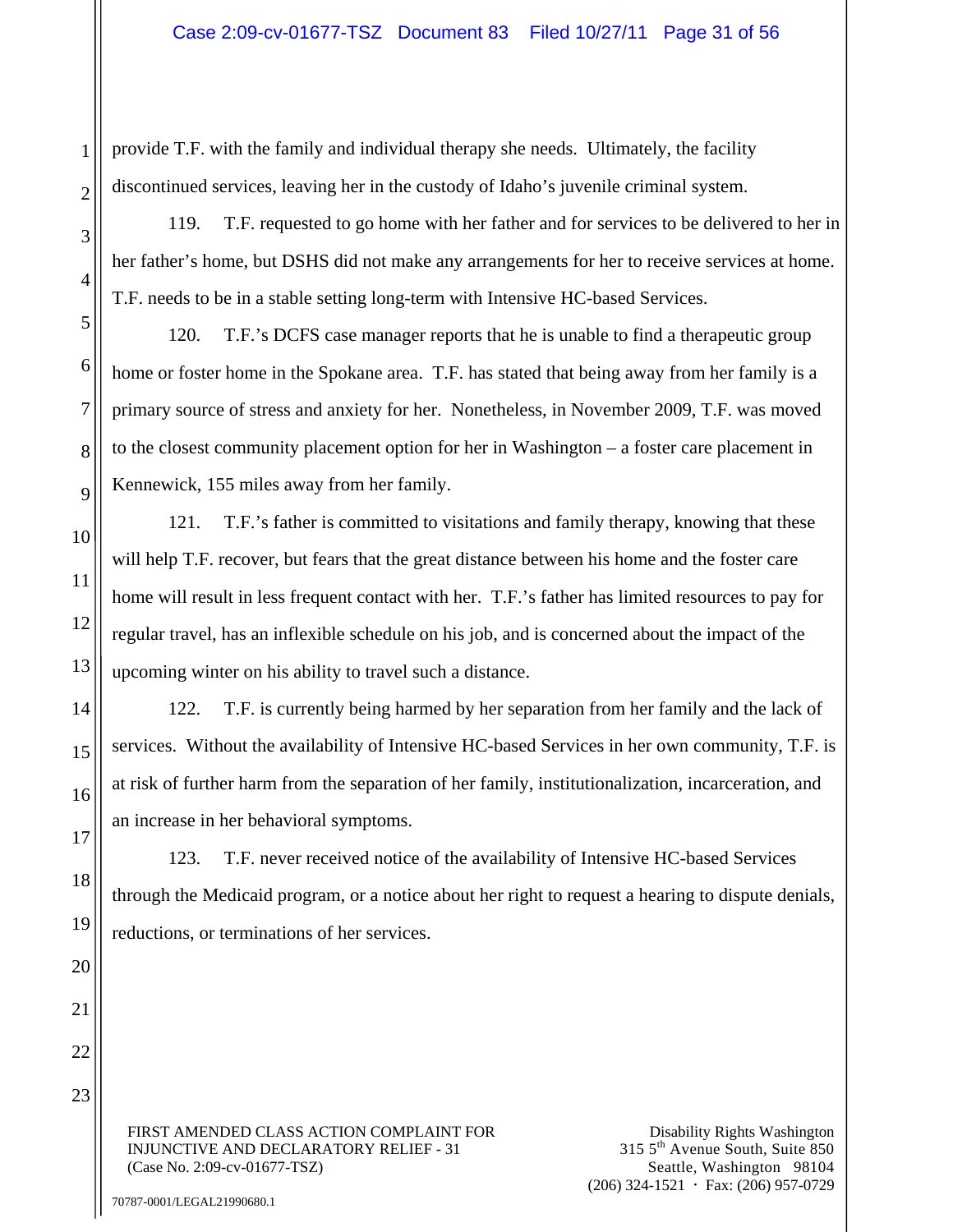### **P.S. (17-Year-Old Boy)**

124. P.S. is a Medicaid recipient who is not receiving the intensive home and community-based mental health services he needs to correct or ameliorate his mental health conditions or reduce his behavioral symptoms.

125. P.S. has been diagnosed with severe Post Traumatic Stress Disorder (Primary), Bipolar Disorder Not Otherwise Specified, Attention Deficit/Hyperactivity Disorder Not Otherwise Specified, and Fetal Alcohol Syndrome. P.S. was abused during the first eight years of his life. As a result of his mental health conditions and his traumatic childhood, P.S. experiences traumatic flashbacks, sleep problems, headaches, and problems concentrating. P.S. also exhibits severe symptoms of suicidal attempts, and self harming behaviors that include cutting himself, burning himself, and banging his head.

126. P.S. came to live with his grandmother at the age of eight. During the years he lived with her in Yakima County, the only community mental health services he could access were in-office counseling and medication management. With these limited services, his symptoms did not improve. He attempted suicide, experienced a series of school expulsions, arrests, and involuntary hospitalizations.

127. Beginning with his involuntary commitment in October 2007, P.S. was moved between numerous out-of-home placements, including the CLIP facility in Spokane, crisis response centers in Yakima and Kennewick, and the psychiatric unit of the community hospital. In November 2008, P.S. was discharged from the CLIP facility with the following recommendations: placement in a therapeutic foster home with respite care; specialized school setting; behavioral health specialist to provide one-to-one attention; monitoring during unstructured times; and development of a behavioral plan.

128. Upon discharge, P.S.'s Yakima treatment team had identified no placement options. P.S. did not receive the services recommended by the CLIP facility, and instead was

FIRST AMENDED CLASS ACTION COMPLAINT FOR INJUNCTIVE AND DECLARATORY RELIEF - 32 (Case No. 2:09-cv-01677-TSZ)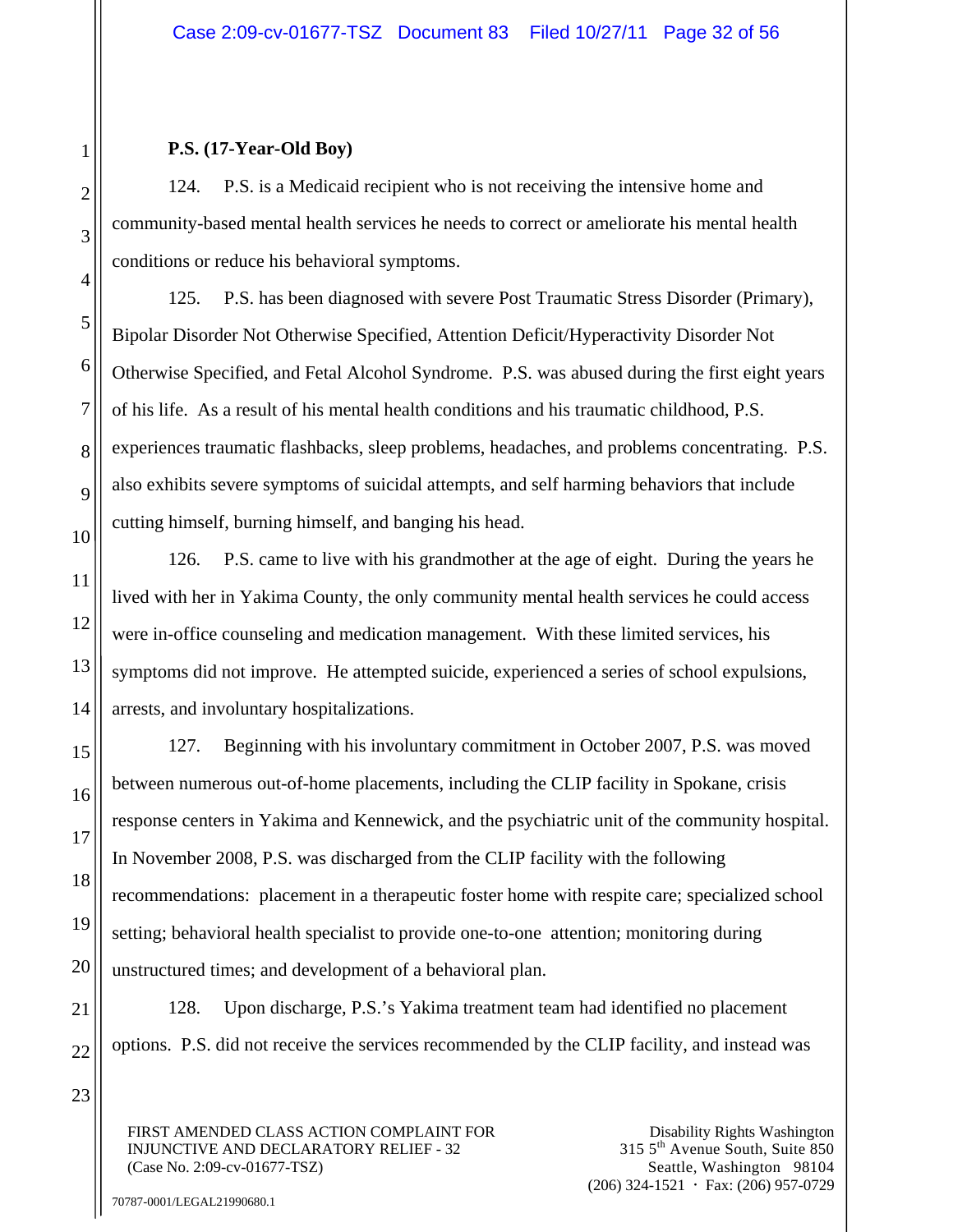discharged to a crisis bed in Yakima without any one-to-one support. P.S. ran away the first weekend and was missing for several days.

129. In December 2008, the Casey Family Foundation agreed to fund a six-month treatment program in Marylhurst, Oregon. P.S. was discharged from the facility in late May 2009 with the following recommendations: highly structured group home setting; independent living skills training, mental health therapy, crisis support and medication management; discharge placement familiar and sensitive to the effects and reactions to trauma.

130. Upon return to Washington, P.S. did not receive the services that were recommended for him by his treating mental health professionals.

131. From May until August 2009, P.S. again rotated between temporary placements while his Yakima based treatment team struggled to identify a placement that would accept him. During this period, P.S. was not provided with a comprehensive home assessment or mental health therapy, and received only sporadic medication management.

132. Fearing for P.S.'s safety and hoping that there would be more mental health services in King County, P.S.'s grandmother sent him to live with his biological mother in Seattle in August 2009. P.S. requested mental health treatment in King County, but was initially denied because his Medicaid coupon was from another county. After obtaining a King County medical coupon the following month, P.S. completed the intake process at a community mental health agency in King County, Washington on September 23, 2009.

133. P.S. made multiple requests for an appointment with a psychiatrist to check his medication levels and physical tolerance of the six different medications that had been prescribed by the Oregon facility. However, P.S. has yet to meet with a psychiatrist. P.S.'s community mental health provider directed P.S. to see his family doctor for monitoring of his psychotropic medications during the delay.

FIRST AMENDED CLASS ACTION COMPLAINT FOR INJUNCTIVE AND DECLARATORY RELIEF - 33 (Case No. 2:09-cv-01677-TSZ)

Disability Rights Washington 315 5th Avenue South, Suite 850 Seattle, Washington 98104  $(206)$  324-1521  $\cdot$  Fax: (206) 957-0729

70787-0001/LEGAL21990680.1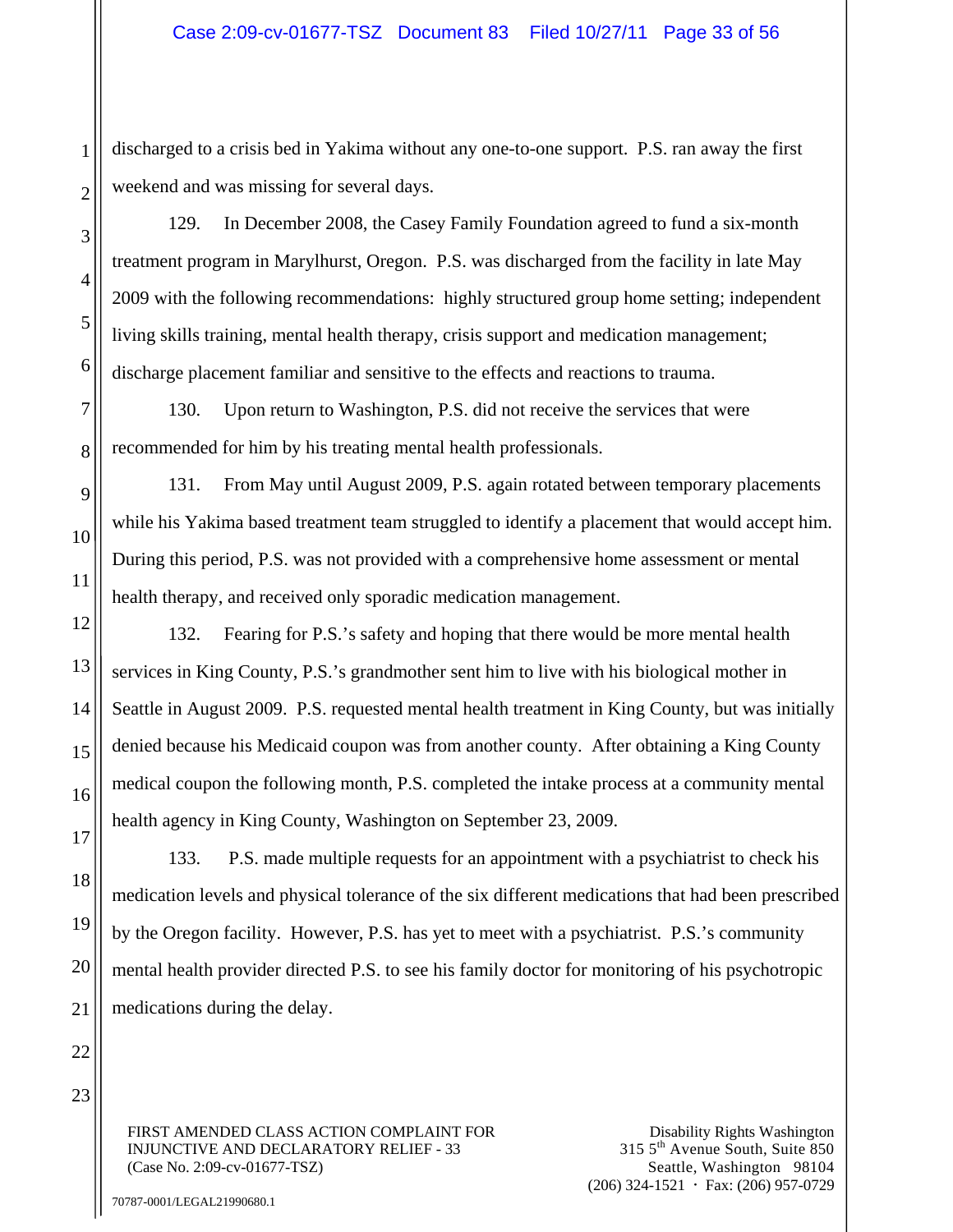134. The only services P.S. has been able to access at his community mental health agency in King County are weekly counseling in the therapist's office

135. P.S. has requested other necessary services, including mobile crisis stabilization services, home behavioral assessments and aids, therapeutic mentoring, but none of these services have been made available to him. P.S. was informed that he would be put on the waiting list for "wrap around" case management services and parent support.

136. P.S. has experienced five separate mental health crisis events since coming to Seattle in August, including one event of suicidal ideation and four physical altercations with the youth in his community. His counselor has been notified of these incidents and has acknowledged that P.S. should not be left unsupervised. However, the services P.S. needs and has requested have not been provided for or arranged by the Defendants.

137. P.S. is experiencing harm due to the lack of services. For example, after a recent mental health crisis, P.S.'s mother was informed by the apartment complex in which they live that they were going to be evicted because of P.S.'s actions. P.S. and his family had to scramble to find a new home. During the turmoil, P.S. received no mental health therapy services from his community mental health provider.

138. Without necessary Intensive HC-based Supports, P.S. is experiencing increased symptoms. He is socially isolated from his peers, has experienced physical injuries, and has been suspended from school. If P.S.'s needs continue to go unmet, he will continue to be at risk of experiencing an increase in his symptoms, additional physical injuries, incarceration, and additional long-term institutionalizations.

139. P.S. never received notice of the availability of Intensive HC-based mental health services through the Medicaid program, or a notice about his right to request a hearing to dispute denials, reductions, or terminations of his services.

FIRST AMENDED CLASS ACTION COMPLAINT FOR INJUNCTIVE AND DECLARATORY RELIEF - 34 (Case No. 2:09-cv-01677-TSZ)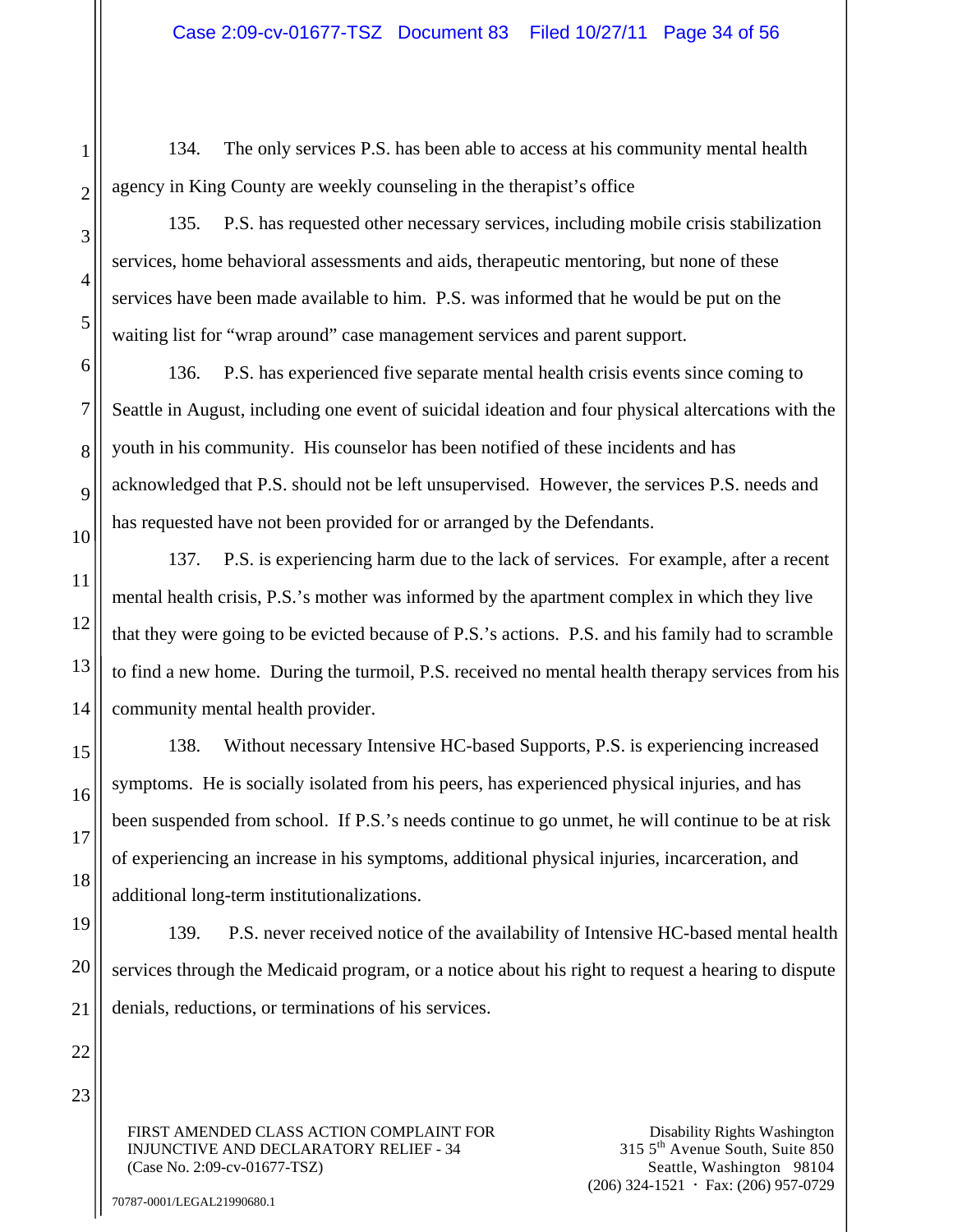## **T.V. (11-Year-Old Boy)**

140. T.V. is a Medicaid recipient who is not receiving the intensive home or community-based mental health services he needs to correct or ameliorate his mental health conditions, or to reduce his behavioral symptoms.

141. T.V. has been diagnosed with Mood Disorder, Not Otherwise Specified; Post Traumatic Stress Disorder, chronic; Oppositional Defiant Disorder, chronic; and Attention Deficit Hyperactivity Disorder, inattentive type. As a result of his conditions and traumatic history, T.V. displays severe symptoms of aggression, sudden outbursts of rage, elopement, and self-harming behaviors. T.V. continues to have difficulty concentrating and socializing appropriately with peers.

142. Before his second birthday, T.V. was removed from his biological parent's home due to severe neglect, and bounced between five different placements until he was finally placed with C.D. as a foster child. When T.V. was seven-years-old, after he had bonded with C.D. and her family, but before C.D. had established third party custody, he was transferred to a different foster home for fifteen months where he was the victim of sexual assault.

143. Following T.V.'s return to C.D.'s custody at age eight, T.V. began to exhibit severe symptoms of a serious mental health condition. T.V. was hospitalized at the local community hospital's psychiatric unit five times over the next eighteen months, and received day treatment through the hospital's outpatient program and at a community mental health provider. Without adequate mobile crisis services, he had incidents in which he was arrested and detained. Ultimately, T.V. was institutionalized for over a year at the state psychiatric hospital for children on the grounds of Western State Hospital in Lakewood, WA, 300 miles away from his home and family.

144. When T.V. was discharged from the state children's hospital in August 2009, the hospital's treatment team recommended "significant support as an outpatient in the school and

FIRST AMENDED CLASS ACTION COMPLAINT FOR INJUNCTIVE AND DECLARATORY RELIEF - 35 (Case No. 2:09-cv-01677-TSZ)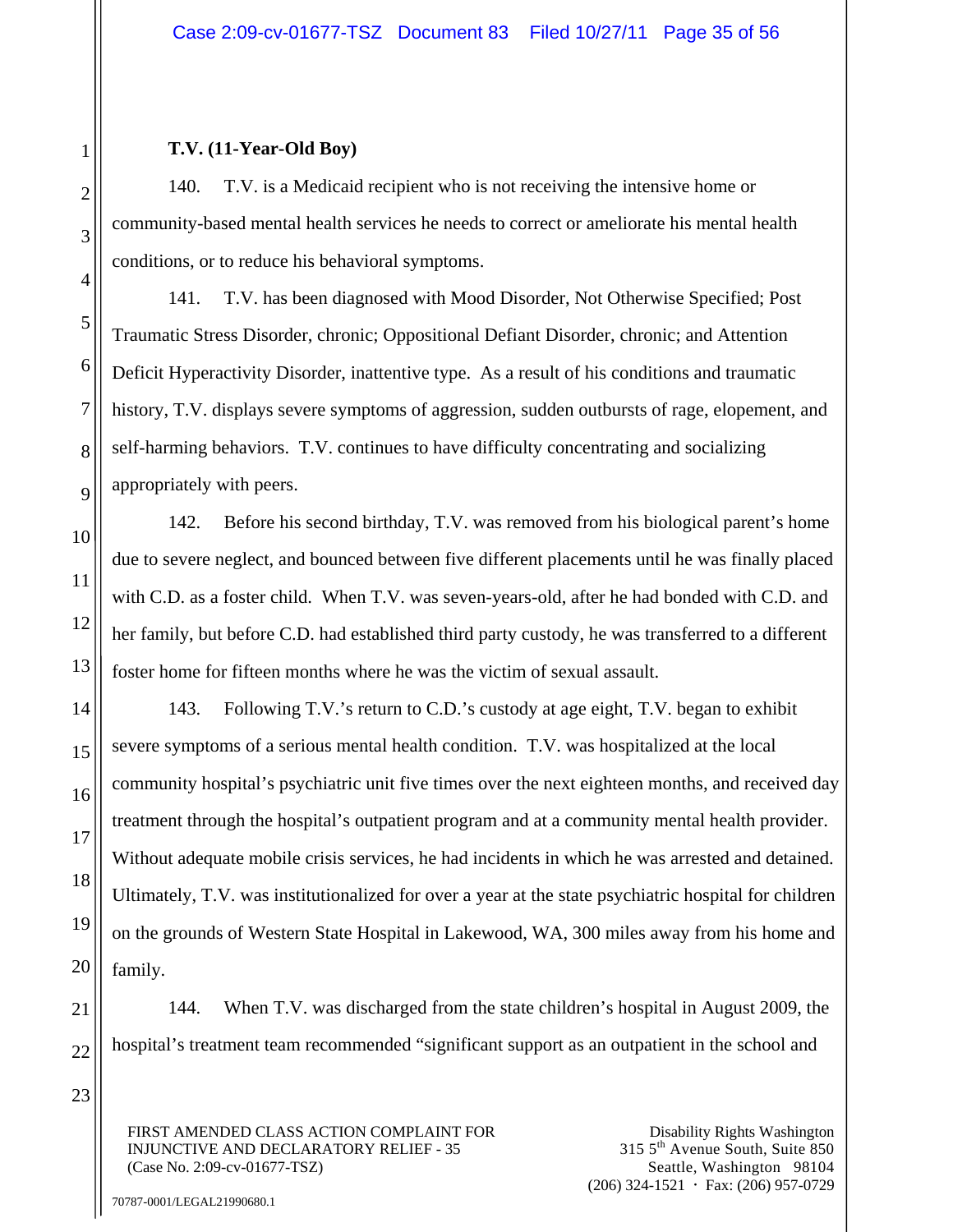home setting" as well as individual and family therapy in order to continue his progress and "prevent further hospitalizations."

145. Upon discharge, T.V. was enrolled at a local community mental health provider so that he could receive case management services, and was offered weekly office-based therapy, an anger management group, and monthly medication management check-ups. C.D. repeatedly requested "step-down" transitional services, including community-based therapeutic mentoring and in-home behavioral aids to help T.V. practice the de-escalation skills he learned at the state hospital in a natural environment.

146. T.V.'s current case manager informed C.D. that she agreed the services C.D. requested would clinically benefit T.V., but advised that these services are only made available to children with more severe symptoms. As a result, T.V. could not access the services he needed to succeed in his community, to prevent his condition from worsening again, or to reduce his symptoms of Post Traumatic Stress Disorder.

147. Denied the Intensive HC-based Services he needs, T.V.'s symptoms have worsened over the last few months to the point that he recently threatened to jump out of a window to commit suicide. Prior to the onset of these symptoms, the services that could have prevented his condition from worsening were unavailable to him. His case manager has now referred T.V. to a program that provides in-home services, but he has not yet been approved and has been told that there is a waiting list.

148. If T.V. does not receive services to prevent his condition from worsening again, he is at risk of harm from himself and at risk of being re-hospitalized and separated from his family again.

149. T.V. never received notice of the availability of Intensive HC-based Services through the Medicaid program, or a notice about his right to request a hearing to dispute denials, reductions, or terminations of his services.

FIRST AMENDED CLASS ACTION COMPLAINT FOR INJUNCTIVE AND DECLARATORY RELIEF - 36 (Case No. 2:09-cv-01677-TSZ)

Disability Rights Washington 315 5th Avenue South, Suite 850 Seattle, Washington 98104  $(206)$  324-1521  $\cdot$  Fax: (206) 957-0729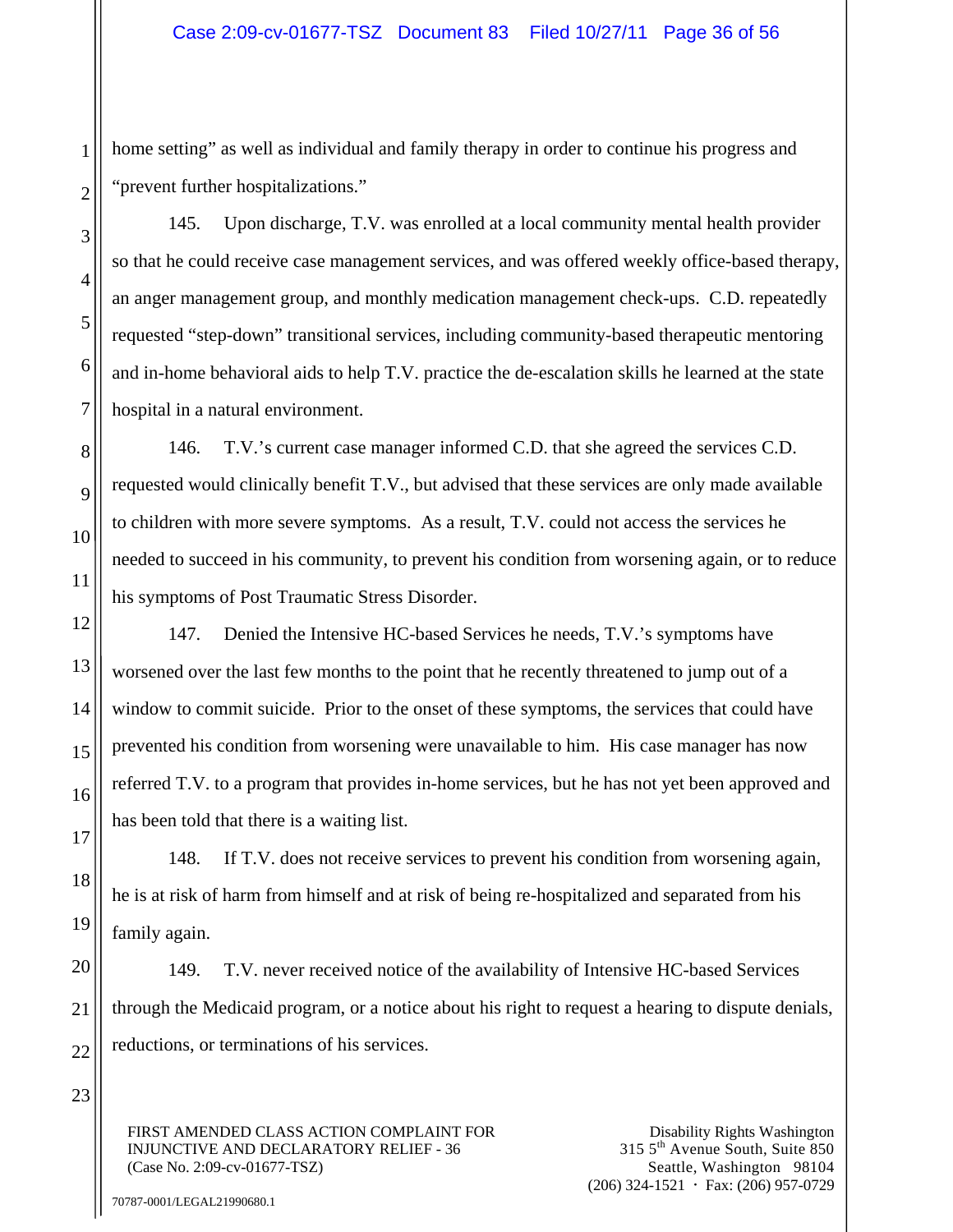## **C. Children Never Institutionalized**

# **E.H. (15-Year-Old Boy)**

150. E.H. is a Medicaid recipient who is not receiving the intensive home and community-based services he needs to correct or ameliorate his mental health conditions and reduce his behavioral symptoms.

151. E.H. has been diagnosed with Bipolar Disorder, Attention Deficit Disorder, Oppositional Defiant Disorder, and has violent behavioral symptoms. E.H.'s mood cycles between manic phases characterized by racing and grandiose thoughts and phases in which he is depressed and explicitly articulates a wish to die. He makes threats and attempts to commit suicide, and has injured himself on numerous occasions by hitting and cutting himself.

152. E.H.'s symptoms have been documented since he was a toddler. By the time he was four-years-old, E.H. was taking medications to manage his behaviors, had therapeutic aid services, and was in counseling.

153. Between 2004 and 2006, E.H.'s condition began to worsen. In March 2005, E.H.'s symptoms escalated to the point his mother called the police, and he was arrested and detained in juvenile detention. His provider began recommending out-of-home placements, but his mother chose not to give up custody.

154. In February 2007, E.H. was hospitalized at an acute psychiatric hospital in Spokane, Washington after threatening to kill his parents and to harm himself. He was discharged with a plan to receive counseling from the community mental health provider in Whitman County.

155. In November 2008 the acute psychiatric hospital in Spokane admitted E.H. for inpatient treatment. The hospital did not have a pediatric bed for him and transferred him to an acute psychiatric hospital in Coeur D'Alene, Idaho. When he was discharged on December 5, 2008, his plan specified that he was to receive "comprehensive wraparound services" from his

FIRST AMENDED CLASS ACTION COMPLAINT FOR INJUNCTIVE AND DECLARATORY RELIEF - 37 (Case No. 2:09-cv-01677-TSZ)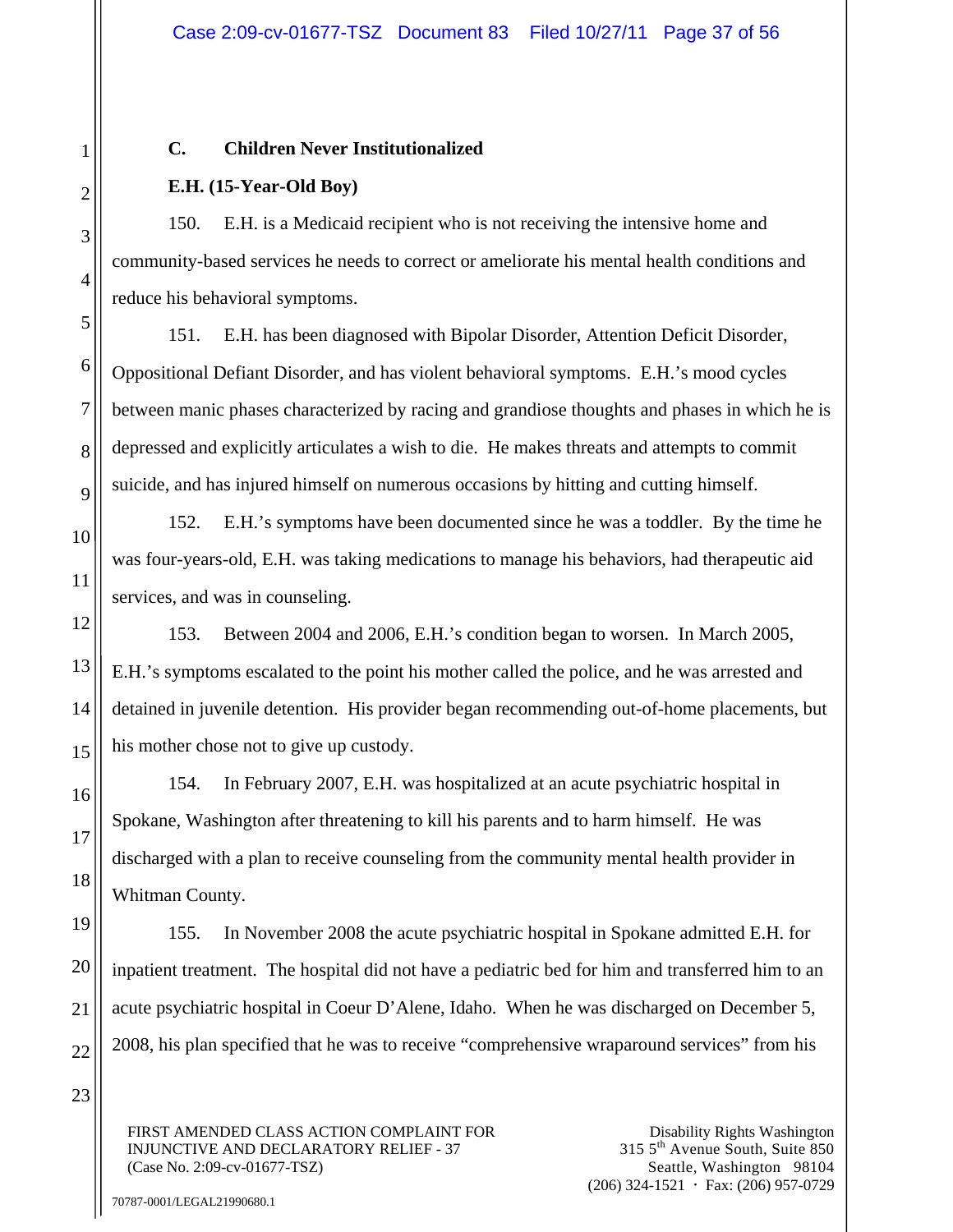## Case 2:09-cv-01677-TSZ Document 83 Filed 10/27/11 Page 38 of 56

mental health provider in Whitman County. This plan included necessary services that he did not receive. Specifically, he never received "one-on-one individual social skills, education, and coaching," or assistance from the community mental health provider in becoming integrated into "community based social activities".

156. Until he was most recently hospitalized, E.H. was receiving weekly therapy, medication management from a psychiatrist two hours away, and respite services. E.H. was not receiving any in-home behavioral services, and his crisis services were generally limited to telephone consultations and emergency room visits, despite his persistent self-harming and aggressive behaviors.

157. In October 2009, E.H. was re-admitted to the acute psychiatric hospital in Coeur D'Alene, Idaho after he attempted to commit suicide. Fifteen days later, he was discharged with recommendations to follow up with the local community mental health provider.

158. In order to be successfully discharged home, he needs Intensive HC-based Services. If E.H. does not receive these services, he is at risk of long term institutionalization or suffering significant injuries or death at his own hands.

159. E.H. never received notice of the availability of intensive home and communitybased mental health services through the Medicaid program, or a notice about his right to request a hearing to dispute denials, reductions, or terminations of his services.

**E.D. (10-Year-Old Boy)** 

160. E.D. is a Medicaid recipient who is not receiving the intensive home and community-based mental health services he needs to correct or ameliorate his mental health conditions or reduce his behavioral symptoms.

161. E.D. has been diagnosed with General Anxiety Disorder, Attention Deficit Disorder, and Oppositional Defiant Disorder, and a possibility of Bipolar Disorder.

FIRST AMENDED CLASS ACTION COMPLAINT FOR INJUNCTIVE AND DECLARATORY RELIEF - 38 (Case No. 2:09-cv-01677-TSZ)

Disability Rights Washington 315 5th Avenue South, Suite 850 Seattle, Washington 98104  $(206)$  324-1521  $\cdot$  Fax: (206) 957-0729

1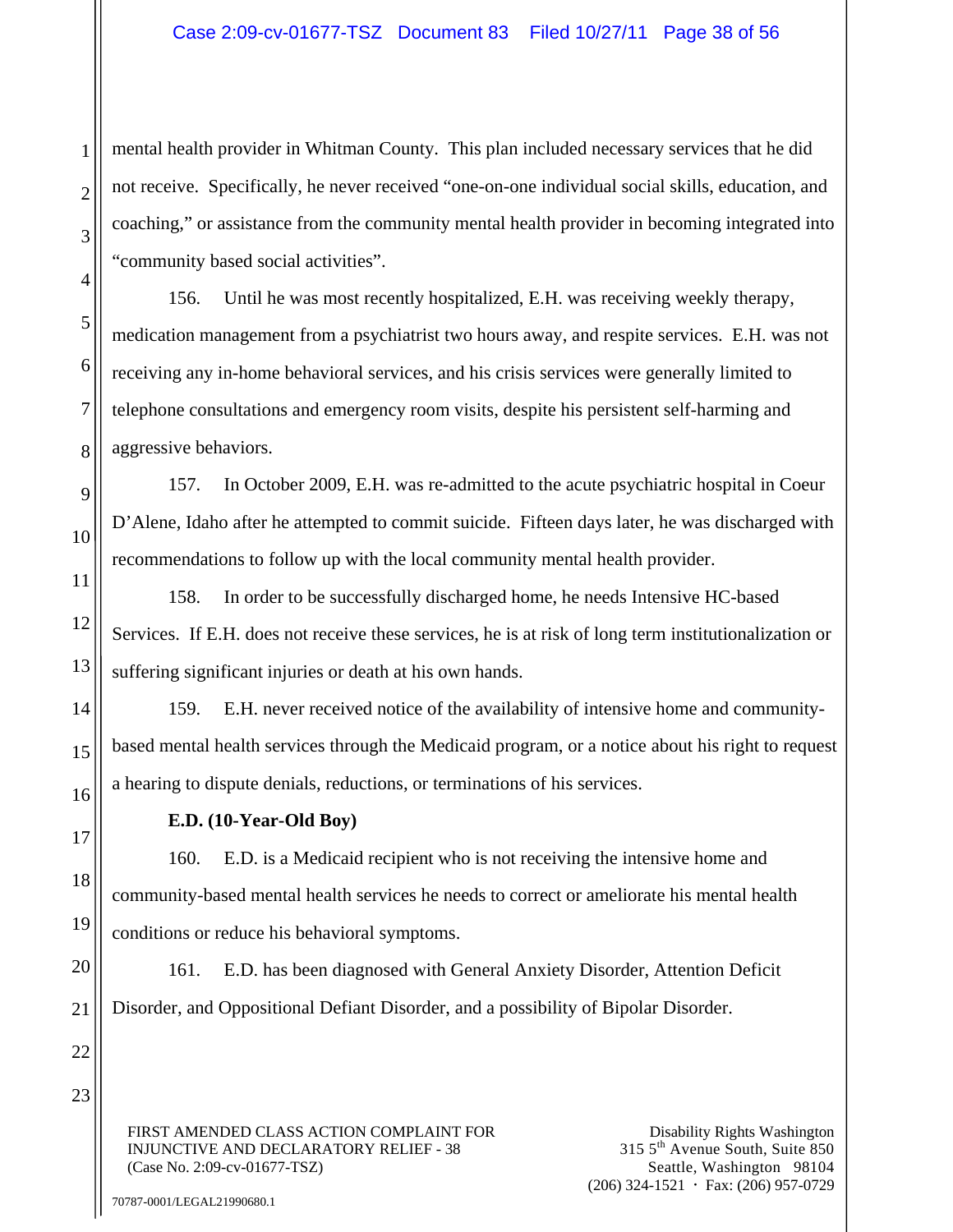162. Beginning when E.D. was four-years-old, he experienced multiple removals from his mother's custody and experienced incidents of sexual abuse by a non-relative. E.D.'s mental health conditions and traumatic history of abuse and separations from his family have resulted in E.D. experiencing significant symptoms of aggression, sudden outbursts of anger, and selfharming behaviors. His symptoms are on a rapid "cycle" in which they tend to dramatically worsen and get better about every five days.

163. In June 2009, E.D. received an outpatient psychiatric evaluation at his local community hospital's psychiatric unit. These recommendations included further evaluation for autism spectrum disorder, "appropriate crisis interventions" and "intensive home interventions, as well as wraparound services and case management."

164. In August 2009, E.D.'s mother learned that E.D. had still not been placed on the waiting list for an autism assessment when she has requested it back in December 2008, and so she made another request. E.D. did not receive this assessment until November 19, 2009 and has yet to receive results.

165. In August 2009, E.D.'s mother attempted to access services during an episode when E.D.'s behavioral symptoms escalated to the point where she had serious safety concerns. She was told by the community mental health agency to take him to the emergency room or to call "9-1-1" if she needed help getting him there. At the hospital, E.D.'s mother requested inpatient treatment, but was turned away without any other immediate services.

166. In August 2009, the local community mental health agency in King County conducted an intake assessment. E.D.'s mother reported that E.D. has symptoms of anger and aggression that were so severe that he assaulted and threatened to kill her and his brother and destroy their property. The assessment resulted in the mental health professional requesting a benefit of "3A1 Tier" for E.D., which is the second to highest level of outpatient services available. E.D.'s mother never received any written notice that he had been assessed at this level

23

1

2

3

4

5

6

7

8

9

10

11

12

13

14

15

16

17

18

19

20

21

22

FIRST AMENDED CLASS ACTION COMPLAINT FOR INJUNCTIVE AND DECLARATORY RELIEF - 39 (Case No. 2:09-cv-01677-TSZ)

Disability Rights Washington 315 5th Avenue South, Suite 850 Seattle, Washington 98104  $(206)$  324-1521  $\cdot$  Fax: (206) 957-0729

70787-0001/LEGAL21990680.1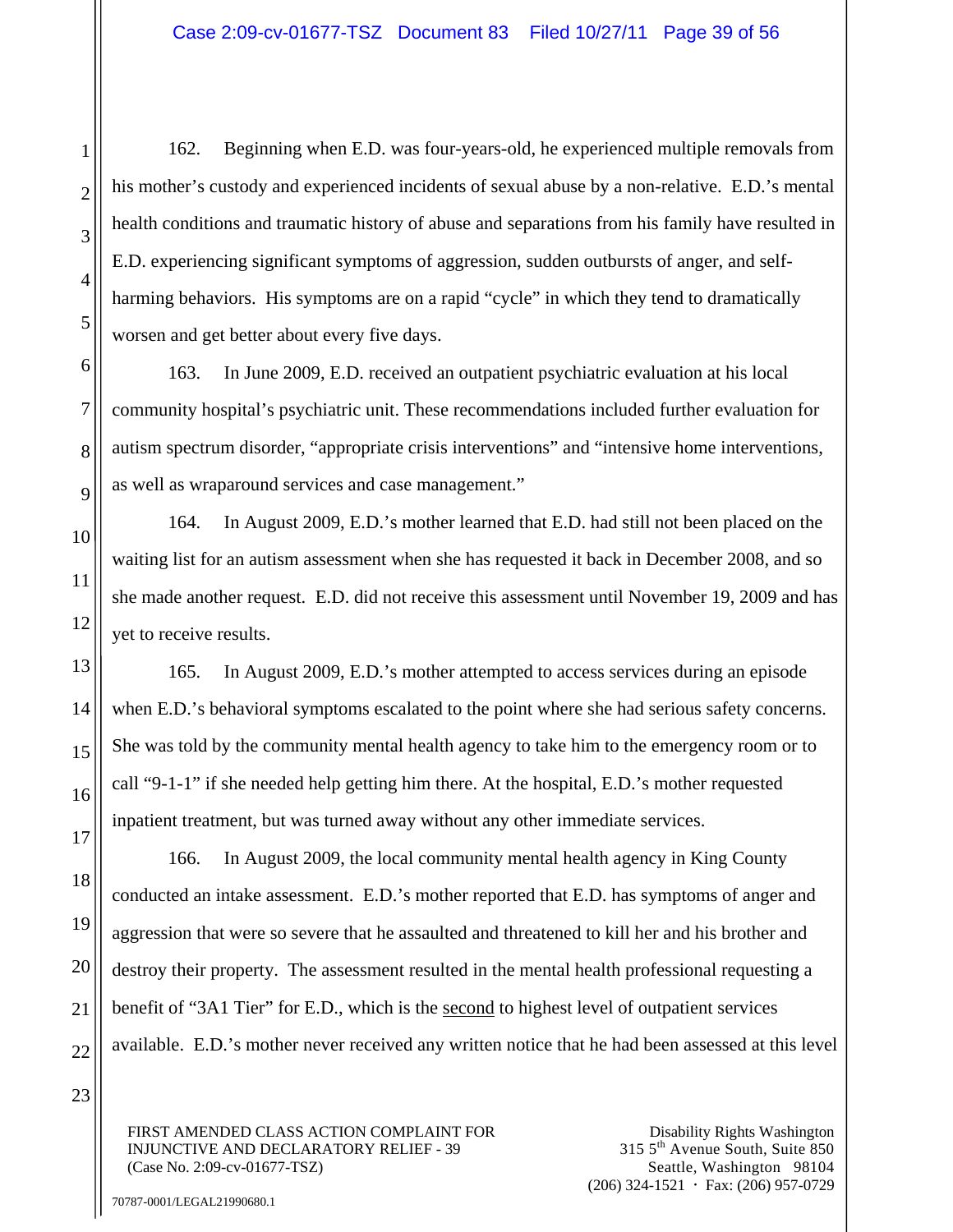of care, what services were included in this level of care, what other services were available from the mental health agency or Medicaid, or how the agency determines who can access these services.

167. Currently, E.D. only receives weekly office-based therapy, and monthly medication management appointments at the community mental health agency. He is not receiving and has not been offered any Intensive HC-based Services including the "appropriate crisis interventions, intensive home interventions as well as wrap around services and case management" recommended by the community hospital in June 2009.

168. E.D.'s mother requested Intensive HC-based Services from her Medicaid provider, but she was told the mobile crisis intervention, wraparound, and behavioral testing she requested are not available. She did not receive any written notice of a denial. The provider told E.D.'s mother he would be referred to their more intensive program for additional services, but she has not received any further information about whether the referral was made, what services could be available to E.D. in that program, or whether E.D. has been approved.

169. Without necessary mental health services, E.D.'s symptoms have not improved. As a result of his behavioral symptoms, he has significant difficulties in school, has been suspended on multiple occasions, and is at risk of expulsion. If E.D. does not receive the treatment he needs, E.D. will continue to be at risk of being removed from his home due to his undertreated impulsive and aggressive behaviors that place him at significant risk of getting arrested, hospitalized, or institutionalized in a long term facility.

170. E.D. has never received notice of the availability of Intensive HC-based Services through the Medicaid program, or a notice about his right to request a hearing to dispute denials, reductions, or terminations of his services.

FIRST AMENDED CLASS ACTION COMPLAINT FOR INJUNCTIVE AND DECLARATORY RELIEF - 40 (Case No. 2:09-cv-01677-TSZ)

Disability Rights Washington 315 5th Avenue South, Suite 850 Seattle, Washington 98104  $(206)$  324-1521  $\cdot$  Fax: (206) 957-0729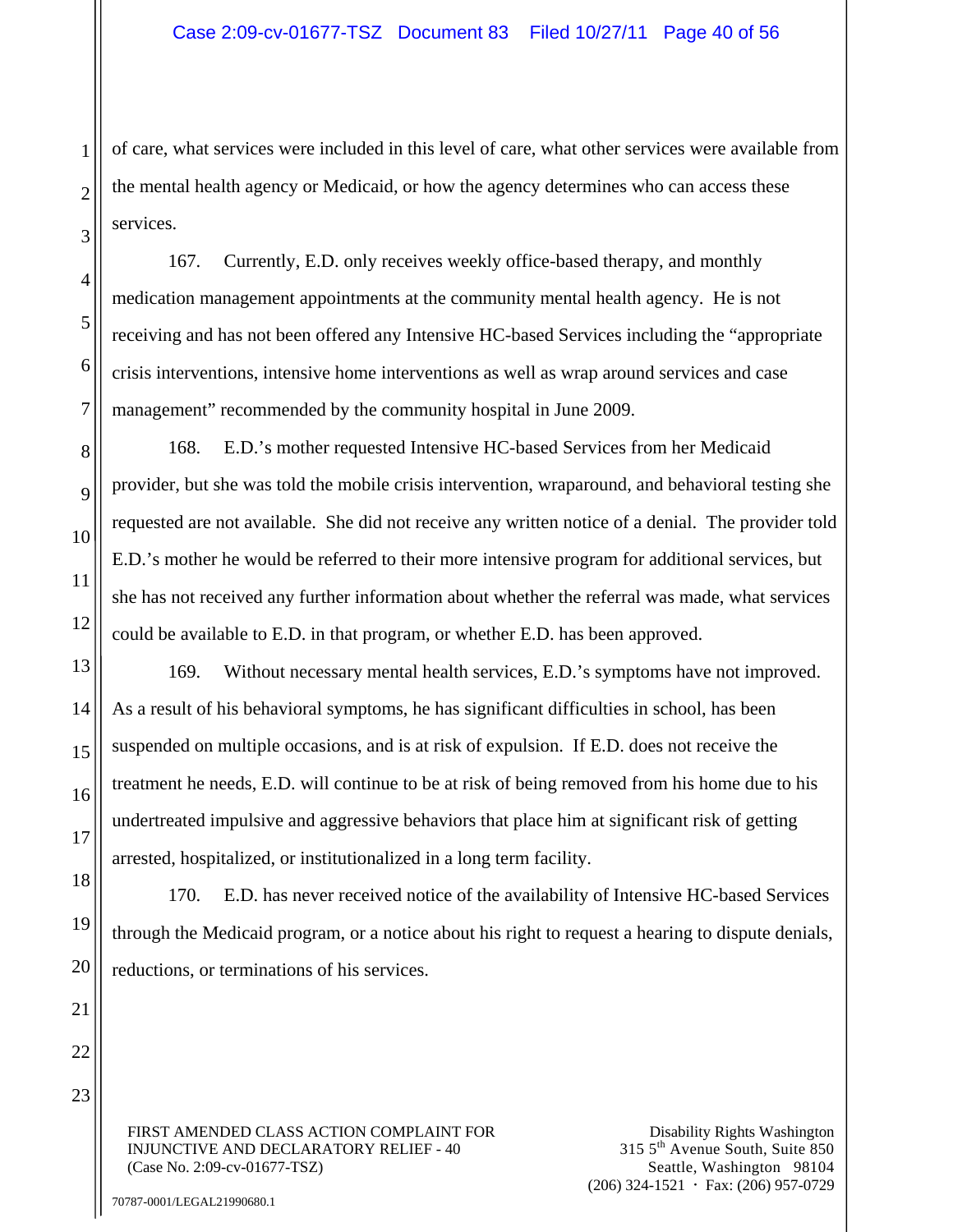#### **L.F.S. (9-Year-Old Boy)**

171. L.F.S. is a Medicaid recipient who is not receiving the intensive home and community-based mental health services he needs to correct or ameliorate his mental health conditions or reduce his behavioral symptoms.

172. L.F.S. has been diagnosed with Attention Deficit/Hyperactivity Disorder, Combined Type, Disruptive Behavior Disorder, Not Otherwise Specified, Mood Disorder, Not Otherwise Specified, Mild Mental Retardation, and possible diagnoses of Bipolar Disorder, Schizophrenia, and Psychosis Not Otherwise Specified. His symptoms include being assaultive, engaging in dangerous behaviors, resisting personal care activities, and significant problems with his sleep.

173. When L.F.S. was four-years-old, soon after he and his family fled to the United States as political refugees from Cuba, he received a psychiatric assessment from his community mental health agency which identified his behavioral symptoms as symptoms of a serious mental health condition. At that time, L.F.S.'s mother reported that L.F.S. had a history of being extremely volatile, aggressive, impulsive, and over reactive, and had recently taken a knife and threatened to kill her and himself.

174. L.F.S. began receiving medication management from a community mental health agency and weekly office-based therapy from a second community mental health agency. Years later, in April 2009, L.F.S.'s symptoms were still so unstable that his treating psychiatrist discussed the possibility of hospitalization with his mother. Instead, the family chose to continue attempting to address his needs at home. L.F.S. had a crisis plan which instructed his mother to take him to the emergency room if necessary, but he was never offered any home or communitybased crisis intervention or other services.

175. L.F.S.'s therapist requested a neuropsychological assessment on January 21, 2009 to determine whether L.F.S. has Bipolar or psychotic disorders and determine the reason for

FIRST AMENDED CLASS ACTION COMPLAINT FOR INJUNCTIVE AND DECLARATORY RELIEF - 41 (Case No. 2:09-cv-01677-TSZ)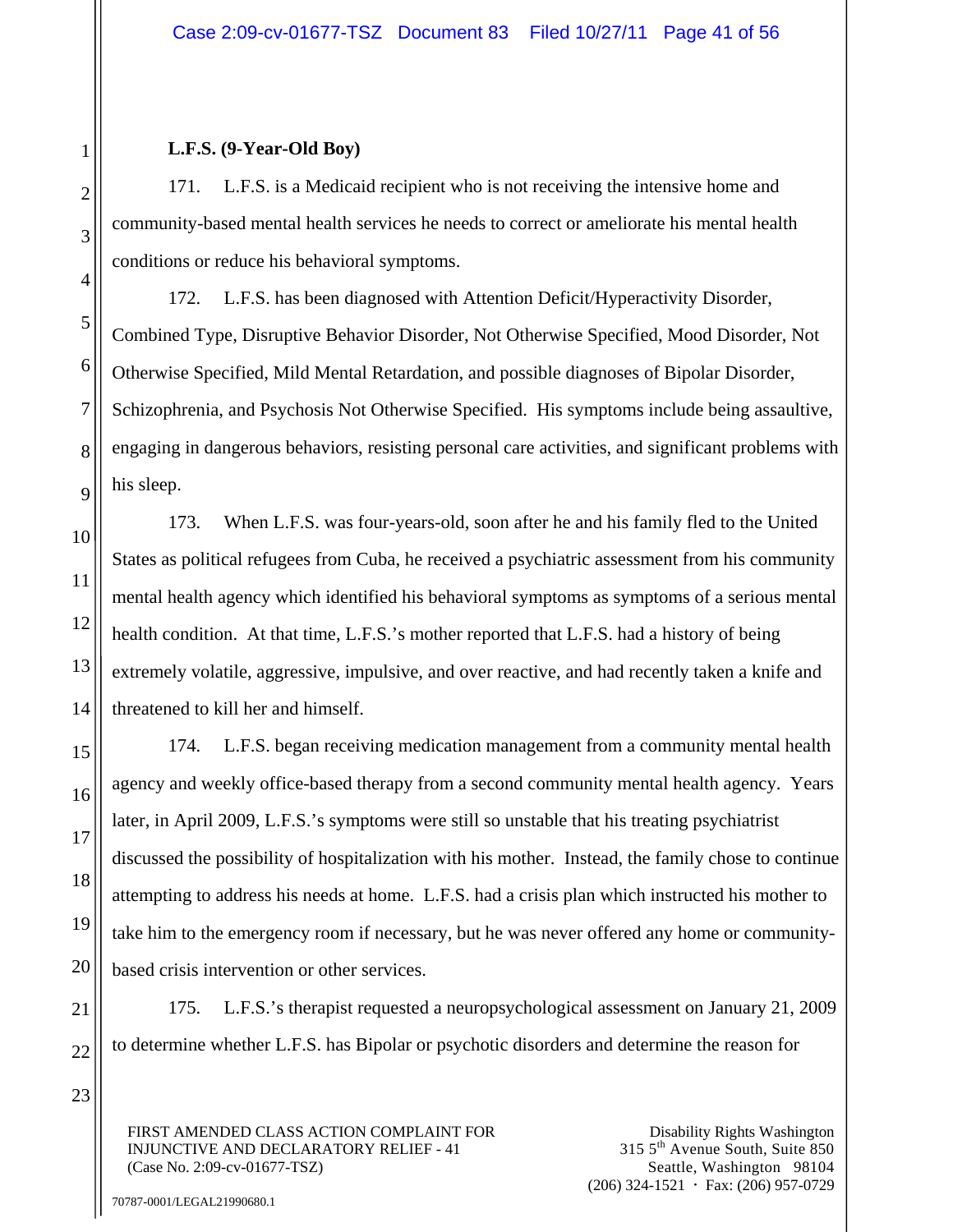L.F.S.'s inability to academically progress. When L.F.S.'s mother learned that an appointment was not available through her Medicaid provider for another six months, L.F.S.'s therapist began making requests that the RSN authorize payment for an assessment by an "out-of-network" provider that could see him sooner. The RSN denied the therapist's and L.F.S.'s request, and the neuropsychological evaluation did not occur until October 19, 2009.

176. According to L.F.S.'s treating mental health provider, he needs additional assessments that he has not yet received, including a comprehensive strengths-based assessment that includes home observations of his behaviors and interactions with his family, a Functional Scale and Adaptive Skills assessment, and a sleep study.

177. Additionally, his mental health provider has recommended Intensive HC-based Services including services delivered by Spanish speaking providers or with qualified Spanish interpreters, therapeutic aid services, home services including a behavior plan and training for L.F.S.'s mother on implementation, mobile crisis intervention and home stabilization services, home family therapy, home individual therapy, and training and support for L.F.S.'s mother from a parent partner. L.F.S. is not receiving any of these services.

178. If L.F.S. does not receive the services and assessments he needs, he will continue to struggle academically and experience conflict at home and school, and he will be at risk of experiencing an increase in his symptoms, hospitalization, and school failure.

179. L.F.S. and his mother never received notice of the availability of Intensive HCbased Services through the Medicaid program, or a notice about his right to request a hearing to dispute denials, reductions, or terminations of his services.

# **D. Intensive Home and Community-based Mental Health Care Services are Effective and Necessary**

180. There is virtual unanimity among mental health experts that children with serious mental health problems require an array of individualized services tailored to meet their needs.

FIRST AMENDED CLASS ACTION COMPLAINT FOR INJUNCTIVE AND DECLARATORY RELIEF - 42 (Case No. 2:09-cv-01677-TSZ)

Disability Rights Washington 315 5th Avenue South, Suite 850 Seattle, Washington 98104  $(206)$  324-1521  $\cdot$  Fax: (206) 957-0729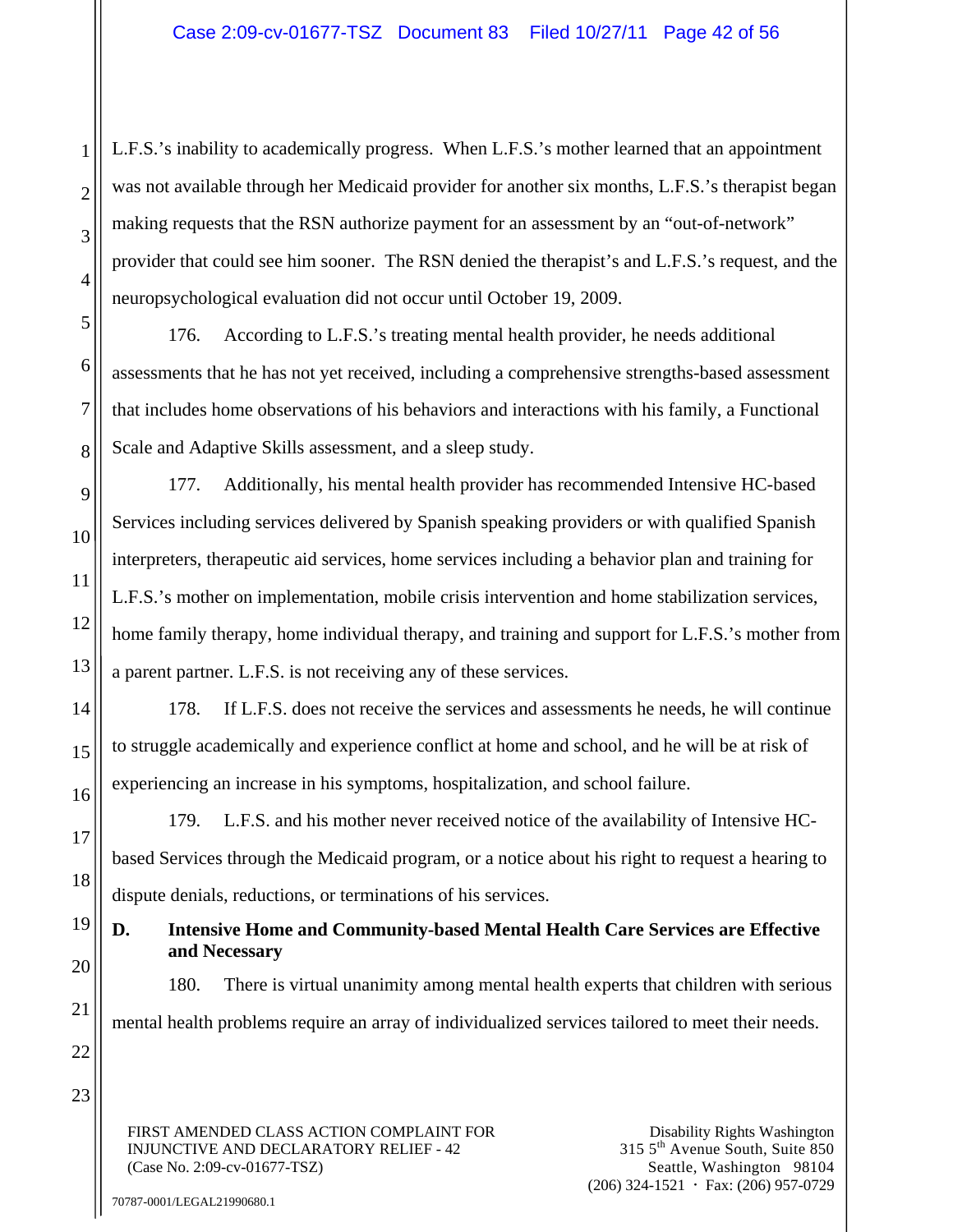Programs implementing such individualized services have been successfully provided to children and have proven more effective and cost efficient than congregate and institutional care.

181. In 2002, the Secretary of DSHS, Dennis Braddock, convened a taskforce of judges, foster care providers, court commissioners, county prosecutors, group home providers, sheriffs, sex offender treatment professionals, high level DSHS administrators and others involved in serving children and families to look at the long term care needs of children with serious mental illness and emotional disturbance. The resultant report, referred to as "The Braddock Report," found that:

"Traditionally, community-based interventions have been dismissed as inappropriate on the theory that these youth present too high a risk to self, family safety and community. But to the contrary, wraparound services and multisystemic treatment that involve the participation of the family, the youth, multiple health, educational, social service and other system partners are proving to be successful in improving the health and well being of youth with severe emotional and behavioral needs, reducing the need for hospitalization and other expensive "crisis" placements."

Select Committee on Adolescents in Need of Long Term Placement, DSHS Washington, *Final Report* (2002).

182. Intensive HC-based Services are also cost effective. For example, compare Medicaid hospitalization rate of \$707-1475 (per day) to the cost of Multi-Systemic Therapy at approximately \$60 (per day).

183. Intensive home and community-based services encompass a broad and flexible array of services necessary to treat a child's mental health condition at home and in the community in which he or she resides and includes but is not limited to intensive care coordination; mobile services provided on site as necessary to assist a child experiencing a behavioral health crisis; short term crisis stabilization services to prevent or ameliorate a behavioral crisis; skilled staff to provide therapy in the home setting or other natural environment in order to improve the youth's functioning in the those settings and prevent need for an out of

FIRST AMENDED CLASS ACTION COMPLAINT FOR INJUNCTIVE AND DECLARATORY RELIEF - 43 (Case No. 2:09-cv-01677-TSZ)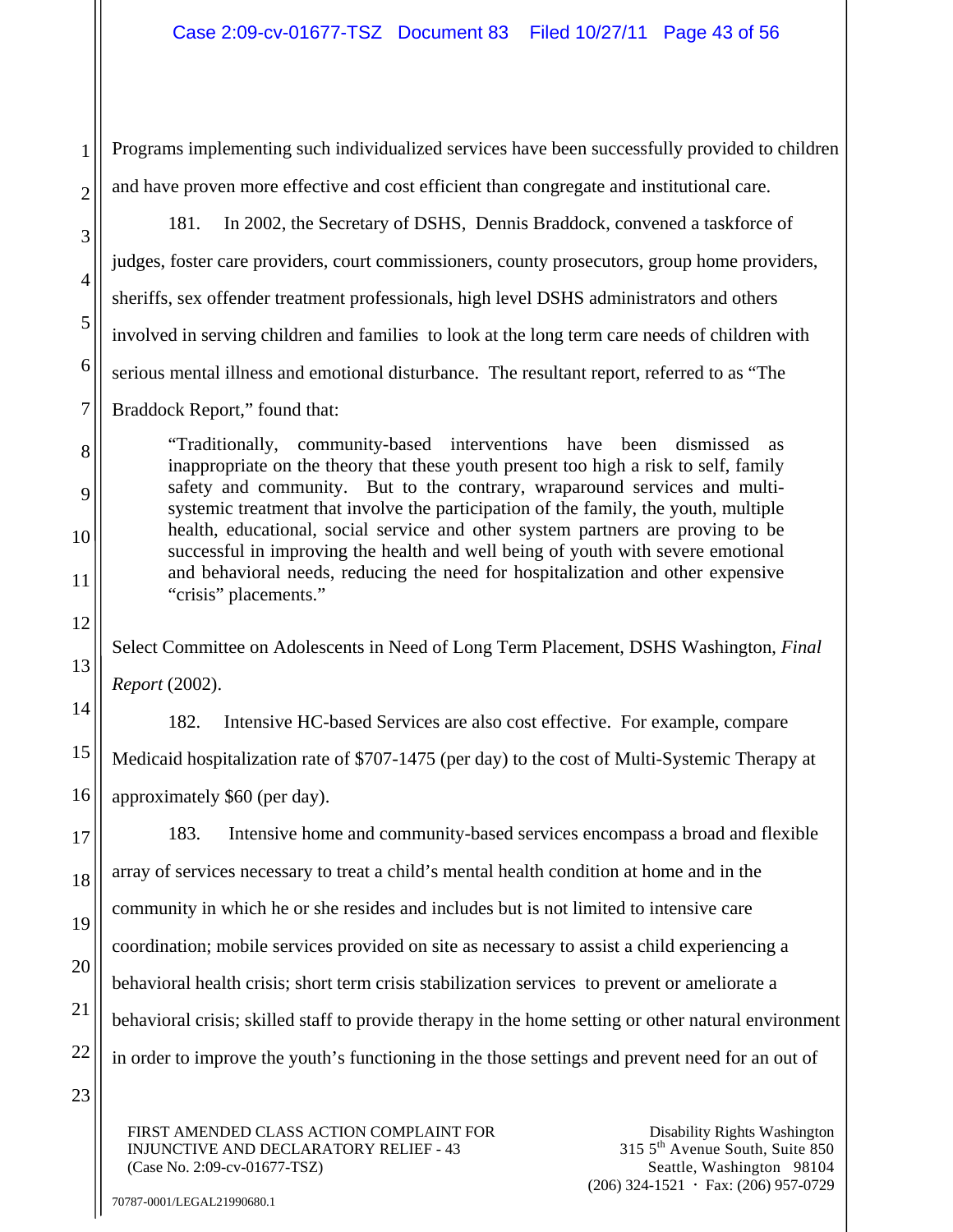home placement; trained mentors available to work with the child in a natural setting to support, coach, and train youth in age-appropriate behaviors, interpersonal communications, problemsolving and conflict resolution; training on independent living, social and communication skills in a natural environment such as skill-building guidance to children and parents (e.g. modeling appropriate behaviors and communication techniques); personal care services for assistance with daily living tasks; and respite care to further stabilize the family home.

184. Despite this consensus among the State's own mental health professionals that Intensive HC-based Services are necessary, the Defendants have failed to ensure that children receiving treatment through Medicaid funded programs receive the services to which they are entitled by law.

# **E. The Failure to Provide Intensive HC-based Services Results in Serious and Irreparable Harm**

185. Failure to provide intensive home and community-based mental health services results in significant harm including unnecessary and prolonged institutionalization, nonimprovement or a decline in mental and physical health, reduced social interaction, academic success and quality of life, a declining family environment and police intervention and confinement within the juvenile justice system.

# **Unnecessary and Prolonged Institutionalization**

186. DSHS has recognized that:

 "The lack of community placement and diversion alternatives contributes to: 1) increasing demand [for institutional beds] on the "front end" [and] 2) protracted or stalled discharge planning on the "back end." In essence the lack of such services results in the "Boarding" of youth who are committed to inpatient treatment on acute community hospital units (e.g., Sacred Heart)."

*Issue Statement: Briefing Paper about CLIP Process Kid Team Discussion and Recommendations* (April 2007).

187. The average length of a stay in Washington's CLIPs is 297 days, with some

populations staying much longer. Children under age 13 average 476 days. A white paper

FIRST AMENDED CLASS ACTION COMPLAINT FOR INJUNCTIVE AND DECLARATORY RELIEF - 44 (Case No. 2:09-cv-01677-TSZ)

1

2

3

4

5

6

7

8

9

10

11

12

13

14

15

16

17

18

19

20

21

22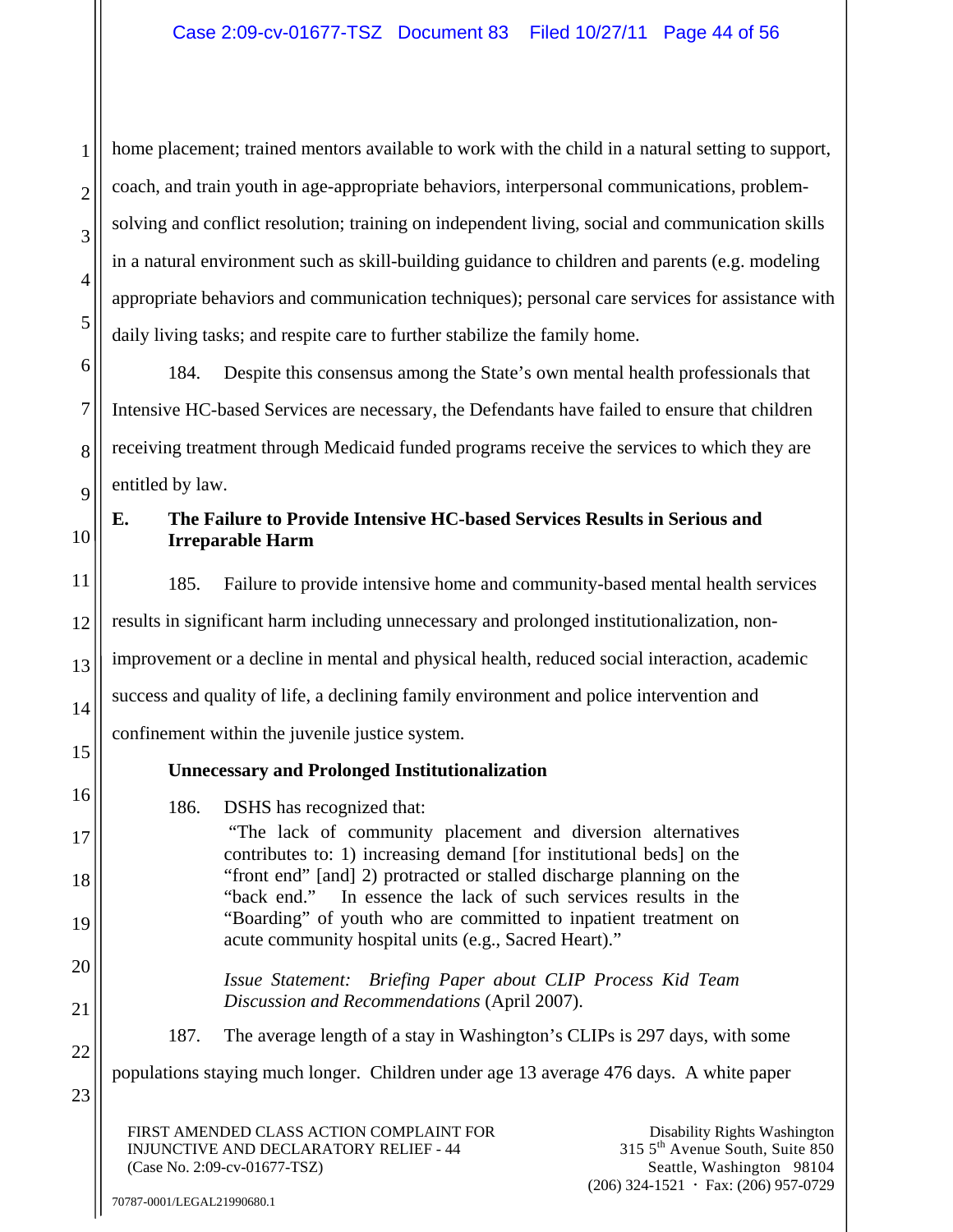issued in 2006 concluded that the leading cause of discharge delays from CLIPS is the lack of discharge placement and family readiness. *Children's Acute and Non-acute Inpatient Psychiatric and Residential Treatment White Paper* (2006); *See also Capacity and Demand Study for Inpatient Psychiatric Hospital and Community Residential Beds – Adults and Children, State of Washington DSHS* (November 2004) (recommending therapeutic foster care and additional community programming to reduce average length of stay).

188. Beyond the length of stay, over-reliance on restrictive, institutional settings is often harmful to children with mental health problems, placing them in a setting that is antithetical to their successful treatment, in part because removing a child from her parents or a caring adult is, itself, harmful.

189. Moreover, hospitals and restrictive institutions are designed to offer short-term stabilization and behavior management, not intensive, individualized services.

190. The experience of the named Plaintiffs is illustrative and, unfortunately, typical. T.F. was institutionalized three times by the time she was 14; T.V. was hospitalized five times over 18 months before being institutionalized for over a year at the state children's psychiatric hospital; S.P. has cycled in and out of the local hospital psychiatric unit five times in the last year and is currently hospitalized due to inadequate community services; P.S. was institutionalized twice at a CLIP facility and hospitalized multiple times; and C.A. is in an inpatient facility due to the lack of community services.

## **Non-improvement or a Decline in Mental and Physical Health**

191. Children who do not receive appropriate treatment cannot get better and are at risk of getting worse. If the decline is severe, many will face the risk of institutionalizations that could continue for years. Children, like T.V., who cannot access recommended intensive services because Defendants' policies and practices deem their symptoms to be not severe

FIRST AMENDED CLASS ACTION COMPLAINT FOR INJUNCTIVE AND DECLARATORY RELIEF - 45 (Case No. 2:09-cv-01677-TSZ)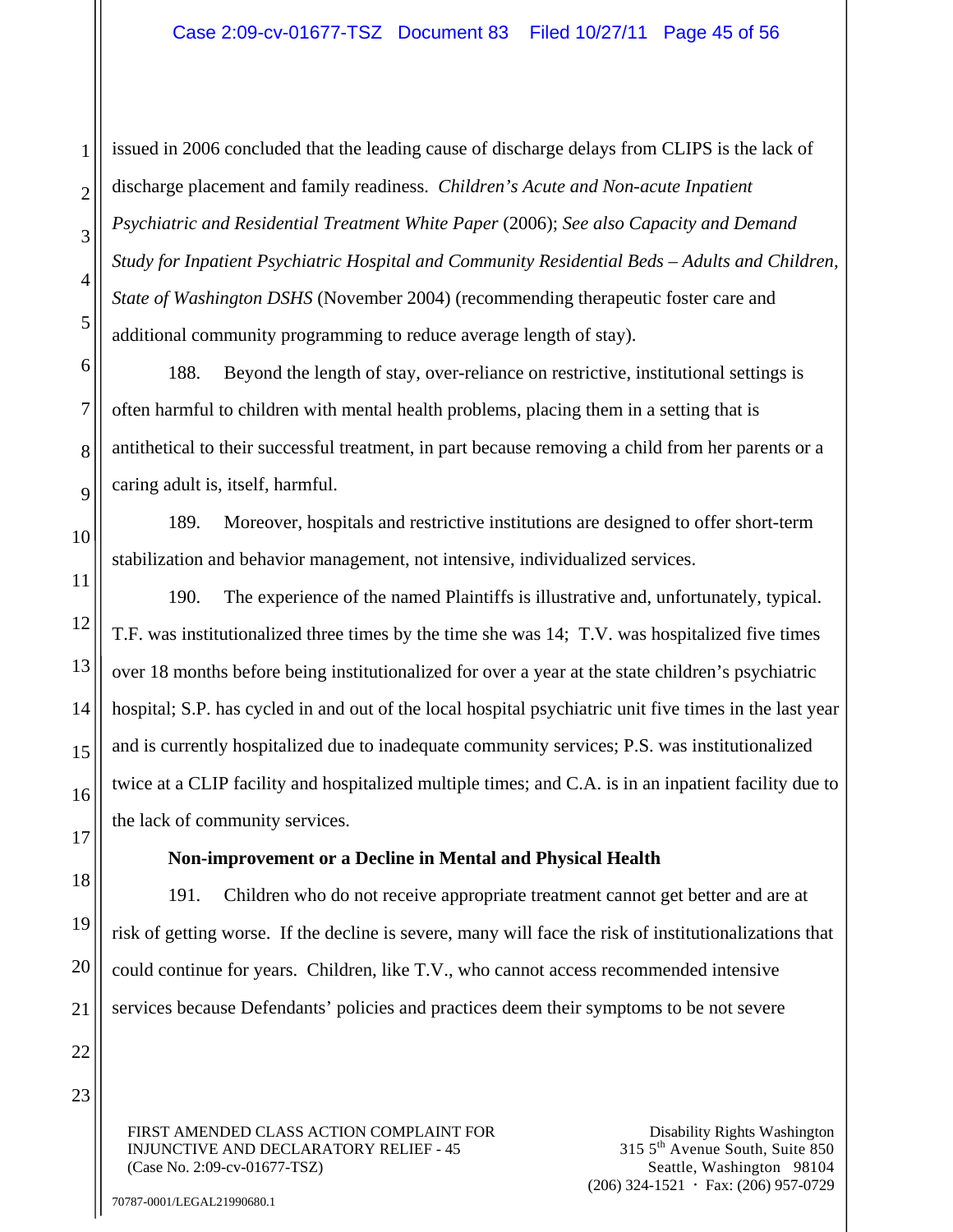enough, must deteriorate to the point they are at risk of hospitalization when their condition will be harder to treat.

192. The lack of Intensive HC-based Services often also result in physical harm from self harming behaviors (self-burning, cutting or head banging), forced restraint by police or others, fighting due to aggression or confusions, harm due to command hallucinations and other causes. For example, C.A., P.S., and E.H. have cut themselves; P.S. has been injured in physical altercations; and T.F. was almost hit by a car during an episode when she attempted to elope from a treatment facility.

193. Children with mental health symptoms also are at high risk of suicide. Washington State's Department of Health recently released a report acknowledging that on average, two Washington youth commit suicide each week, and that Washington's youth suicide rate is higher than the national average. *See Washington State's Plan for Youth Suicide Prevention 2009.* T.F., P.S., C.A., and E.H. have all had suicidal ideations and have made attempts to take their own lives.

#### **Reduced Social Interactions, Academic Success and Quality of Life**

194. The lack of Intensive HC-based Services results in increased risk of school failure and drop out, and a marked decline in the quality of life. S.P. has become so anxious about social interactions that she could attend school only two hours a day. E.D. scores in the 80th percentile for intelligence, but his inability to relate to peers and his condition causes problems in school, at home and in the community. C.A.'s self esteem is bolstered by academic challenge but institutionalized, she has no outlet for her intellectual curiosity, and she has little hope for the future.

195. The symptoms experienced by these children can be barriers to developing positive peer relationships. Furthermore, the cycle of institutionalizations faced by many of these children threatens to foreclose any chance these children have of developing healthy,

FIRST AMENDED CLASS ACTION COMPLAINT FOR INJUNCTIVE AND DECLARATORY RELIEF - 46 (Case No. 2:09-cv-01677-TSZ)

Disability Rights Washington 315 5th Avenue South, Suite 850 Seattle, Washington 98104  $(206)$  324-1521  $\cdot$  Fax: (206) 957-0729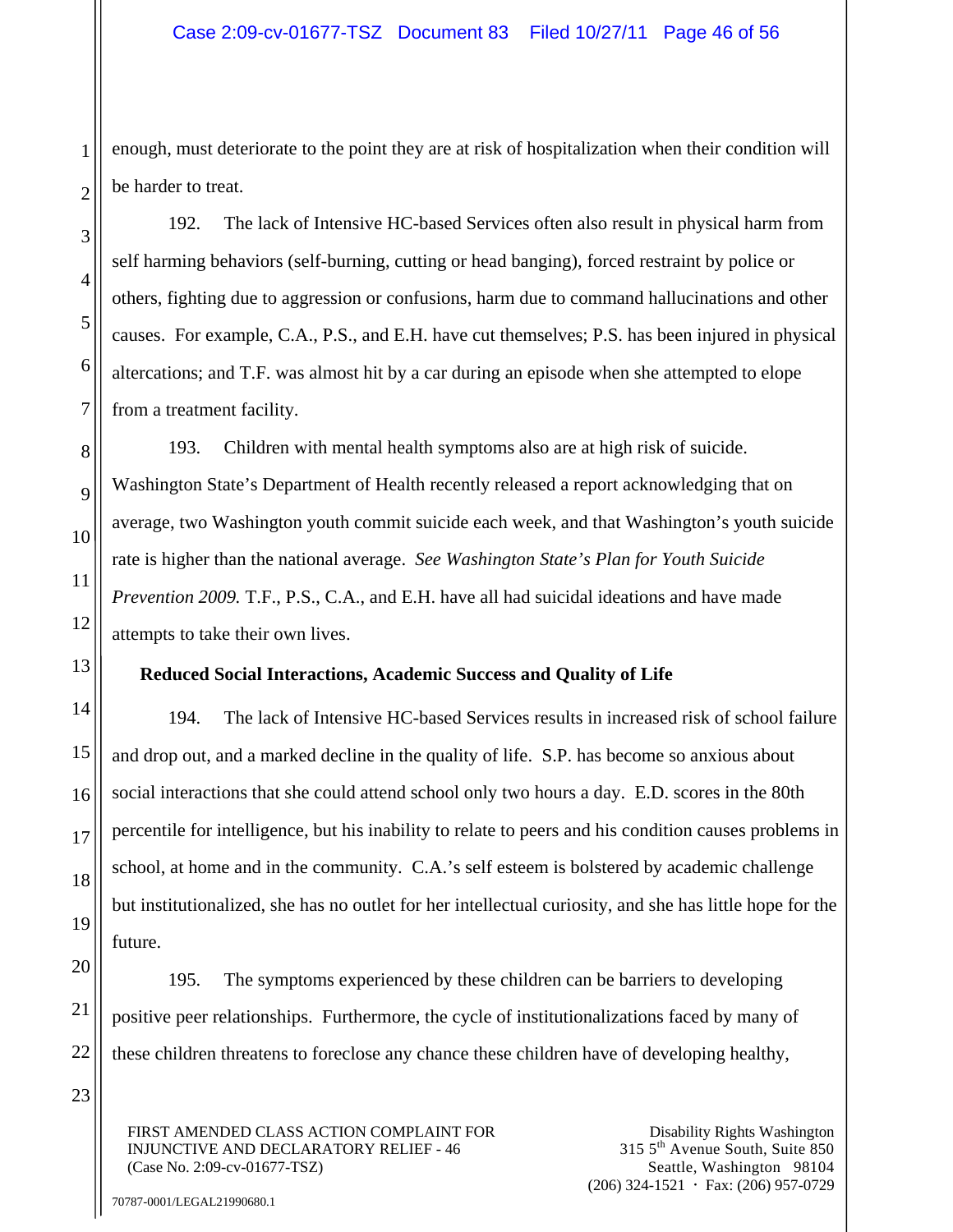stable, long term relationships on which to build attachments, self-confidence and social skills, leading to a lifetime of challenges with marital, familial and peer relationships, and social isolation.

#### **Declining Family Environment**

196. A failure to provide intensive home and community-based mental health services is disruptive to the family and often results in out of home placements, involuntary foster care and occasionally homelessness, eviction, or transfers among family members struggling to provide appropriate care. T.R., S.P., C.A. and T.F. are all currently in long-term out-of-home placements. P.S. and T.V. have experienced long-term displacement and are at risk of future institutionalization. P.S. and his family were forced to move to avoid eviction due to his mental health crises. Those that remain at home struggle on a day-to-day basis with their families living in fear of harm to their other children, themselves and others family members and friends.

#### **Police Intervention and Confinement within the Juvenile Justice System**

197. Many children with mental health needs are arrested, detained, and taken into custody by Washington's Juvenile Rehabilitation Administration (JRA). The State of Washington has found that 62% of children enter the custody of JRA with unmet mental health needs.

198. Confinement within a juvenile detention facility and police intervention is not a substitute for Intensive HC-based Services. Physical restraint frequently exacerbates these children's symptoms, treatment is frequently unavailable and these children are torn from their families. Yet this is a tool frequently used in place of Intensive HC-based Services, particularly mobile crisis care. For example, T.F. was placed in a facility in Idaho which used police intervention in response to her mental health crises, was arrested while in the facility eight times during her first four months of treatment, and spent the vast majority of the past six months in juvenile criminal detention. At only 11-years-old, T.V. has been arrested and detained on

FIRST AMENDED CLASS ACTION COMPLAINT FOR INJUNCTIVE AND DECLARATORY RELIEF - 47 (Case No. 2:09-cv-01677-TSZ)

Disability Rights Washington 315 5th Avenue South, Suite 850 Seattle, Washington 98104  $(206)$  324-1521  $\cdot$  Fax: (206) 957-0729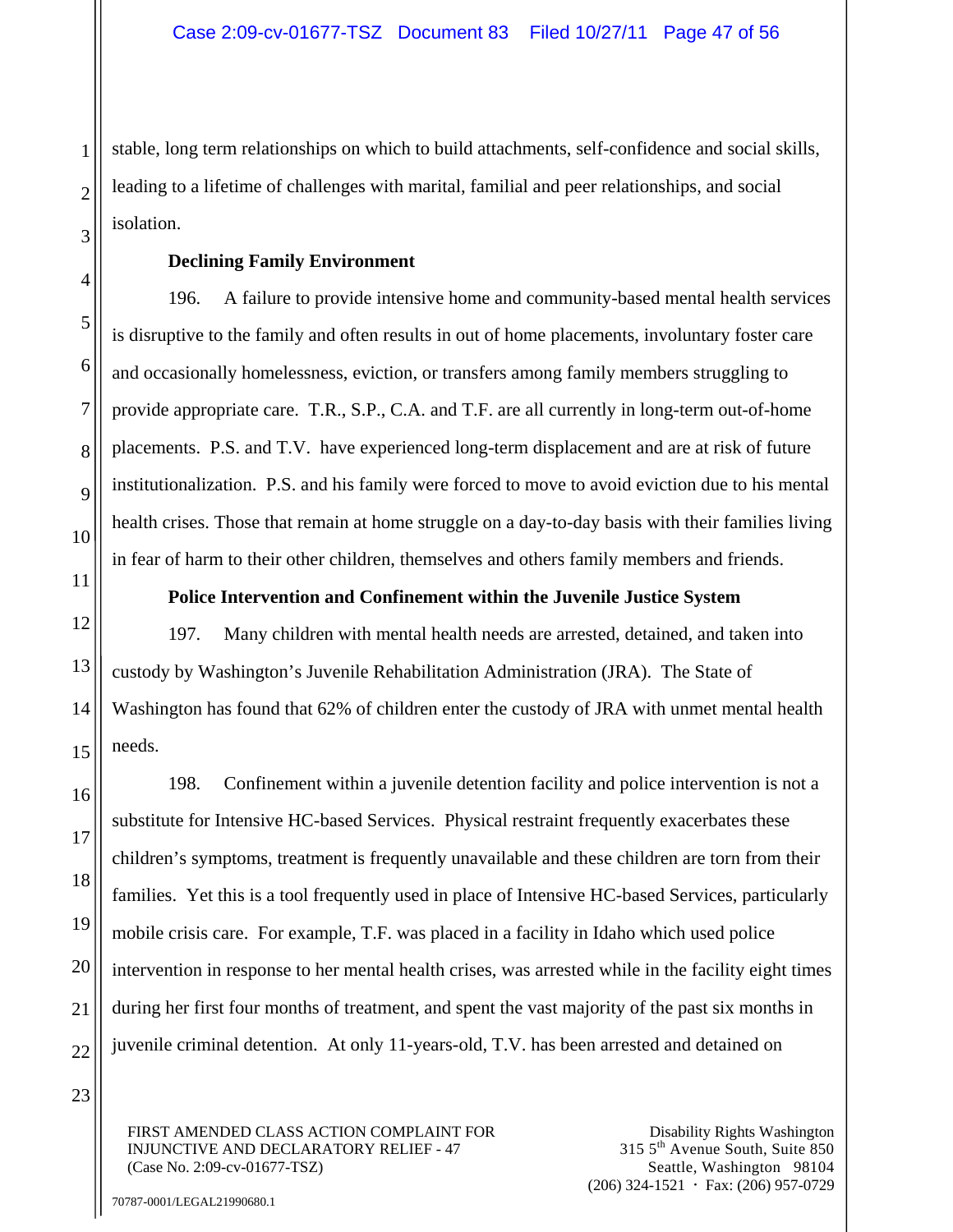multiple occasions. P.S., T.F., T.R. and E.D.'s only crisis plan was to call "9-1-1" for police intervention. P.S. has Post Traumatic Stress Disorder and arrest by the police further traumatizes him and exacerbates his condition. P.S. has requested a crisis plan and mobile crisis services to avoid relying on the police, but the Defendants have failed to provide coverage for this necessary service.

199. As one recent report stated:

"The concept of prevention – prevention of failure in school, job loss, homelessness, criminal behavior and untold suffering – seems hardly to exist within the public mental health system."

*Children's Mental Health in Washington State: A Public Health Perspective Needs Assessment*, Washington Department of Health (November 2007). In order to protect Washington's Medicaid children and prevent further harm, Defendants must be compelled to comply with its legal obligations.

## **VII. REQUISITES FOR RELIEF**

200. By reason of the factual allegations set forth above, an actual controversy has arisen and now exists between Plaintiffs and the Defendants. Plaintiffs contend that their rights under the Constitution and laws of the United States are being violated, while the Defendants are charged with enforcing and complying with those legal requirements. A declaration from this Court that Plaintiffs' rights have been violated is therefore necessary and appropriate.

201. Defendants' failure to comply with the requirements of federal and state law will result in irreparable harm to Plaintiffs. Plaintiffs have no plain, adequate, or complete remedy at law to address the wrongs described herein. Plaintiffs therefore seek injunctive relief restraining Defendants from engaging in the unlawful and unconstitutional acts and policies described herein.

FIRST AMENDED CLASS ACTION COMPLAINT FOR INJUNCTIVE AND DECLARATORY RELIEF - 48 (Case No. 2:09-cv-01677-TSZ)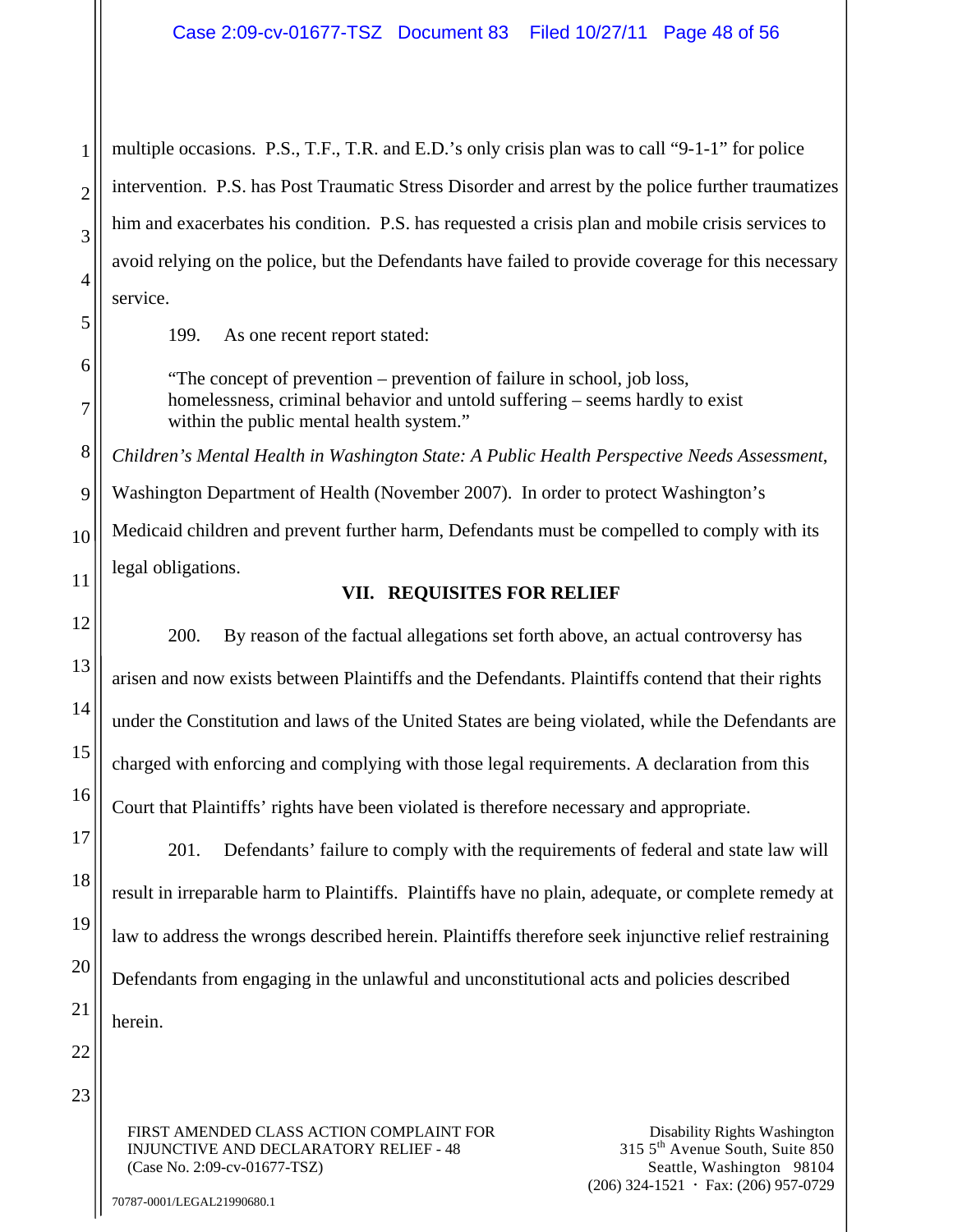#### **VIII. CLAIMS FOR RELIEF**

#### **COUNT I Violations of the Early and Periodic Screening, Diagnostic and Treatment (EPSDT) Provisions of the Medicaid Act**

202. Plaintiffs incorporate by reference the foregoing paragraphs of this Complaint as though fully set forth herein.

203. Defendants have failed to establish policies, procedures, and practices to ensure Plaintiffs and members of the Plaintiff class receive adequate notice of the specific behavioral and mental health treatment services available under the EPSDT provisions of the federal Medicaid Act, including intensive, community and home-based mental health services, which has the effect of denying these services to children with physical or mental illnesses or conditions, in violation of 42 U.S.C.  $\S$  1396a(a)(43)(A).

204. Defendants have failed to provide or otherwise arrange for Plaintiffs and the members of the Plaintiff class to receive the EPSDT early and periodic screening and diagnostic services that would otherwise determine the existence of any physical or mental illnesses or conditions, in violation of 42 U.S.C. §§ 1396a(a)(10)(A), 1396(a)(43)(B), 1396d(a)(4)(B), and  $1396d(r)(1)(A)$ .

205. Defendants have failed to provide or otherwise arrange for Plaintiffs and the members of the Plaintiff class to receive the necessary behavior and mental health services, including intensive, community and home-based mental health services, that would treat or ameliorate their physical or mental illnesses or conditions, in violation of 42 U.S.C.

§§ 1396a(a)(10)(A), 1396a(a)(43)(C), and 1396d(r)(5).

206. Defendants' actions and omissions described above violate 42 U.S.C. § 1983 by depriving Plaintiffs and the members of the Plaintiff class of their statutory rights under the EPSDT provisions of the federal Medicaid Act to receive necessary screening, diagnostic, and treatment services and to receive notice of the availability of these services.

FIRST AMENDED CLASS ACTION COMPLAINT FOR INJUNCTIVE AND DECLARATORY RELIEF - 49 (Case No. 2:09-cv-01677-TSZ)

Disability Rights Washington 315 5th Avenue South, Suite 850 Seattle, Washington 98104  $(206)$  324-1521  $\cdot$  Fax: (206) 957-0729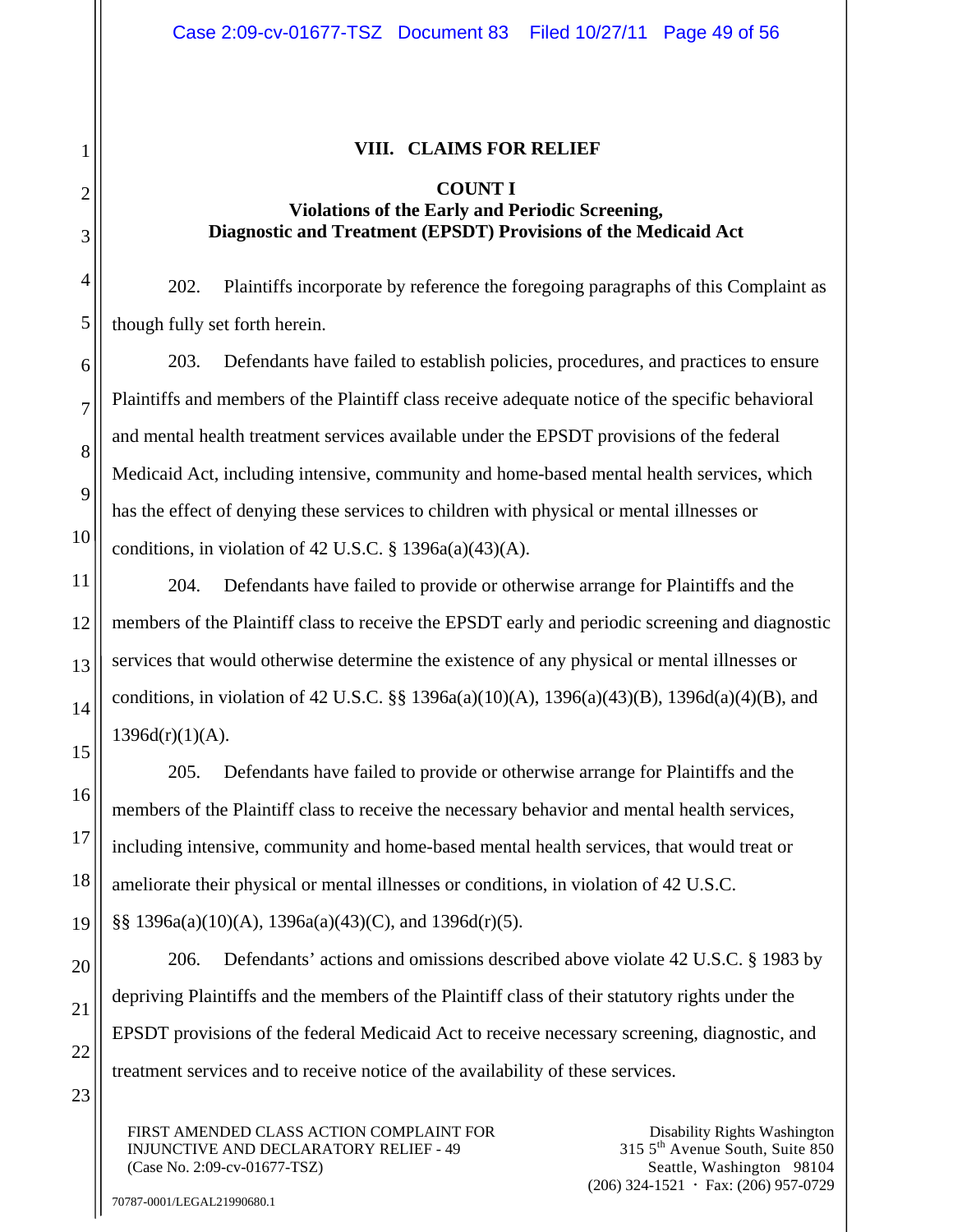## **COUNT II Violation of the Comparability Provisions of the Federal Medicaid Act**

207. Plaintiffs incorporate by reference the foregoing paragraphs of this Complaint as though fully set forth herein.

208. The "comparability" requirement of the Medicaid Act requires that all categorically needy individuals with comparable needs receive comparable Medicaid funded services.  $42 \text{ U.S.C. }$  §  $1396a(a)(10)(B)$ . The State violates the "comparability" requirement if it reduces, denies, or terminates a Medicaid funded service for an individual for a reason other than the individual's needs consistent with 42 U.S.C.  $\S$  1396a(a)(30)(A).

209. The Defendants have failed to establish or maintain policies, procedures, or practices that will prohibit reductions, terminations, or denials of medically necessary intensive in home and community-based mental health services to children and youth on the bases of their diagnoses, geographic location, and qualifications for child welfare DCFS services, in violation of 42 U.S.C. § 1396a(a)(10)(B), which is enforceable by Plaintiffs pursuant to 42 U.S.C. § 1983.

# **COUNT III Violation of the Due Process Provisions of the Federal Medicaid Act**

210. Plaintiffs incorporate by reference the foregoing paragraphs of this Complaint as though fully set forth herein.

211. The Medicaid Act requires that participating states provide an opportunity for a fair hearing for any individual whose request for Medicaid services have been denied or provided with reasonable promptness. 42 U.S.C. § 1396a(a)(3).

212. Defendants have failed to establish and maintain customs, policies, and practices to provide Plaintiffs and members of the Plaintiff class with adequate written notice of reductions, terminations, and denials of Medicaid funded intensive home and community-based

FIRST AMENDED CLASS ACTION COMPLAINT FOR INJUNCTIVE AND DECLARATORY RELIEF - 50 (Case No. 2:09-cv-01677-TSZ)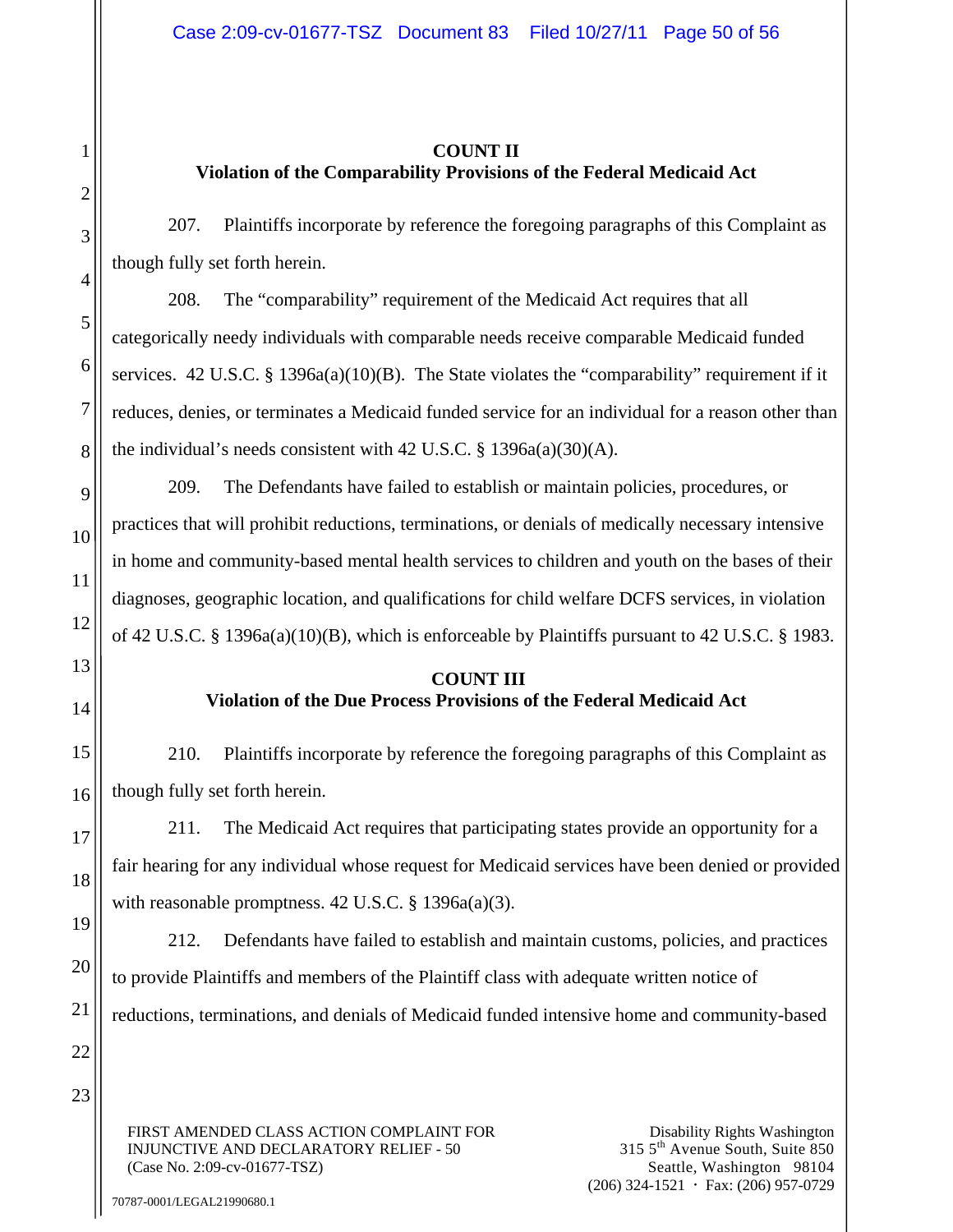services and their rights to a pre-termination or reduction fair hearing, in violation of 42 U.S.C. § 1396a(a)(3), which is enforceable by Plaintiffs pursuant to 42 U.S.C. § 1983.

#### **COUNT IV Violation of the Due Process Provision of the Fourteenth Amendment of the United States Constitution**

213. Plaintiffs incorporate by reference the foregoing paragraphs of this Complaint as though fully set forth herein.

214. The Due Process Clause of the United States Constitution establishes the right for Plaintiffs and members of the Plaintiff class to receive adequate notice of reductions, terminations, and denials of Medicaid funded services and their right to a fair hearing to challenge such actions prior to implementation. *See Goldberg v. Kelly*, 397 U.S. 254 (1970); 42 U.S.C. § 1396a(a)(3).

215. Defendants have failed to establish and maintain customs, policies, and practices to provide Plaintiffs and members of the Plaintiff class with adequate written notice of reductions, terminations, and denials of Medicaid funded intensive home and community-based services and their rights to a pre-termination or reduction fair hearing in violation of the Due Process clause of the Fourteenth Amendment of the Constitution, which is enforceable by Plaintiffs pursuant to 42 U.S.C. § 1983.

#### **COUNT V Violation of Americans with Disabilities Act and Section 504 of the Rehabilitation Act**

216. Plaintiffs incorporate by reference the foregoing paragraphs of this Complaint as though fully set forth herein.

217. Plaintiffs and members of the Plaintiff class have behavioral, emotional, and psychiatric impairments that qualify them as individuals with disabilities within the meaning of the ADA, 42 U.S.C. § 12131(2), and are "otherwise qualified individuals with a disability" within the meaning of the Rehabilitation Act, 29 U.S.C. § 794.

FIRST AMENDED CLASS ACTION COMPLAINT FOR INJUNCTIVE AND DECLARATORY RELIEF - 51 (Case No. 2:09-cv-01677-TSZ)

Disability Rights Washington 315 5th Avenue South, Suite 850 Seattle, Washington 98104  $(206)$  324-1521  $\cdot$  Fax: (206) 957-0729

1

2

3

70787-0001/LEGAL21990680.1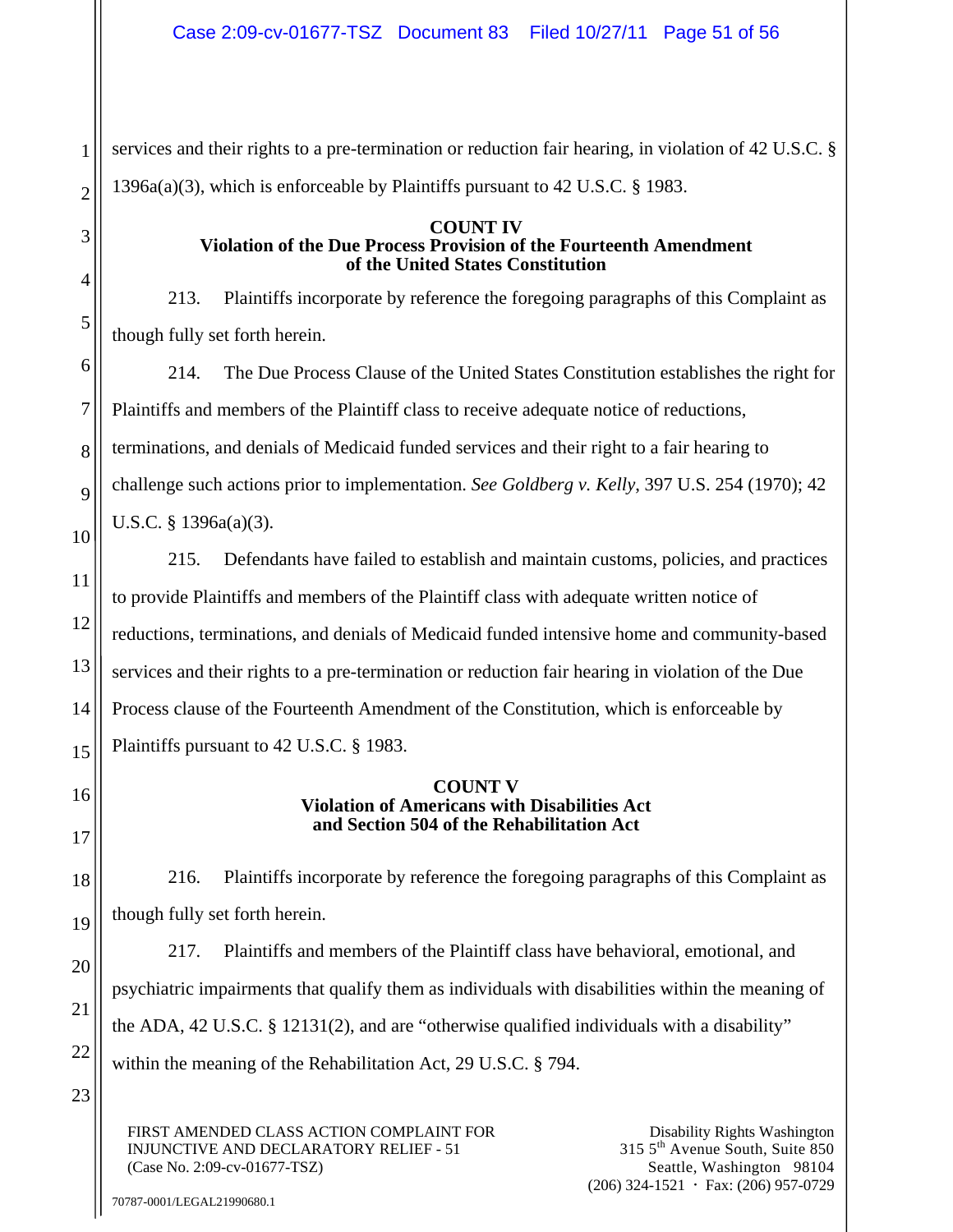218. Defendants are public officials of a public entity subject to the provisions of the ADA. 42 U.S.C. § 12131(1)(A). Defendants' agency receives federal financial assistance, and Defendants are thus subject to the provisions of the Rehabilitation Act.

219. Defendants have failed to administer services, programs, and activities in the most integrated setting appropriate to the needs of children who need intensive mental health services in violation of the ADA and Rehabilitation Act.

220. Defendants have discriminated against Plaintiffs and members of the Plaintiff class on the basis of their disabilities by failing to make reasonable modifications in their policies, practices, or procedures. Reasonable modification of Defendants' policies, practices, or procedures would not fundamentally alter the nature of their services, programs, or activities, but rather would further Defendants' stated goals. 28 C.F.R. § 35.130(b)(7).

221. Defendants have discriminated against Plaintiffs and members of the Plaintiff class solely on the basis of disability in violation of the Rehabilitation Act and ADA by: (i) failing to provide reasonable accommodations to allow Plaintiffs and members of the Plaintiff class to participate fully in Defendants' programs and receive adequate services; and (ii) failing to provide and support appropriate community-based placements, instead requiring Plaintiffs and members of the Plaintiff class to be confined in restrictive, institutional settings in order to access necessary mental health services.

222. Defendants' acts and omissions alleged herein have denied and continue to deny Plaintiffs and members of the Plaintiff class the opportunity to benefit from Defendants' services, programs, and activities.

# **IX. PRAYER FOR RELIEF**

WHEREFORE, Plaintiffs respectfully request that this Court:

A. Assume jurisdiction over this action and maintain continuing jurisdiction until Defendants are in full compliance with every order of this Court;

FIRST AMENDED CLASS ACTION COMPLAINT FOR INJUNCTIVE AND DECLARATORY RELIEF - 52 (Case No. 2:09-cv-01677-TSZ)

Disability Rights Washington 315 5th Avenue South, Suite 850 Seattle, Washington 98104  $(206)$  324-1521  $\cdot$  Fax: (206) 957-0729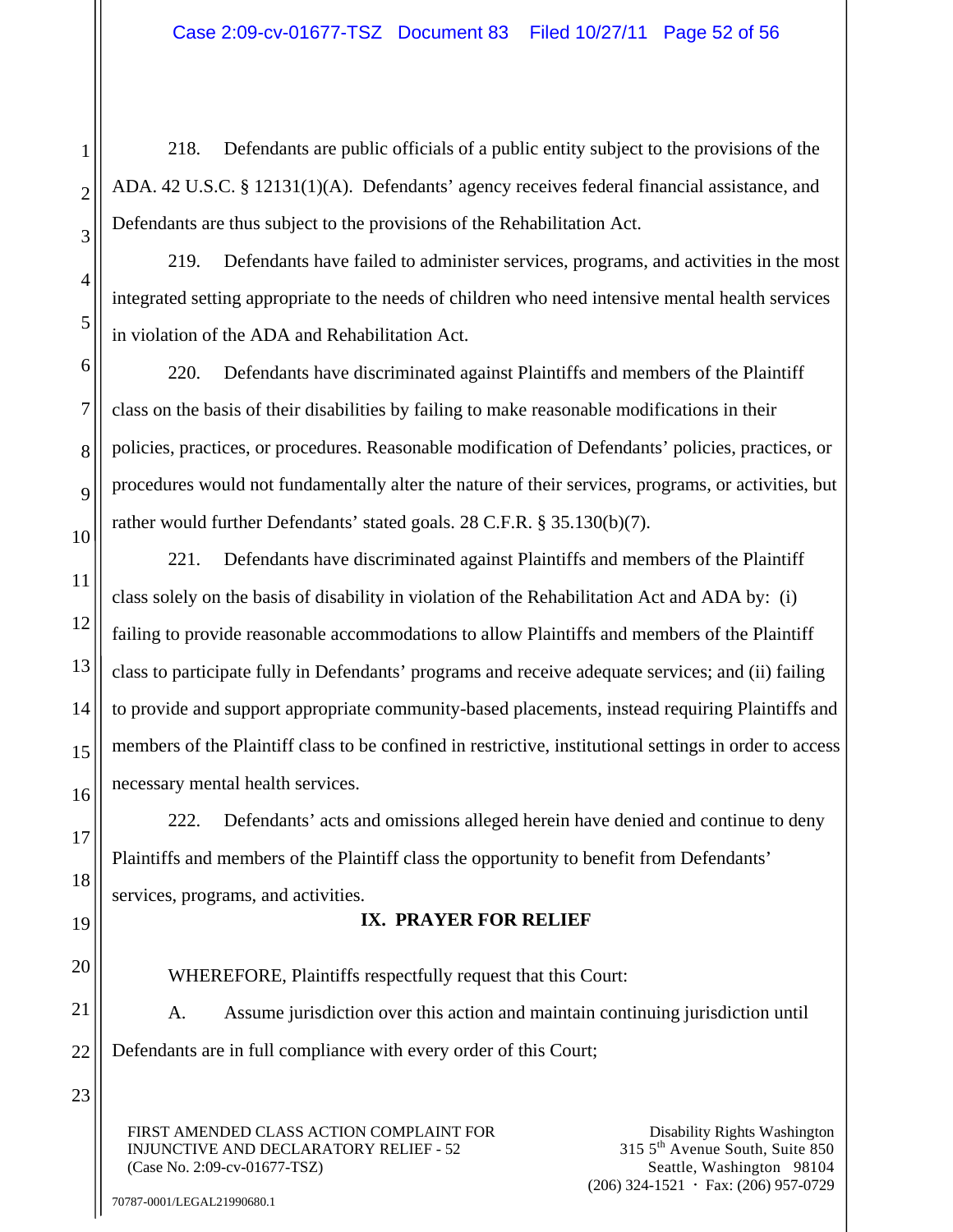B. Certify that Plaintiffs may maintain this action as a class action pursuant to Rule 23(b)(2) of the Federal Rules of Civil Procedure and appoint the individual named Plaintiffs as Class representatives;

C. Declare that Defendants' policies, practices, acts, and omissions violate the EPSDT and Comparability provisions of the Medicaid Act, which requires the Defendants to provide for necessary intensive in-home and community-based mental health services;

D. Declare that Defendants' policies, practices, acts, and omissions violate the due process provision of the Medicaid Act and the Due Process Clause of the Fourteenth Amendment to the United States Constitution, which require the Defendants to provide notice to the Plaintiffs and members of the Plaintiff class informing them of their rights when a Medicaid service is terminated, suspended, reduced or denied and providing them with a pre-termination opportunity to appeal such action;

E. Declare that Defendants' policies, practices, acts, and omissions violate the Plaintiffs' rights to receive mental health services in the most integrated setting appropriate to their needs under the Americans with Disabilities Act and Section 504 of the Rehabilitation Act;

F. Grant a preliminary and permanent injunction requiring the Defendants to:

1. establish and implement policies, procedures, and practices to screen and assess members of the Plaintiff class for unmet mental health needs, including intensive home and community-based services, to ensure that class members are reliably identified and adequately served;

2. conduct professionally-adequate assessments of all Plaintiffs and members of the Plaintiff class who reside in private or public mental health facilities to determine whether intensive home and community-based mental health services are necessary to treat or ameliorate their behavioral, emotional, or psychiatric conditions;

FIRST AMENDED CLASS ACTION COMPLAINT FOR INJUNCTIVE AND DECLARATORY RELIEF - 53 (Case No. 2:09-cv-01677-TSZ)

Disability Rights Washington 315 5th Avenue South, Suite 850 Seattle, Washington 98104  $(206)$  324-1521  $\cdot$  Fax: (206) 957-0729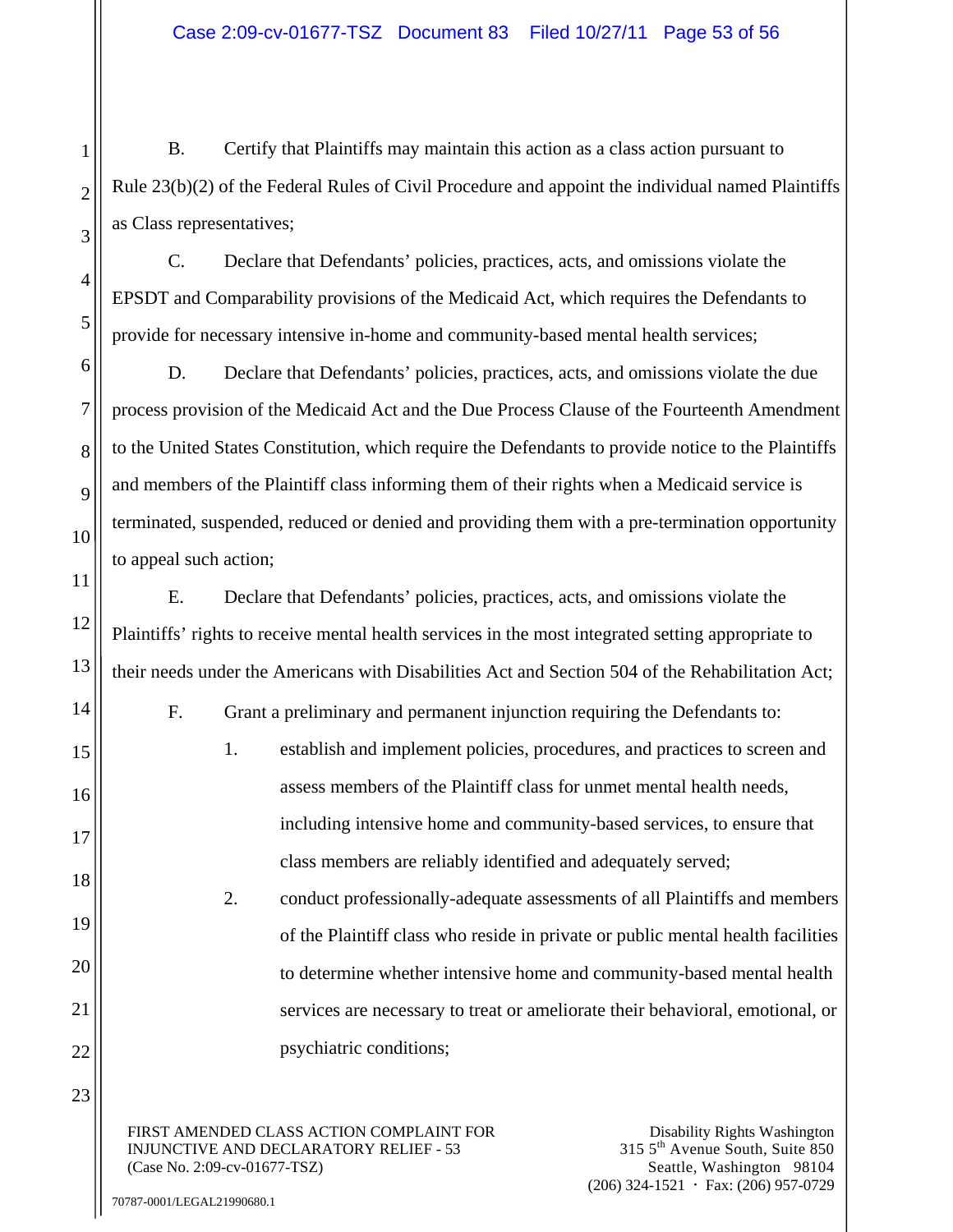| 3. | conduct professionally-adequate assessments of all Plaintiffs and members  |
|----|----------------------------------------------------------------------------|
|    | of the Plaintiff class who reside in private or public mental health       |
|    | facilities, and to determine whether or not such children are receiving    |
|    | mental health services in the most integrated setting appropriate to their |
|    | individual needs.                                                          |

- 4. provide meaningful notice to Medicaid-eligible children and their families of the availability of the full range of Medicaid-funded mental health, and behavioral services available under EPSDT program, including intensive home and community-based services;
- 5. establish and implement policies, procedures, and practices that are sufficient to ensure that the Plaintiffs and all members of the Plaintiff class promptly receive coverage of necessary, intensive home and communitybased mental health services, including professionally-adequate assessments, crisis and case management services;
- 6. establish and implement policies, procedures, practices, and reimbursement rates to ensure that sufficient qualified providers are available to offer intensive home and community-based mental health services, including professionally-adequate assessments, crisis, and case management services throughout the state and in a culturally appropriate manner;
	- 7. remove any barriers or criteria which prevent Medicaid-eligible children from applying for and accessing necessary EPSDT mental health services, including intensive home and community-based mental health services;
	- 8. promptly provide intensive home and community-based mental health services to all Plaintiffs who would benefit from them;

FIRST AMENDED CLASS ACTION COMPLAINT FOR INJUNCTIVE AND DECLARATORY RELIEF - 54 (Case No. 2:09-cv-01677-TSZ)

1

2

3

4

5

6

7

8

9

10

11

12

13

14

15

16

17

18

19

20

21

22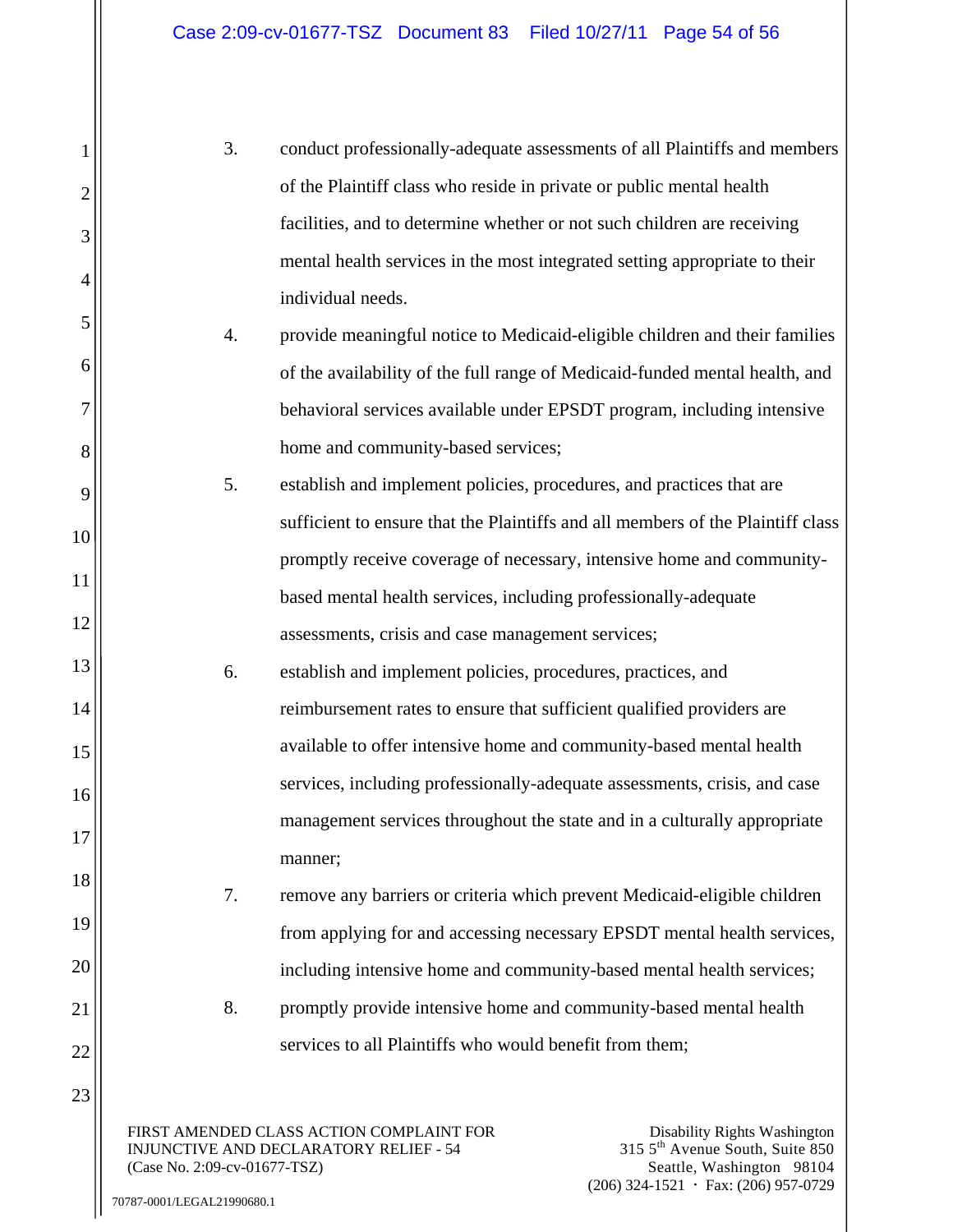G. Award to the Plaintiffs the reasonable costs and expenses incurred in the

prosecution of this action, including but not limited to reasonable attorneys' fees and costs; and

H. Award such other equitable and further relief as the Court deems just and proper.

DATED this 24<sup>th</sup> day of October, 2011.

1

2

3

4

5 6 7 8 9 10 11 12 13 14 15 16 17 18 19 20 21 22 23 */s/Regan Bailey*  Regan Bailey, WSBA No. 39142 reganb@dr-wa.org Susan Kas, WSBA No. 36592 susank@dr-wa.org **DISABILITY RIGHTS WASHINGTON**  315 5th Avenue South, Suite 850 Seattle, WA 98104 (206) 324-1521 */s/Susan E. Foster*  Susan E. Foster, WSBA No. 18030 SFoster@perkinscoie.com Frederick B. Rivera, WSBA No. 23008 FRivera@perkinscoie.com Travis A. Exstrom, WSBA No. 39309 TExstrom@perkinscoie.com Laura T. Ewbank LEwbank@perkinscoie.com **PERKINS COIE LLP**  1201 Third Avenue, Suite 4800 Seattle, WA 98101-3099 (206) 359.8000 Attorneys for Plaintiffs

*/s/Patrick Gardner*  Patrick Gardner, CB No. 208199 pgardner@youthlaw.org Bryn Martyna, CB No. 239852 bmartyna@youthlaw.org Leecia Welch, WSBA No. 26590 lwelch@youthlaw.org **NATIONAL CENTER FOR YOUTH LAW**  405  $14<sup>th</sup>$  Street,  $15<sup>th</sup>$  Floor Oakland, CA 94612 (510) 835-8098

*/s/ Kimberly Lewis*  Kimberly Lewis, CB No. lewis@healthlaw.org **NATIONAL HEALTH LAW PROGRAM**  2639 S. La Cienega Blvd. Los Angeles, CA 90034 (310) 204-6010

FIRST AMENDED CLASS ACTION COMPLAINT FOR INJUNCTIVE AND DECLARATORY RELIEF - 55 (Case No. 2:09-cv-01677-TSZ)

Disability Rights Washington 315 5th Avenue South, Suite 850 Seattle, Washington 98104  $(206)$  324-1521  $\cdot$  Fax: (206) 957-0729